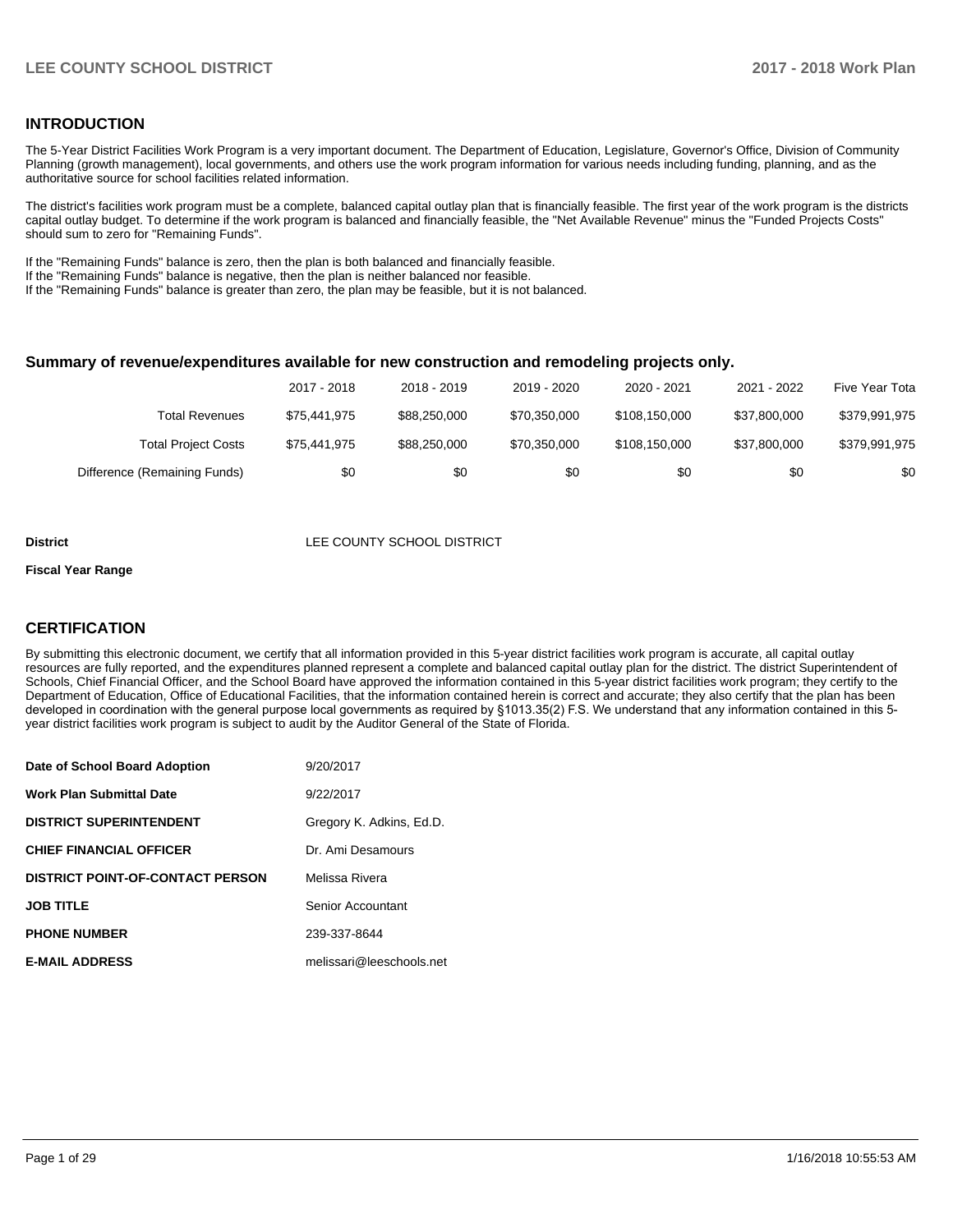# **Expenditures**

#### **Expenditure for Maintenance, Repair and Renovation from 1.50-Mills and PECO**

Annually, prior to the adoption of the district school budget, each school board must prepare a tentative district facilities work program that includes a schedule of major repair and renovation projects necessary to maintain the educational and ancillary facilities of the district.

| Item                                                                                                                                                                                                                                                                                                                                                                                                                                                                                                                                                                                                                                                                                                                                                                                                                                                                                                                                                                                                                                                                                                                                                                                                                                                                                                                                                                                                                                                                                                                                                                                                                                                                                                                                                                                                                                                                                                                                                                                                                                                                                                                                                                                                                                                                                                                                                                                                                                                                                                                                                                        | 2017 - 2018<br><b>Actual Budget</b> | $2018 - 2019$<br>Projected | 2019 - 2020<br>Projected | 2020 - 2021<br>Projected | $2021 - 2022$<br>Projected | <b>Total</b> |  |  |  |  |
|-----------------------------------------------------------------------------------------------------------------------------------------------------------------------------------------------------------------------------------------------------------------------------------------------------------------------------------------------------------------------------------------------------------------------------------------------------------------------------------------------------------------------------------------------------------------------------------------------------------------------------------------------------------------------------------------------------------------------------------------------------------------------------------------------------------------------------------------------------------------------------------------------------------------------------------------------------------------------------------------------------------------------------------------------------------------------------------------------------------------------------------------------------------------------------------------------------------------------------------------------------------------------------------------------------------------------------------------------------------------------------------------------------------------------------------------------------------------------------------------------------------------------------------------------------------------------------------------------------------------------------------------------------------------------------------------------------------------------------------------------------------------------------------------------------------------------------------------------------------------------------------------------------------------------------------------------------------------------------------------------------------------------------------------------------------------------------------------------------------------------------------------------------------------------------------------------------------------------------------------------------------------------------------------------------------------------------------------------------------------------------------------------------------------------------------------------------------------------------------------------------------------------------------------------------------------------------|-------------------------------------|----------------------------|--------------------------|--------------------------|----------------------------|--------------|--|--|--|--|
| <b>HVAC</b>                                                                                                                                                                                                                                                                                                                                                                                                                                                                                                                                                                                                                                                                                                                                                                                                                                                                                                                                                                                                                                                                                                                                                                                                                                                                                                                                                                                                                                                                                                                                                                                                                                                                                                                                                                                                                                                                                                                                                                                                                                                                                                                                                                                                                                                                                                                                                                                                                                                                                                                                                                 | \$6,880,122                         | \$6,000,000                | \$6,000,000              | \$6,000,000              | \$6,000,000                | \$30,880,122 |  |  |  |  |
| ALLEN PARK ELEMENTARY, BAYSHORE ELEMENTARY, BONITA SPRINGS ELEMENTARY, BONITA SPRINGS MIDDLE, BUCKINGHAM<br>Locations:<br>EXCEPTIONAL STUDENT CENTER, CALOOSA ELEMENTARY, CALOOSA MIDDLE, CAPE CORAL ELEMENTARY, CAPE CORAL SENIOR<br>HIGH, CAPE CORAL TECHNICAL COLLEGE, CHALLENGER MIDDLE, COLONIAL ELEMENTARY, CYPRESS LAKE MIDDLE, CYPRESS<br>LAKE SENIOR HIGH. DIPLOMAT ELEMENTARY. DIPLOMAT MIDDLE. DUNBAR COMMUNITY SCHOOL. DUNBAR HIGH SCHOOL. EAST<br>LEE COUNTY HIGH SCHOOL, EDGEWOOD ACADEMY, EDISON PARK CREATIVE AND EXPRESSIVE ARTS SCHOOL, ESTERO SENIOR<br>HIGH, FORT MYERS BEACH ELEMENTARY, FORT MYERS MIDDLE ACADEMY, FORT MYERS SENIOR HIGH, FORT MYERS TECHNICAL<br>COLLEGE, FRANKLIN PARK ELEMENTARY, G. WEAVER HIPPS ELEMENTARY, GATEWAY ELEMENTARY, GULF ELEMENTARY, GULF<br>MIDDLE. GWYNNE. HANCOCK CREEK ELEMENTARY. HARNS MARSH ELEMENTARY SCHOOL. HARNS MARSH MIDDLE SCHOOL.<br>HECTOR A. CAFFERATA. JR. ELEMENTARY SCHOOL. HEIGHTS ELEMENTARY. IDA S. BAKER HIGH SCHOOL. ISLAND COAST HIGH<br>SCHOOL. J COLIN ENGLISH ELEMENTARY. JAMES STEPHENS INTERNATIONAL ACADEMY. LEE ASSOCIATION FOR RETARDED<br>CITIZENS (LARC), LEE COUNTY DETENTION HOME, LEE COUNTY PUBLIC EDUCATION CENTER, LEHIGH ACRES MIDDLE, LEHIGH<br>ELEMENTARY, LEHIGH SENIOR HIGH, LEXINGTON MIDDLE SCHOOL, LITTLETON ELEMENTARY, MANATEE ELEMENTARY, MARINER<br>MIDDLE, MARINER SENIOR HIGH, MIRROR LAKES ELEMENTARY, NORTH FORT MYERS ACADEMY OF THE ARTS, NORTH FORT<br>MYERS SENIOR HIGH, OAK HAMMOCK MIDDLE SCHOOL, ORANGE RIVER ELEMENTARY, ORANGEWOOD ELEMENTARY, PATRIOT<br> ELEMENTARY, PAUL LAURENCE DUNBAR MIDDLE, PELICAN ELEMENTARY, PINE ISLAND ELEMENTARY, PINEWOODS ELEMENTARY <br>RAY V. POTTORF ELEMENTARY SCHOOL, RAYMA C. PAGE ELEMENTARY, RIVER HALL ELEMENTARY, RIVERDALE HIGH, ROYAL PAI I<br>EXCEPTIONAL SCHOOL, SAN CARLOS PARK ELEMENTARY, SKYLINE ELEMENTARY, SOUTH FORT MYERS HIGH SCHOOL,<br>SOUTHWEST FLORIDA PUBLIC SERVICE ACADEMY, SPRING CREEK ELEMENTARY, SUNSHINE ELEMENTARY, SUPPLY<br>DEPARTMENT, SUPPORT SERVICES ANNEX, TANGLEWOOD ELEMENTARY , THE ALVA SCHOOL, THE SANIBEL SCHOOL, THREE<br>OAKS ELEMENTARY, THREE OAKS MIDDLE, TICE ELEMENTARY, TORTUGA PRESERVE ELEMENTARY, TRAFALGAR ELEMENTARY,<br>TRAFALGAR MIDDLE, TRANSPORTATION CENTRAL ANNEX, TRANSPORTATION EAST (BUCKINGHAM), TRANSPORTATION MID-<br>SOUTH (SIX MILE), TRANSPORTATION SERVICES CENTRAL, TRANSPORTATION SOUTH -- ESTERO, TREELINE ELEMENTARY,<br>TROPIC ISLES ELEMENTARY, VARSITY LAKES MIDDLE, VETERAN'S PARK ACADEMY FOR THE ARTS, VILLAS ELEMENTARY |                                     |                            |                          |                          |                            |              |  |  |  |  |
| Flooring                                                                                                                                                                                                                                                                                                                                                                                                                                                                                                                                                                                                                                                                                                                                                                                                                                                                                                                                                                                                                                                                                                                                                                                                                                                                                                                                                                                                                                                                                                                                                                                                                                                                                                                                                                                                                                                                                                                                                                                                                                                                                                                                                                                                                                                                                                                                                                                                                                                                                                                                                                    | \$0                                 | \$0                        | \$0                      | \$0                      | \$0                        | \$0          |  |  |  |  |
| Locations: No Locations for this expenditure.                                                                                                                                                                                                                                                                                                                                                                                                                                                                                                                                                                                                                                                                                                                                                                                                                                                                                                                                                                                                                                                                                                                                                                                                                                                                                                                                                                                                                                                                                                                                                                                                                                                                                                                                                                                                                                                                                                                                                                                                                                                                                                                                                                                                                                                                                                                                                                                                                                                                                                                               |                                     |                            |                          |                          |                            |              |  |  |  |  |
| Roofing                                                                                                                                                                                                                                                                                                                                                                                                                                                                                                                                                                                                                                                                                                                                                                                                                                                                                                                                                                                                                                                                                                                                                                                                                                                                                                                                                                                                                                                                                                                                                                                                                                                                                                                                                                                                                                                                                                                                                                                                                                                                                                                                                                                                                                                                                                                                                                                                                                                                                                                                                                     | \$0                                 | \$0                        | \$0                      | \$0                      | \$0                        | \$0          |  |  |  |  |
| Locations: No Locations for this expenditure.                                                                                                                                                                                                                                                                                                                                                                                                                                                                                                                                                                                                                                                                                                                                                                                                                                                                                                                                                                                                                                                                                                                                                                                                                                                                                                                                                                                                                                                                                                                                                                                                                                                                                                                                                                                                                                                                                                                                                                                                                                                                                                                                                                                                                                                                                                                                                                                                                                                                                                                               |                                     |                            |                          |                          |                            |              |  |  |  |  |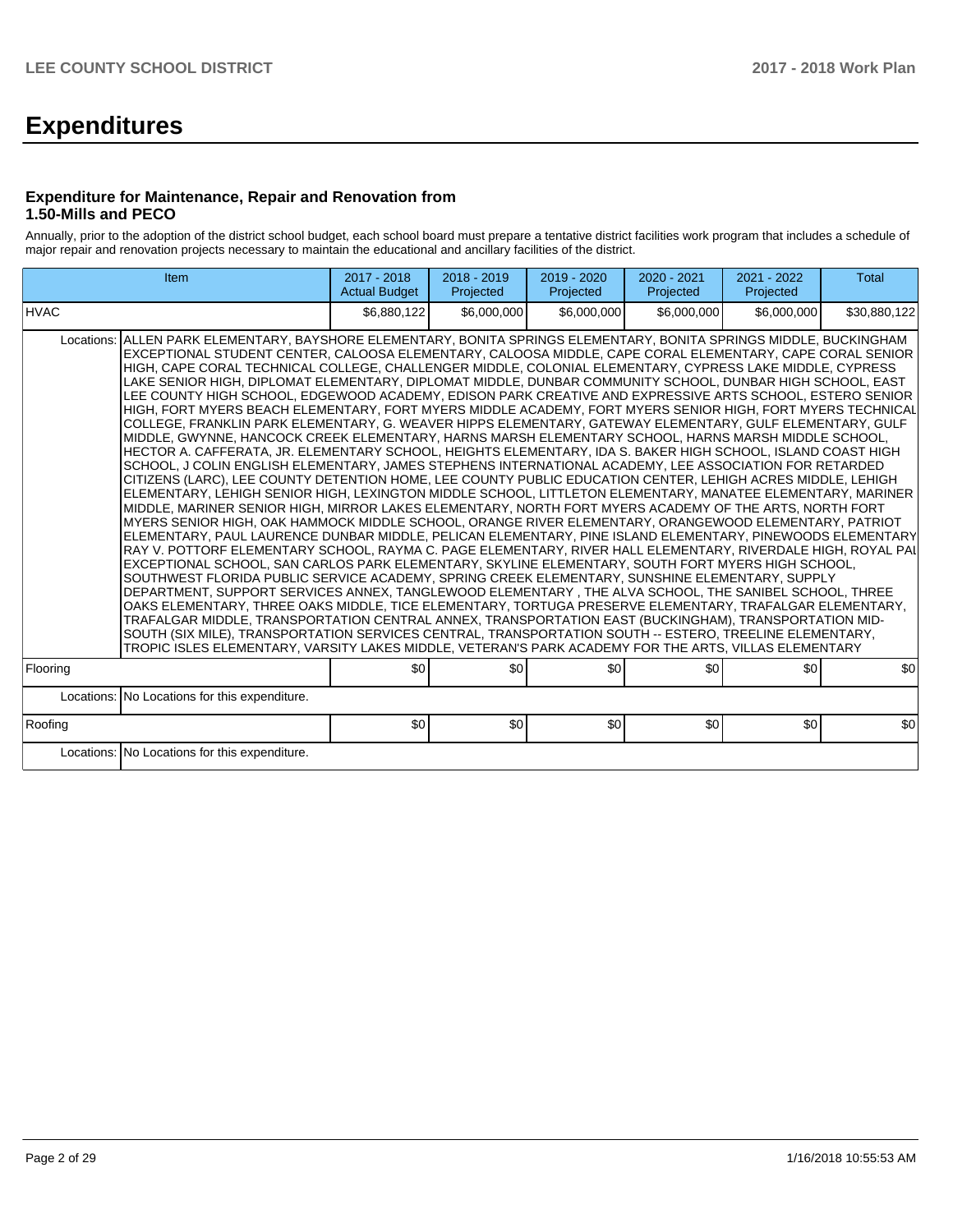| Safety to Life                   |                                                                                                                                                                                                                                                                                                                                                                                                                                                                                                                                                                                                                                                                                                                                                                                                                                                                                                                                                                                                                                                                                                                                                                                                                                                                                                                                                                                                                                                                                                                                                                                                                                                                                                                                                                                                                                                                                                                                                                                                                                                                                                                                                                                                                                                                                                                                                                                                                                                                                                                                                            | \$3,300,000  | \$3,100,000 | \$3,100,000 | \$3,200,000 | \$3,300,000 | \$16,000,000 |
|----------------------------------|------------------------------------------------------------------------------------------------------------------------------------------------------------------------------------------------------------------------------------------------------------------------------------------------------------------------------------------------------------------------------------------------------------------------------------------------------------------------------------------------------------------------------------------------------------------------------------------------------------------------------------------------------------------------------------------------------------------------------------------------------------------------------------------------------------------------------------------------------------------------------------------------------------------------------------------------------------------------------------------------------------------------------------------------------------------------------------------------------------------------------------------------------------------------------------------------------------------------------------------------------------------------------------------------------------------------------------------------------------------------------------------------------------------------------------------------------------------------------------------------------------------------------------------------------------------------------------------------------------------------------------------------------------------------------------------------------------------------------------------------------------------------------------------------------------------------------------------------------------------------------------------------------------------------------------------------------------------------------------------------------------------------------------------------------------------------------------------------------------------------------------------------------------------------------------------------------------------------------------------------------------------------------------------------------------------------------------------------------------------------------------------------------------------------------------------------------------------------------------------------------------------------------------------------------------|--------------|-------------|-------------|-------------|-------------|--------------|
| Locations:                       | ALLEN PARK ELEMENTARY, BAYSHORE ELEMENTARY, BONITA SPRINGS ELEMENTARY, BONITA SPRINGS MIDDLE, BUCKINGHAM<br>EXCEPTIONAL STUDENT CENTER, CALOOSA ELEMENTARY, CALOOSA MIDDLE, CAPE CORAL ELEMENTARY, CAPE CORAL SENIOR<br>HIGH, CAPE CORAL TECHNICAL COLLEGE, CHALLENGER MIDDLE, COLONIAL ELEMENTARY, CYPRESS LAKE MIDDLE, CYPRESS<br>LAKE SENIOR HIGH, DIPLOMAT ELEMENTARY, DIPLOMAT MIDDLE, DUNBAR COMMUNITY SCHOOL, DUNBAR HIGH SCHOOL, EAST<br>LEE COUNTY HIGH SCHOOL, EDGEWOOD ACADEMY, EDISON PARK CREATIVE AND EXPRESSIVE ARTS SCHOOL, ESTERO SENIOR<br>HIGH, FORT MYERS BEACH ELEMENTARY, FORT MYERS MIDDLE ACADEMY, FORT MYERS SENIOR HIGH, FORT MYERS TECHNICAL<br>COLLEGE, FRANKLIN PARK ELEMENTARY, G. WEAVER HIPPS ELEMENTARY, GATEWAY ELEMENTARY, GULF ELEMENTARY, GULF<br>MIDDLE, GWYNNE, HANCOCK CREEK ELEMENTARY, HARNS MARSH ELEMENTARY SCHOOL, HARNS MARSH MIDDLE SCHOOL,<br>HECTOR A. CAFFERATA, JR. ELEMENTARY SCHOOL, HEIGHTS ELEMENTARY, IDA S. BAKER HIGH SCHOOL, ISLAND COAST HIGH<br>SCHOOL, J COLIN ENGLISH ELEMENTARY, JAMES STEPHENS INTERNATIONAL ACADEMY, LEE ASSOCIATION FOR RETARDED<br>CITIZENS (LARC), LEE COUNTY DETENTION HOME, LEE COUNTY PUBLIC EDUCATION CENTER, LEHIGH ACRES MIDDLE, LEHIGH<br>ELEMENTARY, LEHIGH SENIOR HIGH, LEXINGTON MIDDLE SCHOOL, LITTLETON ELEMENTARY, MANATEE ELEMENTARY, MARINER<br>MIDDLE, MARINER SENIOR HIGH, MIRROR LAKES ELEMENTARY, NORTH FORT MYERS ACADEMY OF THE ARTS, NORTH FORT<br>MYERS SENIOR HIGH, OAK HAMMOCK MIDDLE SCHOOL, ORANGE RIVER ELEMENTARY, ORANGEWOOD ELEMENTARY, PATRIOT<br>ELEMENTARY, PAUL LAURENCE DUNBAR MIDDLE, PELICAN ELEMENTARY, PINE ISLAND ELEMENTARY, PINEWOODS ELEMENTARY<br>RAY V. POTTORF ELEMENTARY SCHOOL, RAYMA C. PAGE ELEMENTARY, RIVER HALL ELEMENTARY, RIVERDALE HIGH, ROYAL PAI  <br>EXCEPTIONAL SCHOOL, SAN CARLOS PARK ELEMENTARY, SKYLINE ELEMENTARY, SOUTH FORT MYERS HIGH SCHOOL,<br>SOUTHWEST FLORIDA PUBLIC SERVICE ACADEMY, SPRING CREEK ELEMENTARY, SUNSHINE ELEMENTARY, SUPPLY<br>DEPARTMENT, SUPPORT SERVICES ANNEX, TANGLEWOOD ELEMENTARY, THE ALVA SCHOOL, THE SANIBEL SCHOOL, THREE<br>OAKS ELEMENTARY, THREE OAKS MIDDLE, TICE ELEMENTARY, TORTUGA PRESERVE ELEMENTARY, TRAFALGAR ELEMENTARY,<br>TRAFALGAR MIDDLE, TRANSPORTATION CENTRAL ANNEX, TRANSPORTATION EAST (BUCKINGHAM), TRANSPORTATION MID-<br>SOUTH (SIX MILE), TRANSPORTATION SERVICES CENTRAL, TRANSPORTATION SOUTH -- ESTERO, TREELINE ELEMENTARY,<br>TROPIC ISLES ELEMENTARY, VARSITY LAKES MIDDLE, VETERAN'S PARK ACADEMY FOR THE ARTS, VILLAS ELEMENTARY |              |             |             |             |             |              |
| Fencing                          |                                                                                                                                                                                                                                                                                                                                                                                                                                                                                                                                                                                                                                                                                                                                                                                                                                                                                                                                                                                                                                                                                                                                                                                                                                                                                                                                                                                                                                                                                                                                                                                                                                                                                                                                                                                                                                                                                                                                                                                                                                                                                                                                                                                                                                                                                                                                                                                                                                                                                                                                                            | \$0          | \$0         | \$0         | \$0         | \$0         | \$0          |
| Locations:                       | No Locations for this expenditure.                                                                                                                                                                                                                                                                                                                                                                                                                                                                                                                                                                                                                                                                                                                                                                                                                                                                                                                                                                                                                                                                                                                                                                                                                                                                                                                                                                                                                                                                                                                                                                                                                                                                                                                                                                                                                                                                                                                                                                                                                                                                                                                                                                                                                                                                                                                                                                                                                                                                                                                         |              |             |             |             |             |              |
| Parking                          |                                                                                                                                                                                                                                                                                                                                                                                                                                                                                                                                                                                                                                                                                                                                                                                                                                                                                                                                                                                                                                                                                                                                                                                                                                                                                                                                                                                                                                                                                                                                                                                                                                                                                                                                                                                                                                                                                                                                                                                                                                                                                                                                                                                                                                                                                                                                                                                                                                                                                                                                                            | \$0          | \$0         | \$0         | \$0         | \$0         | \$0          |
| Locations:                       | No Locations for this expenditure.                                                                                                                                                                                                                                                                                                                                                                                                                                                                                                                                                                                                                                                                                                                                                                                                                                                                                                                                                                                                                                                                                                                                                                                                                                                                                                                                                                                                                                                                                                                                                                                                                                                                                                                                                                                                                                                                                                                                                                                                                                                                                                                                                                                                                                                                                                                                                                                                                                                                                                                         |              |             |             |             |             |              |
| Electrical                       |                                                                                                                                                                                                                                                                                                                                                                                                                                                                                                                                                                                                                                                                                                                                                                                                                                                                                                                                                                                                                                                                                                                                                                                                                                                                                                                                                                                                                                                                                                                                                                                                                                                                                                                                                                                                                                                                                                                                                                                                                                                                                                                                                                                                                                                                                                                                                                                                                                                                                                                                                            | \$0          | \$0         | \$0         | \$0         | \$0         | \$0          |
| Locations:                       | No Locations for this expenditure.                                                                                                                                                                                                                                                                                                                                                                                                                                                                                                                                                                                                                                                                                                                                                                                                                                                                                                                                                                                                                                                                                                                                                                                                                                                                                                                                                                                                                                                                                                                                                                                                                                                                                                                                                                                                                                                                                                                                                                                                                                                                                                                                                                                                                                                                                                                                                                                                                                                                                                                         |              |             |             |             |             |              |
| Fire Alarm                       |                                                                                                                                                                                                                                                                                                                                                                                                                                                                                                                                                                                                                                                                                                                                                                                                                                                                                                                                                                                                                                                                                                                                                                                                                                                                                                                                                                                                                                                                                                                                                                                                                                                                                                                                                                                                                                                                                                                                                                                                                                                                                                                                                                                                                                                                                                                                                                                                                                                                                                                                                            | \$0          | \$0         | \$0         | \$0         | \$0         | \$0          |
|                                  | Locations: No Locations for this expenditure.                                                                                                                                                                                                                                                                                                                                                                                                                                                                                                                                                                                                                                                                                                                                                                                                                                                                                                                                                                                                                                                                                                                                                                                                                                                                                                                                                                                                                                                                                                                                                                                                                                                                                                                                                                                                                                                                                                                                                                                                                                                                                                                                                                                                                                                                                                                                                                                                                                                                                                              |              |             |             |             |             |              |
| Telephone/Intercom System        |                                                                                                                                                                                                                                                                                                                                                                                                                                                                                                                                                                                                                                                                                                                                                                                                                                                                                                                                                                                                                                                                                                                                                                                                                                                                                                                                                                                                                                                                                                                                                                                                                                                                                                                                                                                                                                                                                                                                                                                                                                                                                                                                                                                                                                                                                                                                                                                                                                                                                                                                                            | \$0          | \$0         | \$0         | \$0         | \$0         | \$0          |
|                                  | Locations: No Locations for this expenditure.                                                                                                                                                                                                                                                                                                                                                                                                                                                                                                                                                                                                                                                                                                                                                                                                                                                                                                                                                                                                                                                                                                                                                                                                                                                                                                                                                                                                                                                                                                                                                                                                                                                                                                                                                                                                                                                                                                                                                                                                                                                                                                                                                                                                                                                                                                                                                                                                                                                                                                              |              |             |             |             |             |              |
| <b>Closed Circuit Television</b> |                                                                                                                                                                                                                                                                                                                                                                                                                                                                                                                                                                                                                                                                                                                                                                                                                                                                                                                                                                                                                                                                                                                                                                                                                                                                                                                                                                                                                                                                                                                                                                                                                                                                                                                                                                                                                                                                                                                                                                                                                                                                                                                                                                                                                                                                                                                                                                                                                                                                                                                                                            | \$0          | \$0         | \$0         | \$0         | \$0         | \$0          |
|                                  | Locations: No Locations for this expenditure.                                                                                                                                                                                                                                                                                                                                                                                                                                                                                                                                                                                                                                                                                                                                                                                                                                                                                                                                                                                                                                                                                                                                                                                                                                                                                                                                                                                                                                                                                                                                                                                                                                                                                                                                                                                                                                                                                                                                                                                                                                                                                                                                                                                                                                                                                                                                                                                                                                                                                                              |              |             |             |             |             |              |
| Paint                            |                                                                                                                                                                                                                                                                                                                                                                                                                                                                                                                                                                                                                                                                                                                                                                                                                                                                                                                                                                                                                                                                                                                                                                                                                                                                                                                                                                                                                                                                                                                                                                                                                                                                                                                                                                                                                                                                                                                                                                                                                                                                                                                                                                                                                                                                                                                                                                                                                                                                                                                                                            | \$0          | \$0         | \$0         | \$0         | \$0         | \$0          |
|                                  | Locations: No Locations for this expenditure.                                                                                                                                                                                                                                                                                                                                                                                                                                                                                                                                                                                                                                                                                                                                                                                                                                                                                                                                                                                                                                                                                                                                                                                                                                                                                                                                                                                                                                                                                                                                                                                                                                                                                                                                                                                                                                                                                                                                                                                                                                                                                                                                                                                                                                                                                                                                                                                                                                                                                                              |              |             |             |             |             |              |
| Maintenance/Repair               |                                                                                                                                                                                                                                                                                                                                                                                                                                                                                                                                                                                                                                                                                                                                                                                                                                                                                                                                                                                                                                                                                                                                                                                                                                                                                                                                                                                                                                                                                                                                                                                                                                                                                                                                                                                                                                                                                                                                                                                                                                                                                                                                                                                                                                                                                                                                                                                                                                                                                                                                                            | \$0          | \$0         | \$0         | \$0         | \$0         | \$0          |
| Locations:                       | No Locations for this expenditure.                                                                                                                                                                                                                                                                                                                                                                                                                                                                                                                                                                                                                                                                                                                                                                                                                                                                                                                                                                                                                                                                                                                                                                                                                                                                                                                                                                                                                                                                                                                                                                                                                                                                                                                                                                                                                                                                                                                                                                                                                                                                                                                                                                                                                                                                                                                                                                                                                                                                                                                         |              |             |             |             |             |              |
|                                  | Sub Total:                                                                                                                                                                                                                                                                                                                                                                                                                                                                                                                                                                                                                                                                                                                                                                                                                                                                                                                                                                                                                                                                                                                                                                                                                                                                                                                                                                                                                                                                                                                                                                                                                                                                                                                                                                                                                                                                                                                                                                                                                                                                                                                                                                                                                                                                                                                                                                                                                                                                                                                                                 | \$10,180,122 | \$9,100,000 | \$9,100,000 | \$9,200,000 | \$9,300,000 | \$46,880,122 |

| <b>IPECO Maintenance Expenditures</b> | \$1.926.462  | \$1.926.462  | \$1.978.150  | \$2.016.016  | \$2,016,016  | \$9,863,106   |
|---------------------------------------|--------------|--------------|--------------|--------------|--------------|---------------|
| 50 Mill Sub Total:                    | \$35,391,178 | \$29.173.538 | \$29.121.850 | \$30,183,984 | \$30.283.984 | \$154.154.534 |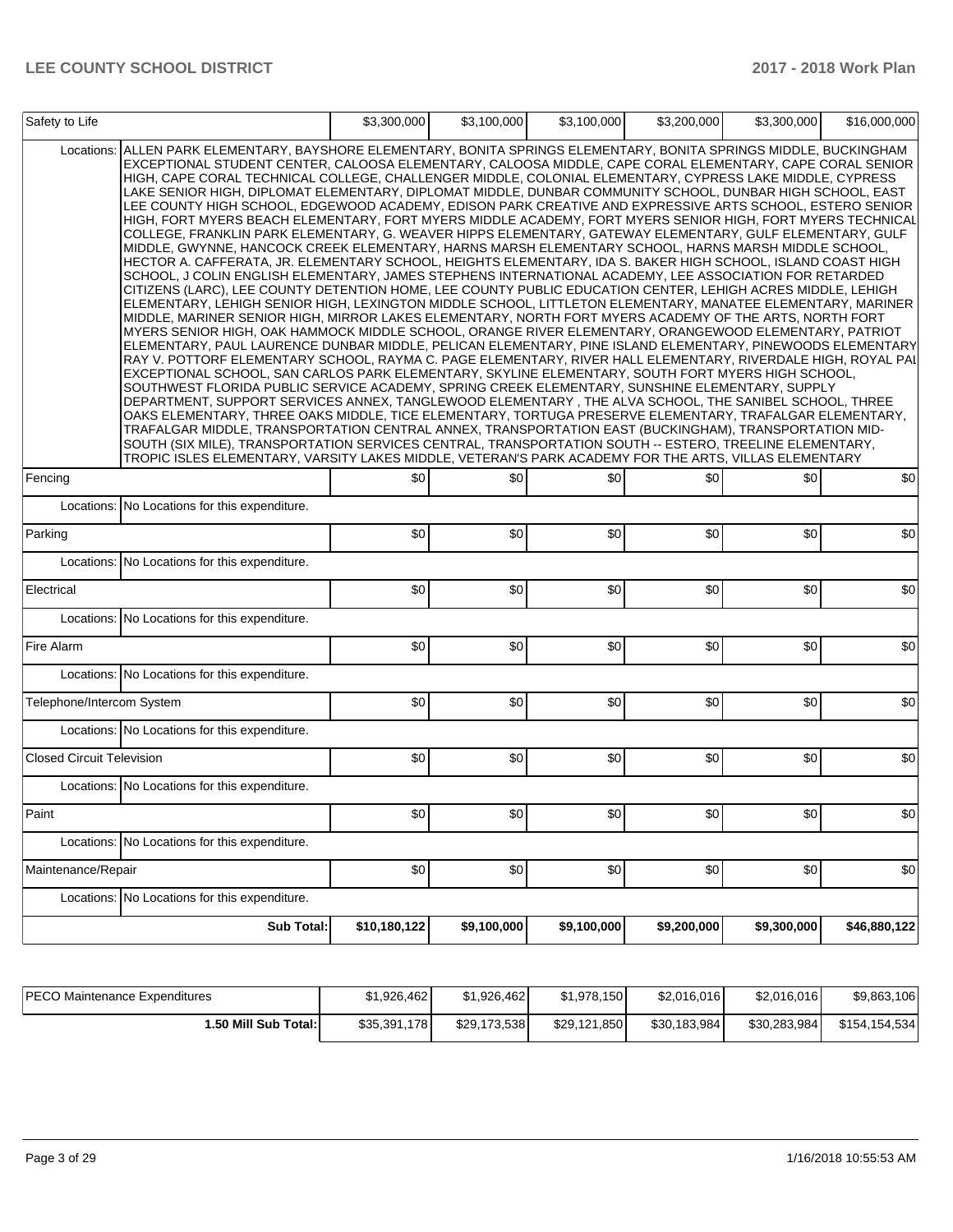| Other Items                                                                                                                                                                                                                                                                                                                                                                                                                                                                                                                                                                                                                                                                                                                                                                                                                                                                                                                                                                                                                                                                                                                                                                                                                                                                                                                                                                                                                                                                                                                                                                                                                                                                                                                                                                                                                                                                                                                                                                                                                                                                                                                                                                                                                                                                                                                                                                                                                                                                                                                                                          | $2017 - 2018$<br><b>Actual Budget</b> | $2018 - 2019$<br>Projected | 2019 - 2020<br>Projected | $2020 - 2021$<br>Projected | 2021 - 2022<br>Projected | Total         |
|----------------------------------------------------------------------------------------------------------------------------------------------------------------------------------------------------------------------------------------------------------------------------------------------------------------------------------------------------------------------------------------------------------------------------------------------------------------------------------------------------------------------------------------------------------------------------------------------------------------------------------------------------------------------------------------------------------------------------------------------------------------------------------------------------------------------------------------------------------------------------------------------------------------------------------------------------------------------------------------------------------------------------------------------------------------------------------------------------------------------------------------------------------------------------------------------------------------------------------------------------------------------------------------------------------------------------------------------------------------------------------------------------------------------------------------------------------------------------------------------------------------------------------------------------------------------------------------------------------------------------------------------------------------------------------------------------------------------------------------------------------------------------------------------------------------------------------------------------------------------------------------------------------------------------------------------------------------------------------------------------------------------------------------------------------------------------------------------------------------------------------------------------------------------------------------------------------------------------------------------------------------------------------------------------------------------------------------------------------------------------------------------------------------------------------------------------------------------------------------------------------------------------------------------------------------------|---------------------------------------|----------------------------|--------------------------|----------------------------|--------------------------|---------------|
| District Wide Maintenance                                                                                                                                                                                                                                                                                                                                                                                                                                                                                                                                                                                                                                                                                                                                                                                                                                                                                                                                                                                                                                                                                                                                                                                                                                                                                                                                                                                                                                                                                                                                                                                                                                                                                                                                                                                                                                                                                                                                                                                                                                                                                                                                                                                                                                                                                                                                                                                                                                                                                                                                            | \$27,137,518                          | \$22,000,000               | \$22,000,000             | \$23,000,000               | \$23,000,000             | \$117,137,518 |
| Locations ALLEN PARK ELEMENTARY, BAYSHORE ELEMENTARY, BONITA SPRINGS ELEMENTARY, BONITA SPRINGS MIDDLE, BUCKINGHAM<br>EXCEPTIONAL STUDENT CENTER, CALOOSA ELEMENTARY, CALOOSA MIDDLE, CAPE CORAL ELEMENTARY, CAPE CORAL<br>SENIOR HIGH, CAPE CORAL TECHNICAL COLLEGE, CHALLENGER MIDDLE, COLONIAL ELEMENTARY, CYPRESS LAKE MIDDLE,<br>CYPRESS LAKE SENIOR HIGH. DIPLOMAT ELEMENTARY. DIPLOMAT MIDDLE, DUNBAR COMMUNITY SCHOOL, DUNBAR HIGH<br>SCHOOL, EAST LEE COUNTY HIGH SCHOOL, EDGEWOOD ACADEMY, EDISON PARK CREATIVE AND EXPRESSIVE ARTS SCHOOL<br>ESTERO SENIOR HIGH, FORT MYERS BEACH ELEMENTARY, FORT MYERS MIDDLE ACADEMY, FORT MYERS SENIOR HIGH, FORT<br>MYERS TECHNICAL COLLEGE, FRANKLIN PARK ELEMENTARY, G. WEAVER HIPPS ELEMENTARY, GATEWAY ELEMENTARY, GULF<br>ELEMENTARY, GULF MIDDLE, GWYNNE, HANCOCK CREEK ELEMENTARY, HARNS MARSH ELEMENTARY SCHOOL, HARNS MARSI<br>MIDDLE SCHOOL, HECTOR A. CAFFERATA, JR. ELEMENTARY SCHOOL, HEIGHTS ELEMENTARY, IDA S. BAKER HIGH SCHOOL,<br>ISLAND COAST HIGH SCHOOL, J COLIN ENGLISH ELEMENTARY, JAMES STEPHENS INTERNATIONAL ACADEMY, LEE<br>ASSOCIATION FOR RETARDED CITIZENS (LARC), LEE COUNTY DETENTION HOME, LEE COUNTY PUBLIC EDUCATION CENTER,<br>LEHIGH ACRES MIDDLE, LEHIGH ELEMENTARY, LEHIGH SENIOR HIGH, LEXINGTON MIDDLE SCHOOL, LITTLETON ELEMENTARY,<br>MANATEE ELEMENTARY, MARINER MIDDLE, MARINER SENIOR HIGH, MIRROR LAKES ELEMENTARY, NORTH FORT MYERS<br>ACADEMY OF THE ARTS, NORTH FORT MYERS SENIOR HIGH, OAK HAMMOCK MIDDLE SCHOOL, ORANGE RIVER ELEMENTARY,<br>ORANGEWOOD ELEMENTARY, PATRIOT ELEMENTARY, PAUL LAURENCE DUNBAR MIDDLE, PELICAN ELEMENTARY, PINE ISLANC<br>ELEMENTARY, PINEWOODS ELEMENTARY, RAY V. POTTORF ELEMENTARY SCHOOL, RAYMA C. PAGE ELEMENTARY, RIVER HAL<br>ELEMENTARY, RIVERDALE HIGH, ROYAL PALM EXCEPTIONAL SCHOOL, SAN CARLOS PARK ELEMENTARY, SKYLINE<br>ELEMENTARY, SOUTH FORT MYERS HIGH SCHOOL, SOUTHWEST FLORIDA PUBLIC SERVICE ACADEMY, SPRING CREEK<br>ELEMENTARY, SUNSHINE ELEMENTARY, SUPPLY DEPARTMENT, SUPPORT SERVICES ANNEX, TANGLEWOOD ELEMENTARY , TH<br>ALVA SCHOOL, THE SANIBEL SCHOOL, THREE OAKS ELEMENTARY, THREE OAKS MIDDLE, TICE ELEMENTARY, TORTUGA<br>PRESERVE ELEMENTARY, TRAFALGAR ELEMENTARY, TRAFALGAR MIDDLE, TRANSPORTATION CENTRAL ANNEX,<br>TRANSPORTATION EAST (BUCKINGHAM), TRANSPORTATION MID-SOUTH (SIX MILE), TRANSPORTATION SERVICES CENTRAL,<br>TRANSPORTATION SOUTH -- ESTERO, TREELINE ELEMENTARY, TROPIC ISLES ELEMENTARY, VARSITY LAKES MIDDLE,<br>VETERAN'S PARK ACADEMY FOR THE ARTS. VILLAS ELEMENTARY |                                       |                            |                          |                            |                          |               |
| Total:                                                                                                                                                                                                                                                                                                                                                                                                                                                                                                                                                                                                                                                                                                                                                                                                                                                                                                                                                                                                                                                                                                                                                                                                                                                                                                                                                                                                                                                                                                                                                                                                                                                                                                                                                                                                                                                                                                                                                                                                                                                                                                                                                                                                                                                                                                                                                                                                                                                                                                                                                               | \$37,317,640                          | \$31,100,000               | \$31,100,000             | \$32,200,000               | \$32,300,000             | \$164.017.640 |

# **Local 1.50 Mill Expenditure For Maintenance, Repair and Renovation**

Anticipated expenditures expected from local funding sources over the years covered by the current work plan.

| Item                                                         | 2017 - 2018<br><b>Actual Budget</b> | 2018 - 2019<br>Projected | 2019 - 2020<br>Projected | 2020 - 2021<br>Projected | 2021 - 2022<br>Projected | <b>Total</b>  |
|--------------------------------------------------------------|-------------------------------------|--------------------------|--------------------------|--------------------------|--------------------------|---------------|
| Remaining Maint and Repair from 1.5 Mills                    | \$35,391,178                        | \$29,173,538             | \$29,121,850             | \$30,183,984             | \$30,283,984             | \$154,154,534 |
| Maintenance/Repair Salaries                                  | \$0                                 | \$0                      | \$0                      | \$0                      | \$0                      | \$0           |
| <b>School Bus Purchases</b>                                  | \$15,937,374                        | \$10,000,000             | \$10,000,000             | \$10,000,000             | \$10,000,000             | \$55,937,374  |
| Other Vehicle Purchases                                      | \$0                                 | \$0                      | \$0                      | \$0                      | \$0                      | \$0           |
| <b>Capital Outlay Equipment</b>                              | \$3,920,023                         | \$3,624,000              | \$3,709,000              | \$3,796,000              | \$3,886,000              | \$18,935,023  |
| Rent/Lease Payments                                          | \$1,013,930                         | \$1,004,310              | \$370,131                | \$168,759                | \$168,759                | \$2,725,889   |
| <b>COP Debt Service</b>                                      | \$42,238,016                        | \$53,237,492             | \$55,955,647             | \$58,560,434             | \$64,559,223             | \$274,550,812 |
| Rent/Lease Relocatables                                      | \$350,000                           | \$650,000                | \$200,000                | \$200,000                | \$200,000                | \$1,600,000   |
| <b>Environmental Problems</b>                                | \$0                                 | \$0                      | \$0                      | \$0                      | \$0                      | \$0           |
| ls.1011.14 Debt Service                                      | \$0                                 | \$0                      | \$0                      | \$0                      | \$0                      | \$0           |
| <b>Special Facilities Construction Account</b>               | \$0                                 | \$0                      | \$0                      | \$0                      | \$0                      | \$0           |
| Premiums for Property Casualty Insurance - 1011.71<br>(4a,b) | \$0                                 | \$0                      | \$0                      | \$0                      | \$0                      | \$0           |
| Qualified School Construction Bonds (QSCB)                   | \$2,028,819                         | \$2,023,819              | \$2,023,819              | \$2,023,819              | \$2,023,819              | \$10,124,095  |
| Qualified Zone Academy Bonds (QZAB)                          | \$0                                 | \$0                      | \$0                      | \$0                      | \$0                      | \$0           |
| <b>Transfer to Operating</b>                                 | \$5,584,350                         | \$5,363,567              | \$5,178,110              | \$5,033,453              | \$4,884,457              | \$26,043,937  |
| Technology Equipment/Software                                | \$20,189,756                        | \$17,255,000             | \$17,773,000             | \$18,306,000             | \$18,855,000             | \$92,378,756  |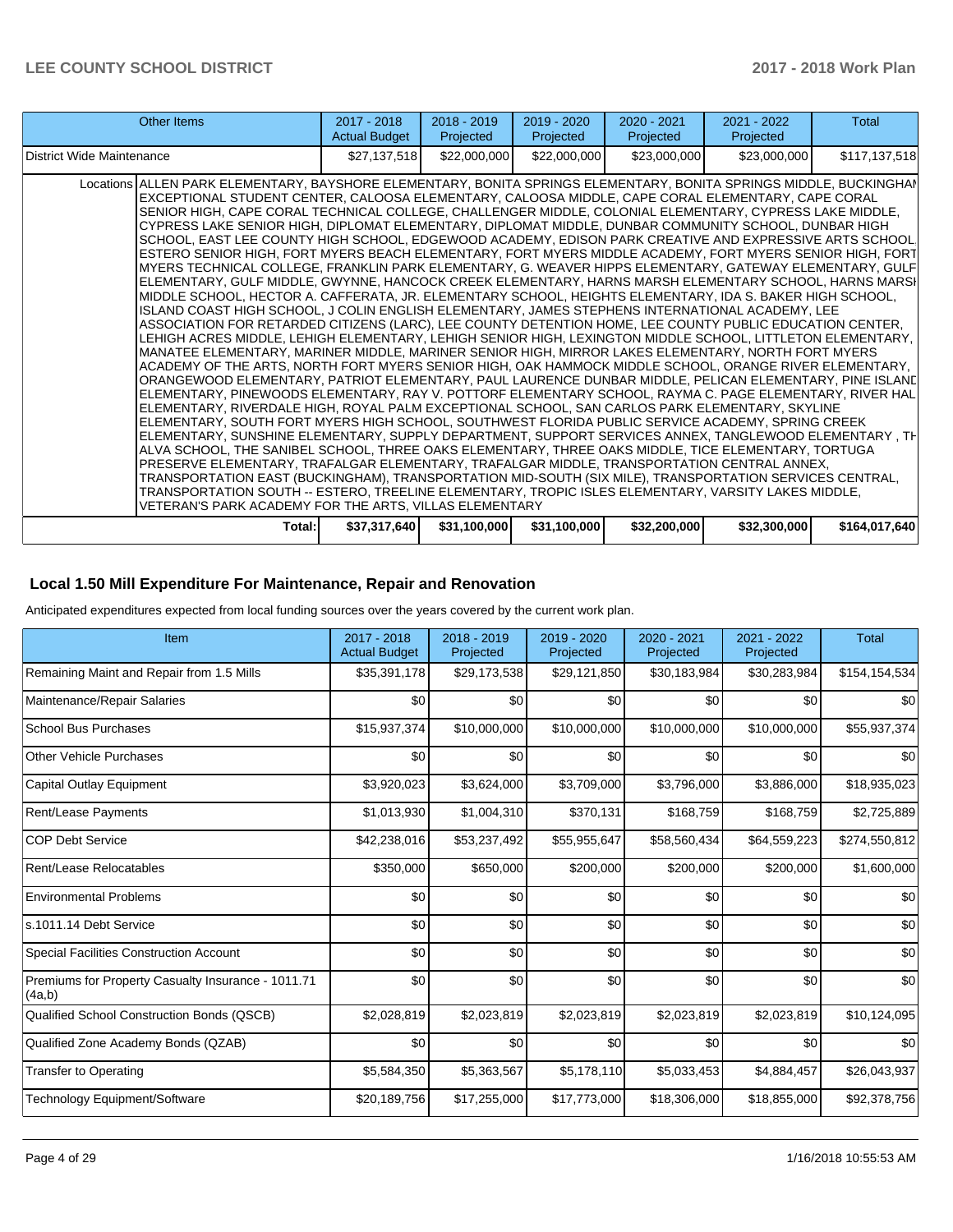| <b>Transportation Equipment Upgrades</b>       | \$46,635      | \$106,000     | \$106,000     | \$106,000     | \$106,000     | \$470,635       |
|------------------------------------------------|---------------|---------------|---------------|---------------|---------------|-----------------|
| Reserves                                       | \$198,701,736 | \$202,943,330 | \$163,120,708 | \$132,097,369 | \$93,253,062  | \$790,116,205   |
| Capitalized Personnel                          | \$826,180     | \$974,700     | \$1,004,000   | \$1,034,100   | \$1,064,800   | \$4,903,780     |
| School Improvements/Construction               | \$1,117,718   | \$20,000      | \$20,000      | \$20,000      | \$20,000      | \$1,197,718     |
| Safety & Inspections                           | \$614,324     | \$681,900     | \$659,925     | \$581,960     | \$584,625     | \$3,122,734     |
| School Technology Upgrades                     | \$2,533,774   | \$2,500,000   | \$2,500,000   | \$2,500,000   | \$2,500,000   | \$12,533,774    |
| Charter Schools - Tax Revenue                  | \$8,300,000   | \$8,676,080   | \$9,023,140   | \$9,293,830   | \$9,572,640   | \$44,865,690    |
| Bank Fees                                      | \$3,000       | \$0           | \$0           | \$0           | \$0           | \$3,000         |
| Transfer to Charter Schools for Capital Outlay | \$4,035,000   | \$4,236,750   | \$4,385,000   | \$4,538,000   | \$4,697,000   | \$21,891,750    |
| Local Expenditure Totals:                      | \$342,831,813 | \$342,470,486 | \$305,150,330 | \$278,443,708 | \$246,659,369 | \$1,515,555,706 |

# **Revenue**

#### **1.50 Mill Revenue Source**

Schedule of Estimated Capital Outlay Revenue from each currently approved source which is estimated to be available for expenditures on the projects included in the tentative district facilities work program. All amounts are NET after considering carryover balances, interest earned, new COP's, 1011.14 and 1011.15 loans, etc. Districts cannot use 1.5-Mill funds for salaries except for those explicitly associated with maintenance/repair projects. (1011.71 (5), F.S.)

| Item                                                                              | Fund | $2017 - 2018$<br><b>Actual Value</b> | $2018 - 2019$<br>Projected | $2019 - 2020$<br>Projected | $2020 - 2021$<br>Projected | 2021 - 2022<br>Projected | Total             |
|-----------------------------------------------------------------------------------|------|--------------------------------------|----------------------------|----------------------------|----------------------------|--------------------------|-------------------|
| (1) Non-exempt property<br>lassessed valuation                                    |      | \$81,973,613,642                     | \$86,072,222,000           | \$89,515,277,500           | \$92,200,694,500           | \$94,966,667,000         | \$444,728,474,642 |
| $(2)$ The Millege projected for<br>discretionary capital outlay per<br>ls.1011.71 |      | 1.50                                 | 1.50                       | 1.50                       | 1.50                       | 1.50                     |                   |
| (3) Full value of the 1.50-Mill<br>discretionary capital outlay per<br>ls.1011.71 |      | \$137,715,671                        | \$144,601,333              | \$150,385,666              | \$154,897,167              | \$159,544,001            | \$747,143,838     |
| (4) Value of the portion of the 1.50<br>-Mill ACTUALLY levied                     | 370  | \$118,042,004                        | \$123,944,000              | \$128,902,000              | \$132,769,000              | \$136,752,000            | \$640.409.004     |
| $(5)$ Difference of lines $(3)$ and $(4)$                                         |      | \$19,673,667                         | \$20,657,333               | \$21,483,666               | \$22,128,167               | \$22,792,001             | \$106,734,834     |

## **PECO Revenue Source**

The figure in the row designated "PECO Maintenance" will be subtracted from funds available for new construction because PECO maintenance dollars cannot be used for new construction.

| Item                                 | Fund | 2017 - 2018<br><b>Actual Budget</b> | $2018 - 2019$<br>Projected | $2019 - 2020$<br>Projected | 2020 - 2021<br>Projected | $2021 - 2022$<br>Projected | <b>Total</b> |
|--------------------------------------|------|-------------------------------------|----------------------------|----------------------------|--------------------------|----------------------------|--------------|
| <b>IPECO New Construction</b>        | 340  | \$0                                 | \$0                        | \$0                        | \$0                      | \$0                        | \$0          |
| <b>PECO Maintenance Expenditures</b> |      | \$1.926.462                         | \$1.926.462                | \$1,978,150                | \$2,016,016              | \$2,016,016                | \$9.863.106  |
|                                      |      | \$1,926,462                         | \$1.926.462                | \$1,978,150                | \$2,016,016              | \$2,016,016                | \$9,863,106  |

# **CO & DS Revenue Source**

Revenue from Capital Outlay and Debt Service funds.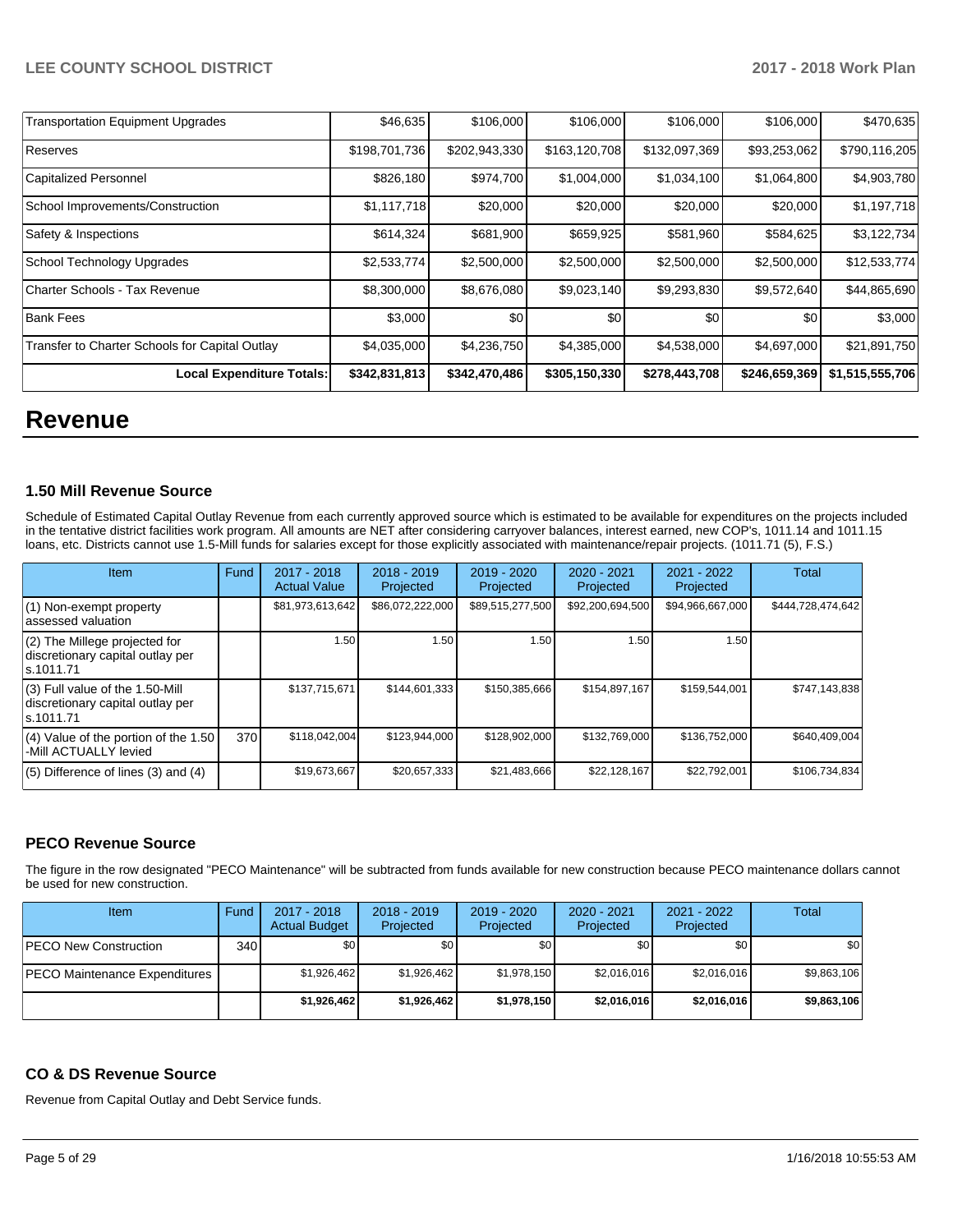| <b>Item</b>                               | Fund | $2017 - 2018$<br><b>Actual Budget</b> | $2018 - 2019$<br>Projected | $2019 - 2020$<br>Projected | $2020 - 2021$<br>Projected | 2021 - 2022<br>Projected | <b>Total</b> |
|-------------------------------------------|------|---------------------------------------|----------------------------|----------------------------|----------------------------|--------------------------|--------------|
| ICO & DS Cash Flow-through<br>Distributed | 360  | \$1.540.677                           | \$1,540,677                | \$1,540,677                | \$1.540.677                | \$1,540,677              | \$7,703,385  |
| ICO & DS Interest on<br>Undistributed CO  | 360  | \$32.575                              | \$32.575                   | \$32.575                   | \$32.575                   | \$32,575                 | \$162.875    |
|                                           |      | \$1,573,252                           | \$1,573,252                | \$1,573,252                | \$1,573,252                | \$1,573,252              | \$7,866,260  |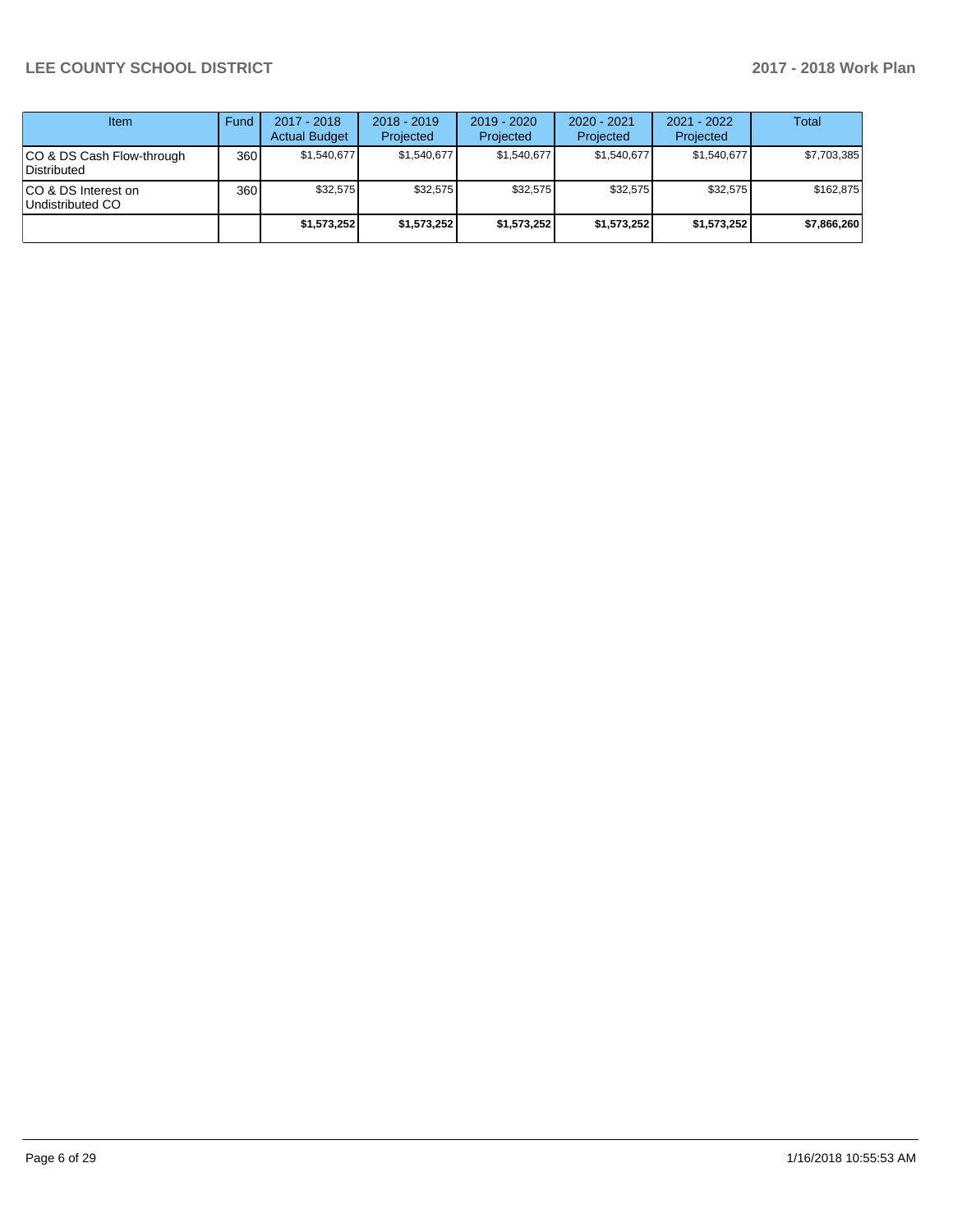#### **Fair Share Revenue Source**

Nothing reported for this section. All legally binding commitments for proportionate fair-share mitigation for impacts on public school facilities must be included in the 5-year district work program.

#### **Sales Surtax Referendum**

Specific information about any referendum for a 1-cent or 1/2-cent surtax referendum during the previous year.

**Did the school district hold a surtax referendum during the past fiscal year 2016 - 2017?**

No

#### **Additional Revenue Source**

Any additional revenue sources

| Item                                                                                                   | 2017 - 2018<br><b>Actual Value</b> | 2018 - 2019<br>Projected | 2019 - 2020<br>Projected | 2020 - 2021<br>Projected | 2021 - 2022<br>Projected | <b>Total</b>  |
|--------------------------------------------------------------------------------------------------------|------------------------------------|--------------------------|--------------------------|--------------------------|--------------------------|---------------|
| Charter School Capital Outlay                                                                          | \$4,035,000                        | \$4,236,750              | \$4,385,000              | \$4,538,000              | \$4,697,000              | \$21,891,750  |
| Proceeds from a s.1011.14/15 F.S. Loans                                                                | \$0                                | \$0                      | \$0                      | \$0                      | \$0                      | \$0           |
| District Bonds - Voted local bond<br>referendum proceeds per s.9, Art VII<br><b>State Constitution</b> | \$0                                | \$0                      | \$0                      | \$0                      | \$0                      | \$0           |
| Proceeds from Special Act Bonds                                                                        | \$0                                | \$0                      | \$0                      | \$0                      | \$0                      | \$0           |
| Estimated Revenue from CO & DS Bond<br>Sale                                                            | \$0                                | \$0                      | \$0                      | \$0                      | \$0                      | \$0           |
| Proceeds from Voted Capital<br>Improvements millage                                                    | \$0                                | \$0                      | \$0                      | \$0                      | \$0                      | \$0           |
| Other Revenue for Other Capital Projects                                                               | \$371,000                          | \$378,000                | \$391,000                | \$405,000                | \$419,000                | \$1,964,000   |
| Proceeds from 1/2 cent sales surtax<br>authorized by school board                                      | \$0                                | \$0                      | \$0                      | \$0                      | \$0                      | \$0           |
| Proceeds from local governmental<br>infrastructure sales surtax                                        | \$0                                | \$0                      | \$0                      | \$0                      | \$0                      | \$0           |
| Proceeds from Certificates of<br>Participation (COP's) Sale                                            | \$131,700,000                      | \$94,000,000             | \$29,000,000             | \$75,600,000             | \$0                      | \$330,300,000 |
| Classrooms First Bond proceeds amount<br>authorized in FY 1997-98                                      | \$0                                | \$0                      | \$0                      | \$0                      | \$0                      | \$0           |
| Classrooms for Kids                                                                                    | \$0                                | \$0                      | \$0                      | \$0                      | \$0                      | \$0           |
| <b>District Equity Recognition</b>                                                                     | \$0                                | \$0                      | \$0                      | \$0                      | \$0                      | \$0           |
| <b>Federal Grants</b>                                                                                  | \$0                                | \$0                      | \$0                      | \$0                      | \$0                      | \$0           |
| Proportionate share mitigation (actual<br>cash revenue only, not in kind donations)                    | \$0                                | \$0                      | \$0                      | \$0                      | \$0                      | \$0           |
| Impact fees received                                                                                   | \$6,615,000                        | \$6,946,000              | \$7,293,000              | \$7,658,000              | \$8,041,000              | \$36,553,000  |
| Private donations                                                                                      | \$0                                | \$0                      | \$0                      | \$0                      | \$0                      | \$0           |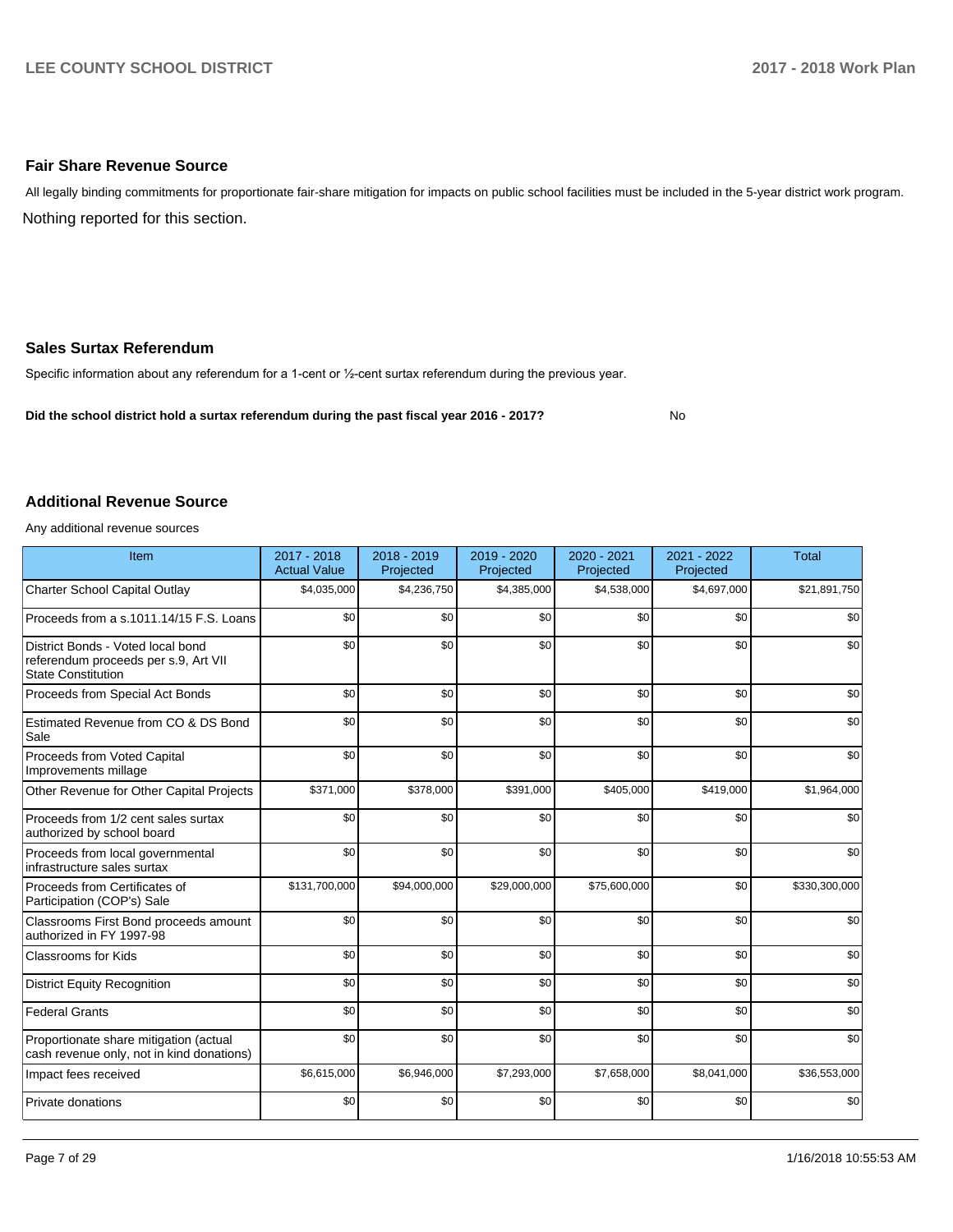| Grants from local governments or not-for-<br>profit organizations                                                         | \$0           | \$0 <sub>1</sub> | \$0           | \$0           | \$0           | \$0             |
|---------------------------------------------------------------------------------------------------------------------------|---------------|------------------|---------------|---------------|---------------|-----------------|
| Interest, Including Profit On Investment                                                                                  | \$726,000     | \$950,000        | \$975,000     | \$844,000     | \$744,000     | \$4,239,000     |
| Revenue from Bonds pledging proceeds<br>from 1 cent or 1/2 cent Sales Surtax                                              | \$0           | \$0 <sub>1</sub> | \$0           | \$0           | \$0           | \$0             |
| <b>Total Fund Balance Carried Forward</b>                                                                                 | \$155,211,532 | \$198,692,484    | \$202,981,078 | \$163,206,456 | \$132,233,117 | \$852,324,667   |
| General Capital Outlay Obligated Fund<br><b>Balance Carried Forward From Total</b><br><b>Fund Balance Carried Forward</b> | \$0           | \$0 <sub>1</sub> | \$0           | \$0           | \$0           | \$0             |
| <b>Special Facilities Construction Account</b>                                                                            | \$0           | \$0 <sub>1</sub> | \$0           | \$0           | \$0           | \$0             |
| One Cent - 1/2 Cent Sales Surtax Debt<br>Service From Total Fund Balance Carried<br>Forward                               | \$0           | \$0 <sub>1</sub> | \$0           | \$0           | \$0           | \$0             |
| Capital Outlay Projects Funds Balance<br>Carried Forward From Total Fund<br><b>Balance Carried Forward</b>                | \$0           | \$0              | \$0           | \$0           | \$0           | \$0             |
| <b>Subtotal</b>                                                                                                           | \$298,658,532 | \$305,203,234    | \$245,025,078 | \$252,251,456 | \$146,134,117 | \$1,247,272,417 |

# **Total Revenue Summary**

| <b>Item Name</b>                                           | 2017 - 2018<br><b>Budget</b> | $2018 - 2019$<br>Projected | $2019 - 2020$<br>Projected | 2020 - 2021<br>Projected | 2021 - 2022<br>Projected | <b>Five Year Total</b> |
|------------------------------------------------------------|------------------------------|----------------------------|----------------------------|--------------------------|--------------------------|------------------------|
| Local 1.5 Mill Discretionary Capital Outlay<br>l Revenue   | \$118,042,004                | \$123,944,000              | \$128,902,000              | \$132,769,000            | \$136,752,000            | \$640,409,004          |
| PECO and 1.5 Mill Maint and Other 1.5<br>Mill Expenditures | (\$342,831,813)              | (\$342,470,486)            | (\$305, 150, 330)          | (\$278,443,708)          | $(\$246,659,369)$        | (\$1,515,555,706)      |
| <b>PECO Maintenance Revenue</b>                            | \$1,926,462                  | \$1.926.462                | \$1,978,150                | \$2.016.016              | \$2.016.016              | \$9,863,106            |
| Available 1.50 Mill for New<br><b>Construction</b>         | (\$224,789,809)              | (\$218,526,486)            | (\$176, 248, 330)          | (\$145,674,708)          | ( \$109, 907, 369)       | (\$875,146,702)        |

| <b>Item Name</b>                      | 2017 - 2018<br><b>Budget</b> | $2018 - 2019$<br>Projected | 2019 - 2020<br>Projected | 2020 - 2021<br>Projected | 2021 - 2022<br>Projected | <b>Five Year Total</b> |
|---------------------------------------|------------------------------|----------------------------|--------------------------|--------------------------|--------------------------|------------------------|
| ICO & DS Revenue                      | \$1,573,252                  | \$1,573,252                | \$1,573,252              | \$1,573,252              | \$1,573,252              | \$7,866,260            |
| <b>IPECO New Construction Revenue</b> | \$0                          | \$0                        | \$0                      | \$0                      | \$0                      | \$0                    |
| Other/Additional Revenue              | \$298,658,532                | \$305,203,234              | \$245,025,078            | \$252,251,456            | \$146,134,117            | \$1,247,272,417        |
| <b>Total Additional Revenuel</b>      | \$300,231,784                | \$306,776,486              | \$246,598,330            | \$253,824,708            | \$147,707,369            | \$1,255,138,677        |
| <b>Total Available Revenue</b>        | \$75,441,975                 | \$88,250,000               | \$70,350,000             | \$108,150,000            | \$37,800,000             | \$379,991,975          |

# **Project Schedules**

# **Capacity Project Schedules**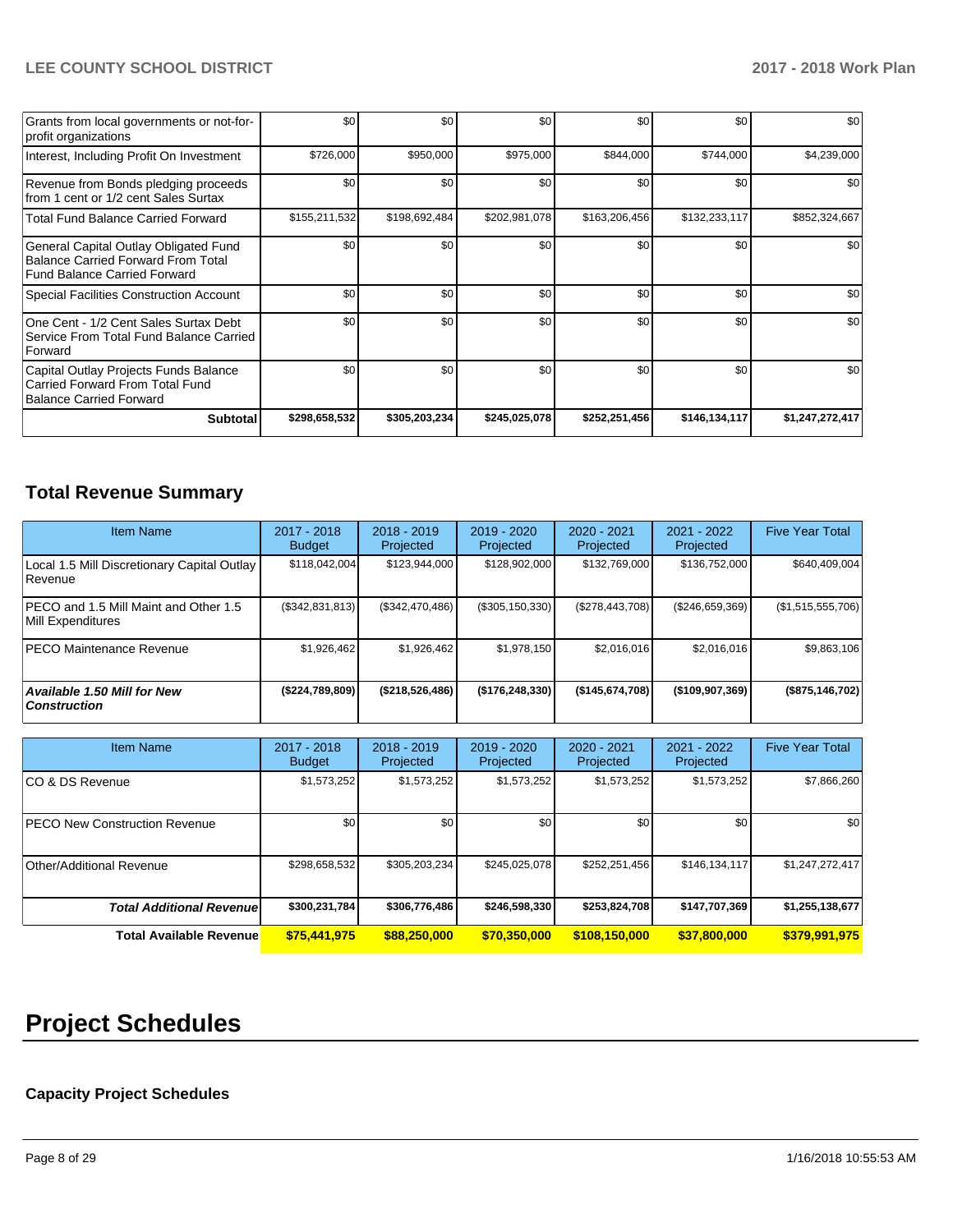A schedule of capital outlay projects necessary to ensure the availability of satisfactory classrooms for the projected student enrollment in K-12 programs.

| <b>Project Description</b>                       | Location                  |                          | 2017 - 2018  | 2018 - 2019  | 2019 - 2020  | 2020 - 2021  | 2021 - 2022  | Total            | Funded |
|--------------------------------------------------|---------------------------|--------------------------|--------------|--------------|--------------|--------------|--------------|------------------|--------|
| Bonita High School in Location not<br>South Zone | specified                 | Planned<br>Cost:         | \$63,691,975 | \$0          | \$0          | \$0          | \$0          | \$63,691,975 Yes |        |
|                                                  |                           | <b>Student Stations:</b> | 1,694        | $\mathbf 0$  | 0            | 0            | 0            | 1,694            |        |
|                                                  | <b>Total Classrooms:</b>  |                          | 63           | $\Omega$     | $\Omega$     | $\Omega$     | $\Omega$     | 63               |        |
|                                                  | Gross Sq Ft:              |                          | 220,897      | $\mathbf 0$  | $\Omega$     | $\Omega$     | 0            | 220,897          |        |
| New High School in<br>East Zone                  | Location not<br>specified | Planned<br>Cost:         | \$3,500,000  | \$10,500,000 | \$28,000,000 | \$28,000,000 | \$0          | \$70,000,000 Yes |        |
|                                                  |                           | <b>Student Stations:</b> | $\mathbf 0$  | $\mathbf 0$  | 0            | 2,200        | 0            | 2,200            |        |
|                                                  |                           | Total Classrooms:        | $\mathbf 0$  | $\mathbf 0$  | 0            | 92           | 0            | 92               |        |
|                                                  |                           | Gross Sq Ft:             | $\mathbf 0$  | $\Omega$     | 0            | 400,985      | $\mathbf 0$  | 400,985          |        |
| Addition                                         | LEHIGH SENIOR<br>HIGH     | Planned<br>Cost:         | \$6,250,000  | \$6,250,000  | \$0          | \$0          | \$0          | \$12,500,000 Yes |        |
|                                                  |                           | <b>Student Stations:</b> | $\mathbf 0$  | 500          | 0            | $\Omega$     | $\Omega$     | 500              |        |
|                                                  | <b>Total Classrooms:</b>  |                          | 0            | 20           | $\mathbf 0$  | $\Omega$     | 0            | 20               |        |
|                                                  |                           | Gross Sq Ft:             |              | 20,000       | $\Omega$     | $\Omega$     | $\Omega$     | 20,000           |        |
| New Middle School<br>in East Zone                | Location not<br>specified | Planned<br>Cost:         | \$2,000,000  | \$3,500,000  | \$14,850,000 | \$14,850,000 | \$0          | \$35,200,000 Yes |        |
|                                                  |                           | <b>Student Stations:</b> | $\mathbf 0$  | $\mathbf 0$  | 0            | 1,345        | 0            | 1,345            |        |
|                                                  |                           | Total Classrooms:        | $\mathbf 0$  | $\mathbf 0$  | 0            | 58           | 0            | 58               |        |
|                                                  |                           | Gross Sq Ft:             | $\mathbf 0$  | $\mathbf 0$  | 0            | 215,561      | 0            | 215,561          |        |
| <b>New Elementary</b><br>School in East Zone     | Location not<br>specified | Planned<br>Cost:         | \$0          | \$2,000,000  | \$13,000,000 | \$13,000,000 | \$0          | \$28,000,000 Yes |        |
|                                                  |                           | <b>Student Stations:</b> | $\mathbf 0$  | 0            | 0            | 1,034        | 0            | 1,034            |        |
|                                                  |                           | <b>Total Classrooms:</b> | $\mathbf 0$  | $\mathbf 0$  | 0            | 59           | 0            | 59               |        |
|                                                  |                           | Gross Sq Ft:             | 0            | $\mathbf 0$  | 0            | 164,947      | 0            | 164,947          |        |
| New Middle School<br>in East Zone                | Location not<br>specified | Planned<br>Cost:         | \$0          | \$0          | \$0          | \$18,900,000 | \$18,900,000 | \$37,800,000 Yes |        |
|                                                  |                           | <b>Student Stations:</b> | $\mathbf 0$  | $\mathbf 0$  | 0            | 0            | 1,345        | 1,345            |        |
|                                                  |                           | Total Classrooms:        | $\mathbf 0$  | $\mathbf 0$  | 0            | 0            | 58           | 58               |        |
|                                                  |                           | Gross Sq Ft:             | $\pmb{0}$    | $\mathbf 0$  | 0            | 0            | 215,561      | 215,561          |        |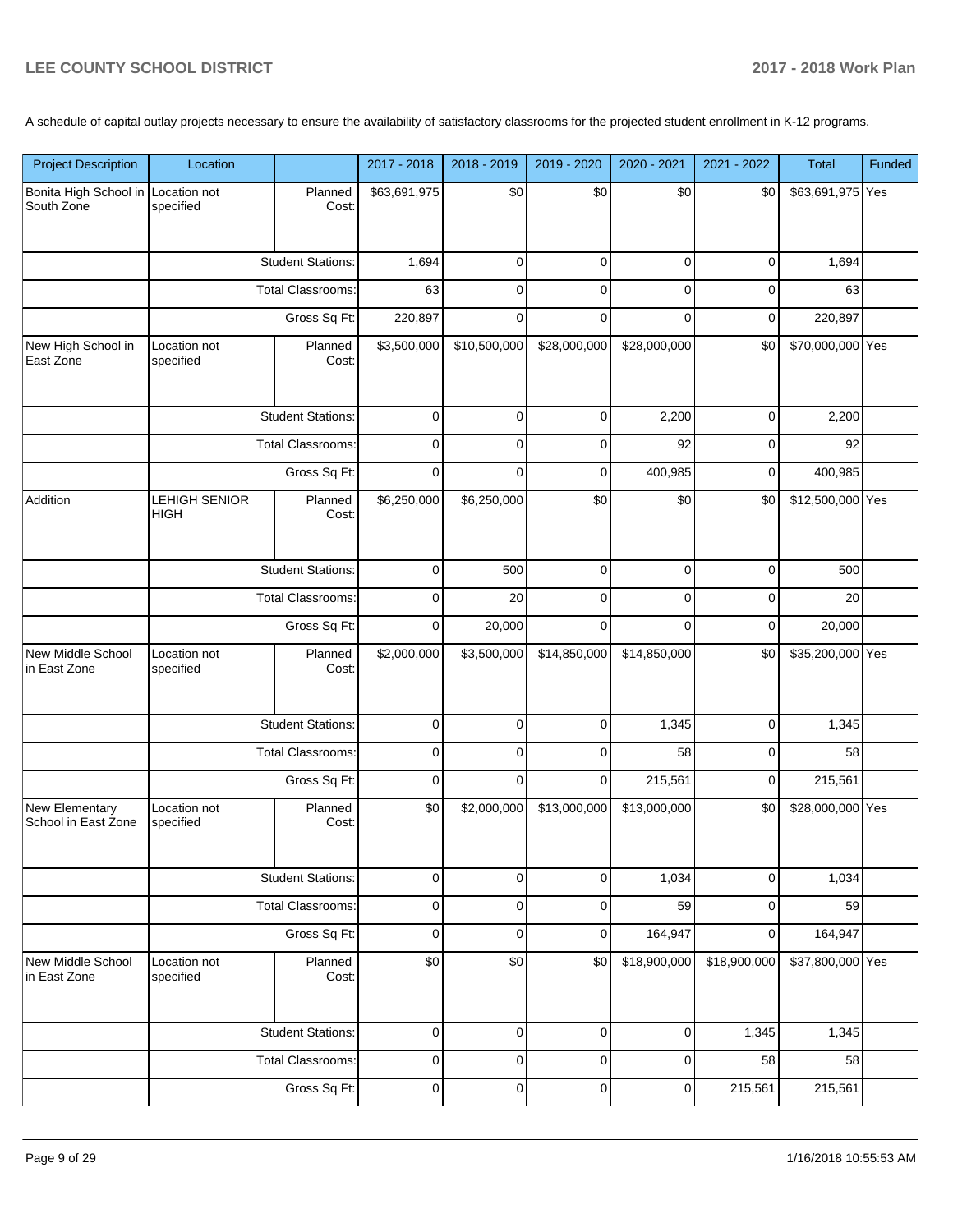| <b>New Elementary</b><br>School in South Zone specified | Location not              | Planned<br>Cost:         | \$0          | \$0          | \$14,500,000   | \$14,500,000               | \$0          | \$29,000,000 Yes           |  |
|---------------------------------------------------------|---------------------------|--------------------------|--------------|--------------|----------------|----------------------------|--------------|----------------------------|--|
|                                                         |                           | <b>Student Stations:</b> | 0            | 0            | $\overline{0}$ | 1,034                      | 0            | 1,034                      |  |
|                                                         |                           | <b>Total Classrooms:</b> | $\mathbf 0$  | 0            | 0              | 59                         | 0            | 59                         |  |
|                                                         |                           | Gross Sq Ft:             | 0            | 0            | $\overline{0}$ | 164,947                    | 0            | 164,947                    |  |
| New Middle School<br>in South Zone                      | Location not<br>specified | Planned<br>Cost:         | \$0          | \$0          | \$0            | \$18,900,000               | \$18,900,000 | \$37,800,000 Yes           |  |
|                                                         |                           | <b>Student Stations:</b> | $\mathbf 0$  | $\Omega$     | $\mathbf 0$    | $\Omega$                   | 1,345        | 1,345                      |  |
|                                                         |                           | <b>Total Classrooms:</b> | 0            | 0            | $\mathbf 0$    | $\overline{0}$             | 58           | 58                         |  |
|                                                         |                           | Gross Sq Ft:             | $\mathbf 0$  | 0            | 0              | 0                          | 215,561      | 215,561                    |  |
|                                                         |                           | <b>Planned Cost:</b>     | \$75,441,975 | \$22,250,000 |                | \$70,350,000 \$108,150,000 |              | \$37,800,000 \$313,991,975 |  |
|                                                         |                           | <b>Student Stations:</b> | 1,694        | 500          | $\mathbf{0}$   | 5,613                      | 2,690        | 10,497                     |  |
|                                                         |                           | <b>Total Classrooms:</b> | 63           | 20           | $\bf{0}$       | 268                        | 116          | 467                        |  |
|                                                         |                           | Gross Sq Ft:             | 220,897      | 20,000       | $\mathbf{0}$   | 946,440                    | 431,122      | 1,618,459                  |  |

#### **Other Project Schedules**

Major renovations, remodeling, and additions of capital outlay projects that do not add capacity to schools.

| <b>Project Description</b> | Location                                   | 2017 - 2018<br>Actual Budget | $2018 - 2019$<br>Projected | 2019 - 2020<br>Projected | 2020 - 2021<br>Projected | 2021 - 2022<br>Projected | <b>Total</b>     | Funded |
|----------------------------|--------------------------------------------|------------------------------|----------------------------|--------------------------|--------------------------|--------------------------|------------------|--------|
| Major Remodel/Replacement  | <b>IFRANKLIN PARK</b><br><b>ELEMENTARY</b> | ا80                          | \$28,000,000               | \$٥١                     | ا 30                     | \$0                      | \$28,000,000 Yes |        |
| Major Remodel/Replacement  | <b>ICYPRESS LAKE MIDDLE</b>                | \$0 I                        | \$38,000,000               | \$0                      | ا 30                     | \$0                      | \$38,000,000 Yes |        |
|                            |                                            | \$0                          | \$66,000,000               | \$0                      | \$0                      | \$0                      | \$66,000,000     |        |

## **Additional Project Schedules**

Any projects that are not identified in the last approved educational plant survey.

Nothing reported for this section.

#### **Non Funded Growth Management Project Schedules**

Schedule indicating which projects, due to planned development, that CANNOT be funded from current revenues projected over the next five years.

Nothing reported for this section.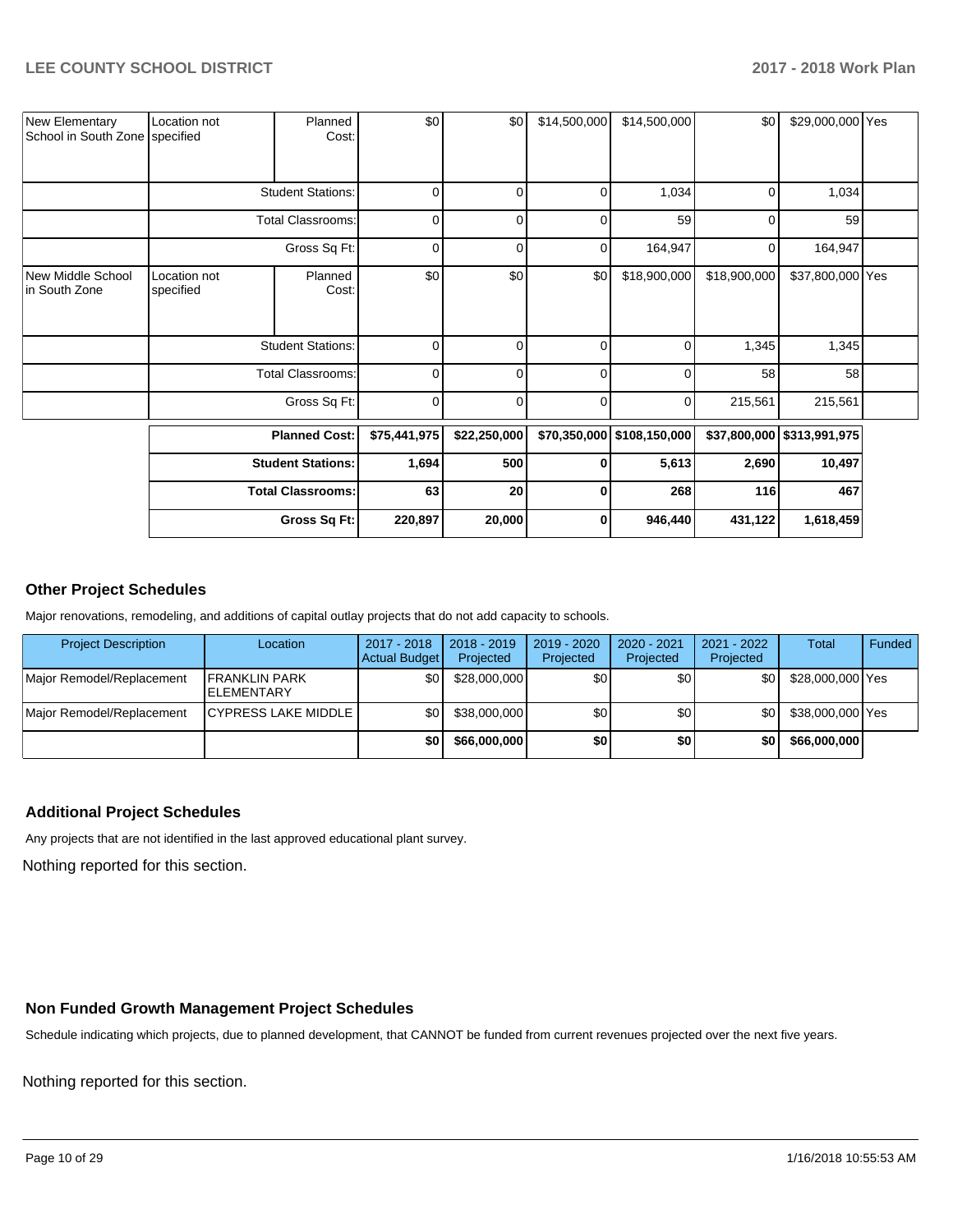# **Tracking**

# **Capacity Tracking**

| Location                                       | $2017 -$<br>2018 Satis.<br>Stu. Sta. | Actual<br>$2017 -$<br><b>2018 FISH</b><br>Capacity | Actual<br>$2016 -$<br>2017<br><b>COFTE</b> | # Class<br><b>Rooms</b> | Actual<br>Average<br>$2017 -$<br>2018 Class<br><b>Size</b> | Actual<br>$2017 -$<br>2018<br><b>Utilization</b> | <b>New</b><br>Stu.<br>Capacity | <b>New</b><br>Rooms to<br>be<br>Added/Re<br>moved | Projected<br>$2021 -$<br>2022<br><b>COFTE</b> | Projected<br>$2021 -$<br>2022<br><b>Utilization</b> | Projected<br>$2021 -$<br>2022 Class<br><b>Size</b> |
|------------------------------------------------|--------------------------------------|----------------------------------------------------|--------------------------------------------|-------------------------|------------------------------------------------------------|--------------------------------------------------|--------------------------------|---------------------------------------------------|-----------------------------------------------|-----------------------------------------------------|----------------------------------------------------|
| <b>ALLEN PARK</b><br><b>ELEMENTARY</b>         | 1,028                                | 1,028                                              | 949                                        | 56                      | 17                                                         | 92.00%                                           | $\Omega$                       | $\Omega$                                          | 928                                           | 90.00 %                                             | 17                                                 |
| THE ALVA SCHOOL                                | 1,089                                | 980                                                | 1,005                                      | 51                      | 20                                                         | 103.00%                                          | $\Omega$                       | $\mathbf{0}$                                      | 982                                           | 100.00%                                             | 19                                                 |
| <b>BONITA SPRINGS</b><br><b>ELEMENTARY</b>     | 468                                  | 468                                                | 420                                        | 26                      | 16                                                         | 90.00%                                           | $\Omega$                       | $\Omega$                                          | 443                                           | 95.00 %                                             | 17                                                 |
| <b>CAPE CORAL</b><br><b>ELEMENTARY</b>         | 898                                  | 898                                                | 722                                        | 49                      | 15                                                         | 80.00%                                           | $\Omega$                       | $\Omega$                                          | 668                                           | 74.00%                                              | 14                                                 |
| <b>CYPRESS LAKE MIDDLE</b>                     | 985                                  | 886                                                | 824                                        | 43                      | 19                                                         | 93.00%                                           | $\Omega$                       | $\Omega$                                          | 880                                           | 99.00 %                                             | 20                                                 |
| <b>DUNBAR COMMUNITY</b><br><b>SCHOOL</b>       | 225                                  | $\mathbf{0}$                                       | $\Omega$                                   | 9                       | $\Omega$                                                   | 0.00%                                            | $\Omega$                       | $\mathbf{0}$                                      | $\mathbf{0}$                                  | 0.00%                                               | $\mathbf 0$                                        |
| <b>CAPE CORAL</b><br><b>TECHNICAL COLLEGE</b>  | 342                                  | 410                                                | 3                                          | 18                      | 0                                                          | 1.00 %                                           | 0                              | $\mathbf 0$                                       | 0                                             | 0.00%                                               | $\mathbf 0$                                        |
| <b>NEW DIRECTIONS</b><br><b>SCHOOL</b>         | 680                                  | 680                                                | 313                                        | 37                      | 8                                                          | 46.00%                                           | $\mathbf 0$                    | $\mathbf{0}$                                      | 315                                           | 46.00%                                              | 9                                                  |
| <b>PINEWOODS</b><br><b>ELEMENTARY</b>          | 1,078                                | 1,078                                              | 1,078                                      | 59                      | 18                                                         | 100.00%                                          | $\Omega$                       | $\mathbf{0}$                                      | 1,024                                         | 95.00 %                                             | 17                                                 |
| <b>ROYAL PALM</b><br><b>EXCEPTIONAL SCHOOL</b> | 230                                  | 230                                                | 152                                        | 23                      | $\overline{7}$                                             | 66.00%                                           | 0                              | $\mathbf 0$                                       | 135                                           | 59.00 %                                             | 6                                                  |
| <b>DIPLOMAT MIDDLE</b>                         | 1,094                                | 984                                                | 828                                        | 48                      | 17                                                         | 84.00%                                           | 0                              | $\mathbf 0$                                       | 994                                           | 101.00%                                             | 21                                                 |
| <b>LITTLETON</b><br><b>ELEMENTARY</b>          | 756                                  | 756                                                | 528                                        | 41                      | 13                                                         | 70.00%                                           | $\Omega$                       | $\Omega$                                          | 525                                           | 69.00 %                                             | 13                                                 |
| <b>GATEWAY ELEMENTARY</b>                      | 754                                  | 754                                                | 732                                        | 40                      | 18                                                         | 97.00 %                                          | $\Omega$                       | $\mathbf{0}$                                      | 734                                           | 97.00 %                                             | 18                                                 |
| THREE OAKS MIDDLE                              | 1,118                                | 1,006                                              | 999                                        | 49                      | 20                                                         | 99.00 %                                          | $\Omega$                       | $\Omega$                                          | 1,000                                         | 99.00 %                                             | 20                                                 |
| <b>DUNBAR ATHLETICS</b>                        | $\Omega$                             | 0                                                  | $\Omega$                                   | $\mathbf{0}$            | $\Omega$                                                   | 0.00%                                            | $\Omega$                       | $\mathbf{0}$                                      | $\Omega$                                      | 0.00%                                               | $\mathbf 0$                                        |
| <b>HANCOCK CREEK</b><br><b>ELEMENTARY</b>      | 1,044                                | 1,044                                              | 858                                        | 57                      | 15                                                         | 82.00%                                           | $\Omega$                       | $\Omega$                                          | 945                                           | 91.00%                                              | 17                                                 |
| <b>LEHIGH SENIOR HIGH</b>                      | 2,024                                | 1,922                                              | 1,962                                      | 84                      | 23                                                         | 102.00%                                          | $\Omega$                       | $\Omega$                                          | 1,955                                         | 102.00%                                             | 23                                                 |
| ESTERO SENIOR HIGH                             | 1,724                                | 1,637                                              | 1,720                                      | 73                      | 24                                                         | 105.00 %                                         | 0                              | $\Omega$                                          | 1,872                                         | 114.00 %                                            | 26                                                 |
| <b>THREE OAKS</b><br><b>ELEMENTARY</b>         | 875                                  | 875                                                | 900                                        | 47                      | 19                                                         | 103.00%                                          | $\Omega$                       | $\Omega$                                          | 900                                           | 103.00 %                                            | 19                                                 |
| <b>SKYLINE ELEMENTARY</b>                      | 1.412                                | 1.412                                              | 918                                        | 77                      | 12                                                         | 65.00 %                                          | $\Omega$                       | $\Omega$                                          | 1.051                                         | 74.00 %                                             | 14                                                 |
| <b>TRAFALGAR MIDDLE</b>                        | 1,180                                | 1,062                                              | 910                                        | 52                      | 18                                                         | 86.00%                                           | $\Omega$                       | $\Omega$                                          | 1,072                                         | 101.00%                                             | 21                                                 |
| <b>DIPLOMAT</b><br><b>ELEMENTARY</b>           | 1,086                                | 1,086                                              | 940                                        | 59                      | 16                                                         | 87.00 %                                          | $\Omega$                       | $\Omega$                                          | 981                                           | 90.00 %                                             | 17                                                 |
| COLONIAL<br><b>ELEMENTARY</b>                  | 940                                  | 940                                                | 735                                        | 52                      | 14                                                         | 78.00%                                           | $\Omega$                       | $\Omega$                                          | 847                                           | 90.00 %                                             | 16                                                 |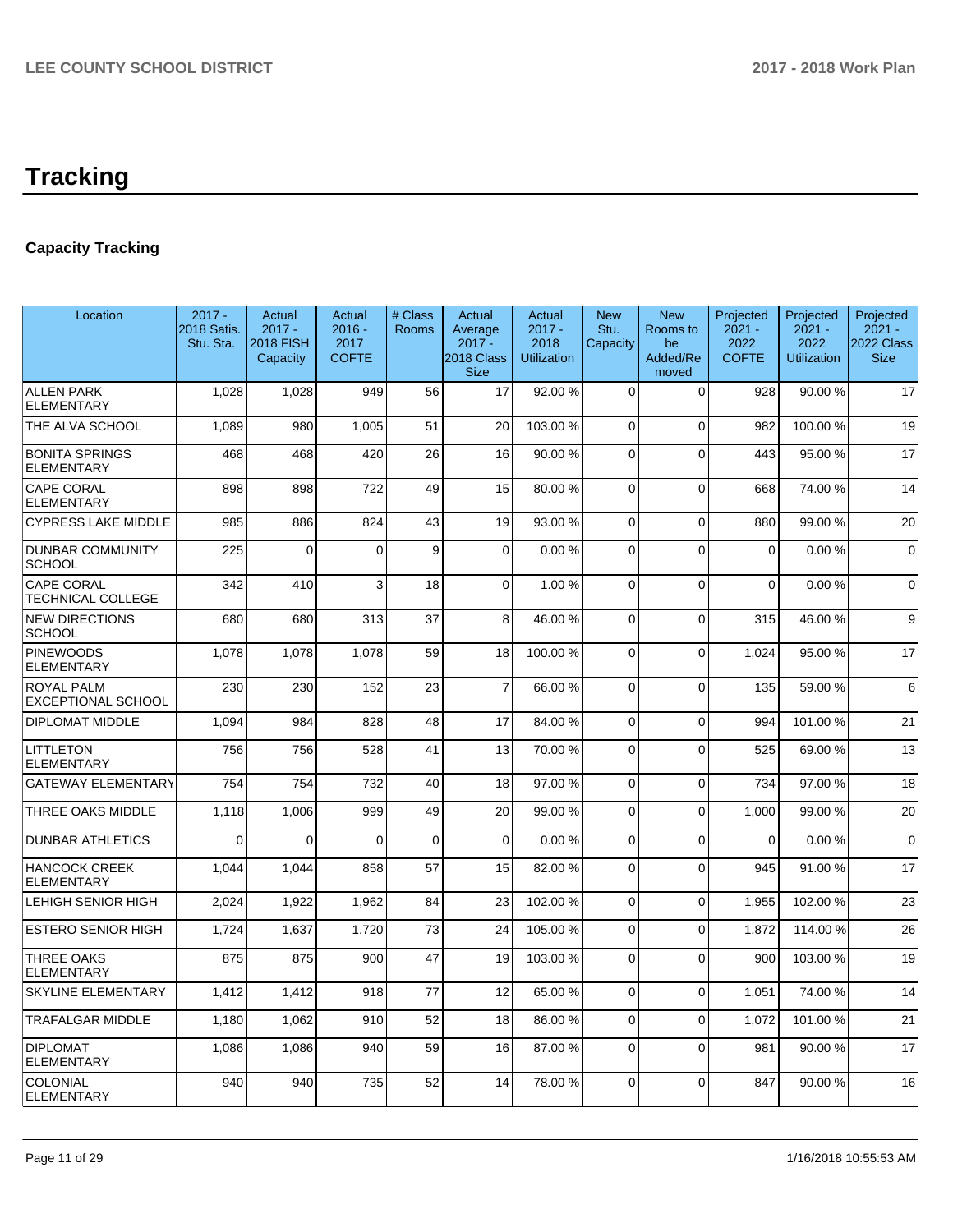| <b>GULF ELEMENTARY</b>                                           | 1,275    | 1,275 | 1,035 | 70 | 15             | 81.00 % | $\overline{0}$ | $\Omega$    | 949      | 74.00 %  | 14             |
|------------------------------------------------------------------|----------|-------|-------|----|----------------|---------|----------------|-------------|----------|----------|----------------|
| <b>SPRING CREEK</b><br><b>ELEMENTARY</b>                         | 807      | 807   | 733   | 43 | 17             | 91.00 % | $\Omega$       | $\Omega$    | 767      | 95.00 %  | 18             |
| LEHIGH ACRES MIDDLE                                              | 1,441    | 1,296 | 1,215 | 62 | 20             | 94.00 % | $\mathbf 0$    | $\Omega$    | 1,151    | 89.00 %  | 19             |
| <b>BUCKINGHAM</b><br><b>EXCEPTIONAL</b><br><b>STUDENT CENTER</b> | 115      | 115   | 87    | 12 | $\overline{7}$ | 75.00 % | 0              | $\Omega$    | 82       | 71.00 %  | $\overline{7}$ |
| <b>SUNSHINE</b><br><b>ELEMENTARY</b>                             | 1,206    | 1,206 | 1,116 | 67 | 17             | 93.00 % | $\Omega$       | $\Omega$    | 1,078    | 89.00 %  | 16             |
| <b>MARINER SENIOR HIGH</b>                                       | 1,725    | 1,638 | 1,466 | 71 | 21             | 89.00 % | $\mathbf 0$    | $\Omega$    | 1,717    | 105.00 % | 24             |
| <b>NORTH FORT MYERS</b><br>ACADEMY OF THE ARTS                   | 1,423    | 1,280 | 1,114 | 64 | 17             | 87.00 % | $\mathbf 0$    | $\Omega$    | 1,019    | 80.00%   | 16             |
| <b>BONITA SPRINGS</b><br><b>MIDDLE</b>                           | 1,012    | 910   | 903   | 45 | 20             | 99.00 % | 0              | $\Omega$    | 904      | 99.00 %  | 20             |
| CAPE CORAL SENIOR<br><b>HIGH</b>                                 | 1,875    | 1,781 | 1,589 | 79 | 20             | 89.00 % | 0              | $\Omega$    | 1,867    | 105.00%  | 24             |
| <b>SAN CARLOS PARK</b><br><b>ELEMENTARY</b>                      | 1,026    | 1,026 | 985   | 56 | 18             | 96.00 % | $\Omega$       | $\Omega$    | 1,055    | 103.00%  | 19             |
| PELICAN ELEMENTARY                                               | 1,388    | 1,388 | 891   | 75 | 12             | 64.00 % | 0              | $\Omega$    | 1,033    | 74.00 %  | 14             |
| <b>GULF MIDDLE</b>                                               | 1,024    | 921   | 792   | 45 | 18             | 86.00 % | 0              | $\Omega$    | 930      | 101.00%  | 21             |
| <b>CYPRESS LAKE SENIOR</b><br><b>HIGH</b>                        | 1,700    | 1,615 | 1,538 | 70 | 22             | 95.00 % | 0              | $\Omega$    | 1,847    | 114.00 % | 26             |
| <b>FORT MYERS</b><br>TECHNICAL COLLEGE                           | 679      | 814   | 20    | 36 | $\mathbf{1}$   | 2.00 %  | $\mathbf 0$    | $\Omega$    | $\Omega$ | 0.00%    | $\mathbf 0$    |
| <b>TANGLEWOOD</b><br><b>ELEMENTARY</b>                           | 786      | 786   | 785   | 43 | 18             | 100.00% | $\mathbf 0$    | $\Omega$    | 710      | 90.00%   | 17             |
| <b>CALOOSA ELEMENTARY</b>                                        | 1,085    | 1,085 | 913   | 60 | 15             | 84.00 % | 0              | $\Omega$    | 982      | 91.00 %  | 16             |
| <b>CALOOSA MIDDLE</b>                                            | 1,159    | 1,043 | 869   | 51 | 17             | 83.00 % | 0              | $\Omega$    | 966      | 93.00 %  | 19             |
| <b>RIVERDALE HIGH</b>                                            | 2,340    | 2,223 | 2,020 | 97 | 21             | 91.00%  | 0              | $\Omega$    | 2,261    | 102.00%  | 23             |
| Alternative Learning<br><b>Center West</b>                       | $\Omega$ | 0     | 0     | 0  | 0              | 0.00%   | 0              | $\Omega$    | 0        | 0.00%    | $\mathbf 0$    |
| OAK HAMMOCK MIDDLE<br><b>SCHOOL</b>                              | 1,492    | 1,342 | 1,327 | 65 | 20             | 99.00 % | $\mathbf 0$    | $\Omega$    | 1,472    | 110.00 % | 23             |
| <b>TREELINE ELEMENTARY</b>                                       | 1,065    | 1,065 | 1,058 | 58 | 18             | 99.00 % | $\Omega$       | $\Omega$    | 1,036    | 97.00 %  | 18             |
| <b>ISLAND COAST HIGH</b><br><b>SCHOOL</b>                        | 2,059    | 1,956 | 1,597 | 83 | 19             | 82.00 % | 0              | $\Omega$    | 2,051    | 105.00%  | 25             |
| <b>TORTUGA PRESERVE</b><br><b>ELEMENTARY</b>                     | 1,056    | 1,056 | 1,008 | 58 | 17             | 95.00 % | 0              | $\mathbf 0$ | 1,027    | 97.00 %  | 18             |
| HARNS MARSH MIDDLE<br><b>SCHOOL</b>                              | 1,347    | 1,212 | 1,137 | 59 | 19             | 94.00%  | 0              | $\Omega$    | 1,330    | 110.00%  | 23             |
| <b>G. WEAVER HIPPS</b><br><b>ELEMENTARY</b>                      | 830      | 830   | 811   | 44 | 18             | 98.00 % | $\mathbf 0$    | $\Omega$    | 824      | 99.00 %  | 19             |
| <b>EAST LEE COUNTY</b><br><b>HIGH SCHOOL</b>                     | 2,057    | 1,954 | 1,940 | 86 | 23             | 99.00 % | 0              | $\mathbf 0$ | 1,987    | 102.00%  | 23             |
| <b>RIVER HALL</b><br><b>ELEMENTARY</b>                           | 1,064    | 1,064 | 1,000 | 57 | 18             | 94.00 % | 0              | $\mathbf 0$ | 1,035    | 97.00 %  | 18             |
| MANATEE ELEMENTARY                                               | 1,042    | 1,042 | 950   | 56 | 17             | 91.00 % | $\overline{0}$ | $\Omega$    | 1,014    | 97.00 %  | 18             |
| <b>PATRIOT ELEMENTARY</b>                                        | 1,046    | 1,046 | 693   | 56 | 12             | 66.00 % | $\mathbf 0$    | $\Omega$    | 778      | 74.00 %  | 14             |
| <b>CHALLENGER MIDDLE</b>                                         | 1,366    | 1,229 | 1,049 | 59 | 18             | 85.00 % | $\mathbf 0$    | $\mathbf 0$ | 1,241    | 101.00%  | 21             |
| <b>HARNS MARSH</b><br><b>ELEMENTARY SCHOOL</b>                   | 948      | 948   | 943   | 51 | 18             | 99.00 % | 0              | $\mathbf 0$ | 922      | 97.00 %  | 18             |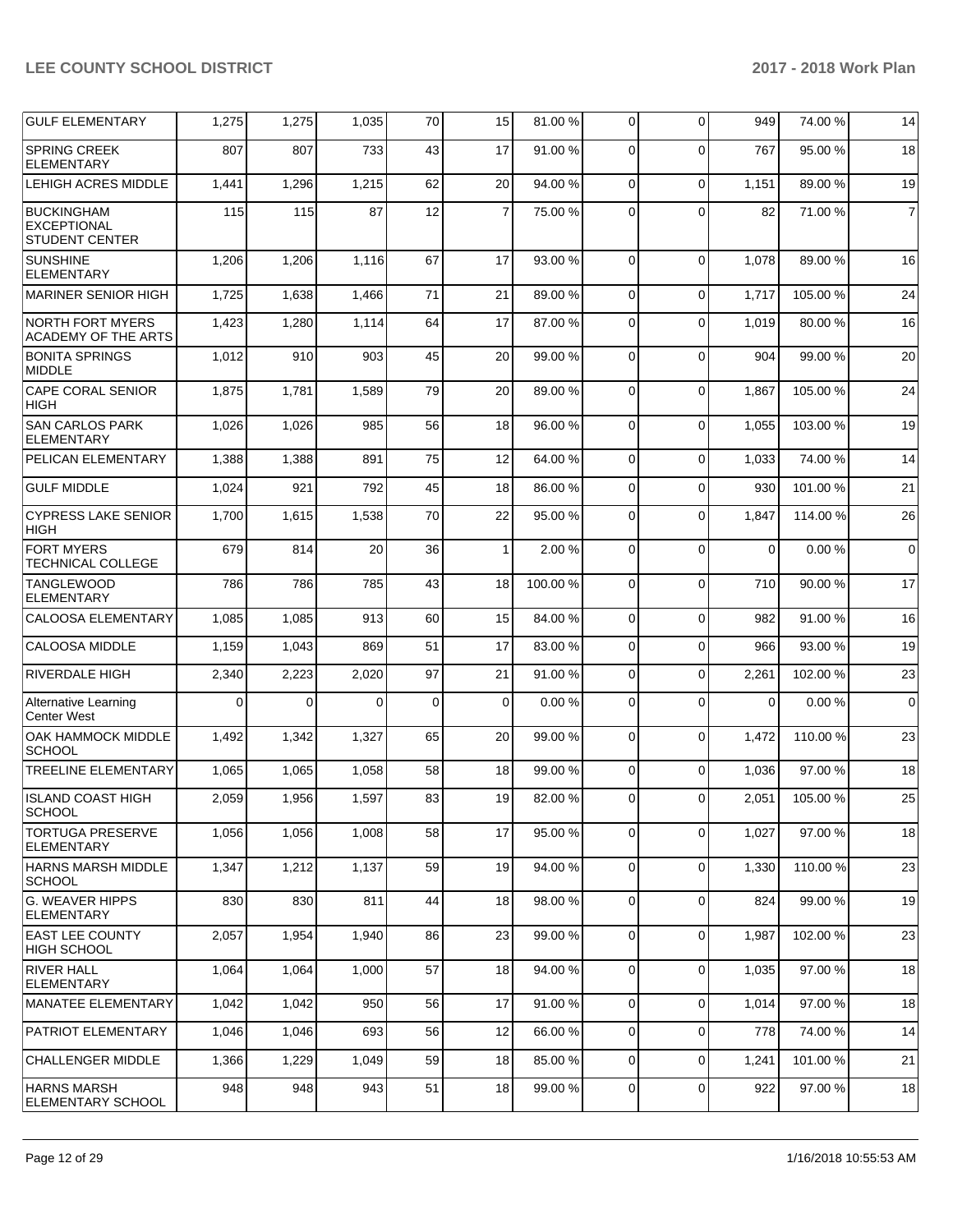| IRAY V. POTTORF<br>ELEMENTARY SCHOOL                             | 864      | 864      | 703      | 48          | 15             | 81.00%   | $\mathbf 0$ | $\Omega$    | 780         | 90.00 %  | 16          |
|------------------------------------------------------------------|----------|----------|----------|-------------|----------------|----------|-------------|-------------|-------------|----------|-------------|
| RAYMA C. PAGE<br>ELEMENTARY                                      | 846      | 846      | 834      | 47          | 18             | 99.00 %  | $\Omega$    | $\mathbf 0$ | 870         | 103.00%  | 19          |
| <b>IDA S. BAKER HIGH</b><br><b>SCHOOL</b>                        | 1,991    | 1,891    | 1,665    | 85          | 20             | 88.00 %  | $\Omega$    | $\mathbf 0$ | 1,982       | 105.00 % | 23          |
| <b>SOUTH FORT MYERS</b><br><b>HIGH SCHOOL</b>                    | 2,127    | 2,020    | 1,882    | 89          | 21             | 93.00 %  | $\Omega$    | $\Omega$    | 2,310       | 114.00 % | 26          |
| HECTOR A. CAFFERATA,<br><b>JR. ELEMENTARY</b><br><b>SCHOOL</b>   | 898      | 898      | 667      | 48          | 14             | 74.00 %  | $\Omega$    | $\Omega$    | 813         | 91.00%   | 17          |
| <b>VETERAN'S PARK</b><br><b>ACADEMY FOR THE</b><br><b>ARTS</b>   | 1,960    | 1,764    | 1,606    | 91          | 18             | 91.00%   | $\Omega$    | $\Omega$    | 1,829       | 104.00%  | 20          |
| <b>MARINER MIDDLE</b>                                            | 1,294    | 1,164    | 892      | 56          | 16             | 77.00 %  | $\Omega$    | $\Omega$    | 1,175       | 101.00%  | 21          |
| LEE COUNTY<br><b>DETENTION HOME</b>                              | 0        | $\Omega$ | $\Omega$ | $\mathbf 0$ | $\overline{0}$ | 0.00%    | $\Omega$    | $\Omega$    | $\Omega$    | 0.00%    | $\mathbf 0$ |
| VARSITY LAKES MIDDLE                                             | 1,342    | 1,207    | 1,153    | 57          | 20             | 96.00 %  | 0           | $\mathbf 0$ | 1,324       | 110.00 % | 23          |
| TRAFALGAR<br><b>ELEMENTARY</b>                                   | 998      | 998      | 794      | 57          | 14             | 80.00 %  | $\Omega$    | $\Omega$    | 743         | 74.00 %  | 13          |
| <b>LEXINGTON MIDDLE</b><br><b>SCHOOL</b>                         | 1,146    | 1,031    | 1,079    | 51          | 21             | 105.00 % | $\Omega$    | $\mathbf 0$ | 1,025       | 99.00 %  | 20          |
| <b>VILLAS ELEMENTARY</b>                                         | 881      | 881      | 812      | 49          | 17             | 92.00 %  | $\Omega$    | $\Omega$    | 796         | 90.00 %  | 16          |
| SOUTHWEST FLORIDA<br><b>PUBLIC SERVICE</b><br><b>ACADEMY</b>     | 270      | $\Omega$ | $\Omega$ | 14          | $\Omega$       | 0.00%    | $\Omega$    | $\Omega$    | $\Omega$    | 0.00%    | $\mathbf 0$ |
| <b>HEIGHTS ELEMENTARY</b>                                        | 1,306    | 1,306    | 1,195    | 71          | 17             | 91.00%   | $\mathbf 0$ | $\Omega$    | 1,179       | 90.00 %  | 17          |
| <b>BAYSHORE</b><br><b>ELEMENTARY</b>                             | 693      | 693      | 625      | 38          | 16             | 90.00 %  | $\mathbf 0$ | $\Omega$    | 490         | 71.00 %  | 13          |
| <b>MIRROR LAKES</b><br><b>ELEMENTARY</b>                         | 1,143    | 1,143    | 1,126    | 63          | 18             | 99.00 %  | $\Omega$    | $\mathbf 0$ | 1,104       | 97.00 %  | 18          |
| <b>PAUL LAURENCE</b><br><b>DUNBAR MIDDLE</b>                     | 1,124    | 1,011    | 945      | 49          | 19             | 93.00 %  | $\Omega$    | $\Omega$    | 1,005       | 99.00 %  | 21          |
| <b>ORANGEWOOD</b><br><b>ELEMENTARY</b>                           | 632      | 632      | 567      | 34          | 17             | 90.00 %  | 0           | $\Omega$    | 571         | 90.00 %  | 17          |
| <b>PINE ISLAND</b><br><b>ELEMENTARY</b>                          | 391      | 391      | 230      | 21          | 11             | 59.00 %  | $\Omega$    | $\mathbf 0$ | 176         | 45.00 %  | 8           |
| <b>LEE ASSOCIATION FOR</b><br><b>RETARDED CITIZENS</b><br>(LARC) | $\Omega$ | $\Omega$ | $\Omega$ | $\mathbf 0$ | $\Omega$       | 0.00%    | $\Omega$    | $\Omega$    | $\mathbf 0$ | 0.00%    | $\mathbf 0$ |
| THE SANIBEL SCHOOL                                               | 438      | 394      | 306      | 22          | 14             | 78.00 %  | 0           | $\mathbf 0$ | 267         | 68.00 %  | 12          |
| <b>TICE ELEMENTARY</b>                                           | 616      | 616      | 549      | 34          | 16             | 89.00 %  | 0           | $\mathbf 0$ | 434         | 70.00 %  | 13          |
| <b>TROPIC ISLES</b><br><b>ELEMENTARY</b>                         | 1,051    | 1,051    | 922      | 57          | 16             | 88.00 %  | $\mathbf 0$ | $\mathbf 0$ | 951         | 90.00 %  | 17          |
| <b>FRANKLIN PARK</b><br><b>ELEMENTARY</b>                        | 579      | 579      | 439      | 31          | 14             | 76.00 %  | $\mathbf 0$ | $\mathbf 0$ | 523         | 90.00 %  | 17          |
| <b>J COLIN ENGLISH</b><br><b>ELEMENTARY</b>                      | 637      | 637      | 400      | 35          | 11             | 63.00 %  | 0           | $\mathbf 0$ | 443         | 70.00 %  | 13          |
| <b>JAMES STEPHENS</b><br><b>INTERNATIONAL</b><br><b>ACADEMY</b>  | 1,095    | 1,095    | 350      | 52          | $\overline{7}$ | 32.00 %  | $\mathbf 0$ | $\mathbf 0$ | 775         | 71.00 %  | 15          |
| <b>LEHIGH ELEMENTARY</b>                                         | 1,200    | 1,200    | 1,124    | 66          | 17             | 94.00 %  | $\Omega$    | $\mathbf 0$ | 1,192       | 99.00 %  | 18          |
| NORTH FORT MYERS<br><b>SENIOR HIGH</b>                           | 1,804    | 1,713    | 1,679    | 76          | 22             | 98.00 %  | 0           | 0           | 1,796       | 105.00 % | 24          |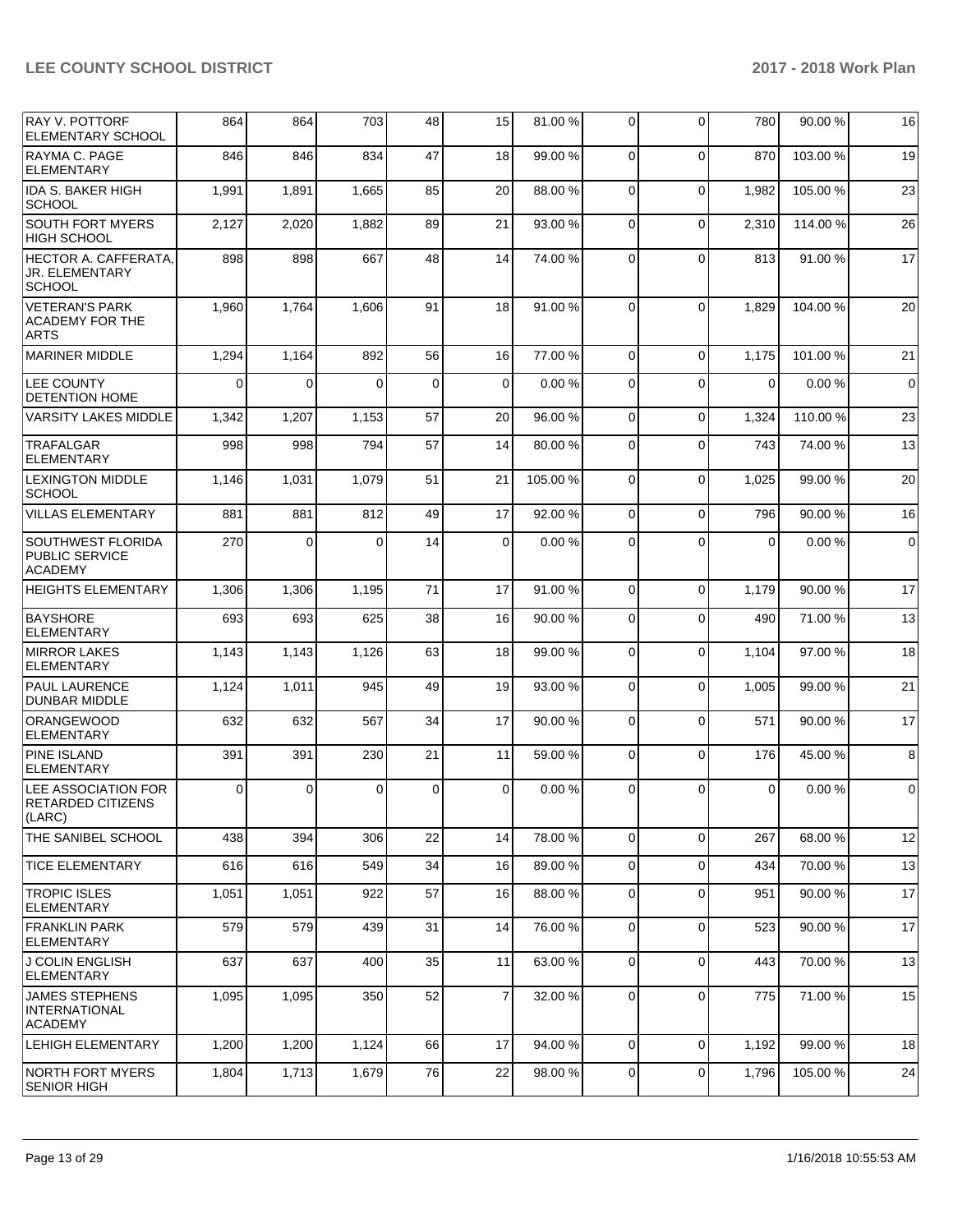|                                                                                      | 92,908 | 88,937 | 77,491 | 4,499 | 17 | 87.13 % | 0 | 0        | 83,311 | 93.67%   | 19 |
|--------------------------------------------------------------------------------------|--------|--------|--------|-------|----|---------|---|----------|--------|----------|----|
| <b>FORT MYERS SENIOR</b><br>HIGH                                                     | 1,963  | 1,864  | 1,765  | 84    | 21 | 95.00 % |   |          | 2,132  | 114.00 % | 25 |
| FORT MYERS MIDDLE<br><b>ACADEMY</b>                                                  | 952    | 856    | 549    | 43    | 13 | 64.00 % |   |          | 851    | 99.00 %  | 20 |
| FORT MYERS BEACH <br><b>IELEMENTARY</b>                                              | 220    | 220    | 119    | 11    | 11 | 54.00 % |   |          | 91     | 41.00 %  | 8  |
| <b>EDISON PARK</b><br><b>CREATIVE AND</b><br><b>EXPRESSIVE ARTS</b><br><b>SCHOOL</b> | 455    | 455    | 358    | 24    | 15 | 79.00 % |   |          | 411    | 90.00 %  | 17 |
| EDGEWOOD ACADEMY                                                                     | 741    | 741    | 502    | 40    | 13 | 68.00 % |   | $\Omega$ | 524    | 71.00 %  | 13 |
| <b>DUNBAR HIGH SCHOOL</b>                                                            | 1,912  | 1,816  | 1.781  | 81    | 22 | 98.00 % |   |          | 1,847  | 102.00%  | 23 |
| <b>ORANGE RIVER</b><br><b>IELEMENTARY</b>                                            | 871    | 871    | 793    | 47    | 17 | 91.00 % |   |          | 616    | 71.00 %  | 13 |

The COFTE Projected Total (83,311) for 2021 - 2022 must match the Official Forecasted COFTE Total (83,311 ) for 2021 - 2022 before this section can be completed. In the event that the COFTE Projected Total does not match the Official forecasted COFTE, then the Balanced Projected COFTE Table should be used to balance COFTE.

| Projected COFTE for 2021 - 2022 |        |      |  |  |  |
|---------------------------------|--------|------|--|--|--|
| Elementary (PK-3)               | 25,537 |      |  |  |  |
| Middle (4-8)                    | 31,877 | Eler |  |  |  |
| High (9-12)                     | 25,897 | Mid  |  |  |  |
|                                 | 83,311 | Hial |  |  |  |

| <b>Grade Level Type</b> | <b>Balanced Projected</b><br>COFTE for 2021 - 2022 |
|-------------------------|----------------------------------------------------|
| Elementary (PK-3)       |                                                    |
| Middle (4-8)            |                                                    |
| High (9-12)             |                                                    |
|                         | 83,311                                             |

# **Relocatable Replacement**

Number of relocatable classrooms clearly identified and scheduled for replacement in the school board adopted financially feasible 5-year district work program.

| Location                               | 2017 - 2018 | 2018 - 2019 | 2019 - 2020 | $2020 - 2021$ | 2021 - 2022 | Year 5 Total |
|----------------------------------------|-------------|-------------|-------------|---------------|-------------|--------------|
| <b>Total Relocatable Replacements:</b> |             |             |             |               |             |              |

## **Charter Schools Tracking**

Information regarding the use of charter schools.

| Location-Type                                     | # Relocatable<br>units or<br>permanent<br><b>classrooms</b> | Owner            | Year Started or<br>Scheduled | Student<br><b>Stations</b> | <b>Students</b><br>Enrolled | Years in<br>Contract | <b>Total Charter</b><br><b>Students</b><br>projected for<br>2021 - 2022 |
|---------------------------------------------------|-------------------------------------------------------------|------------------|------------------------------|----------------------------|-----------------------------|----------------------|-------------------------------------------------------------------------|
| 4303 Northern Palm Charter HS                     |                                                             | 5 <b>PRIVATE</b> | 2016                         | 400                        | 158 <sup>1</sup>            |                      | 250                                                                     |
| 4304 - Harlem Heights<br>Community Charter School |                                                             | 8 PRIVATE        | 2016                         | 144                        | 51                          |                      | 144                                                                     |
| 4100 The Island School K-5                        |                                                             | 6 PRIVATE        | 2001                         | 60                         | 60                          | 18 <sup>l</sup>      | 60                                                                      |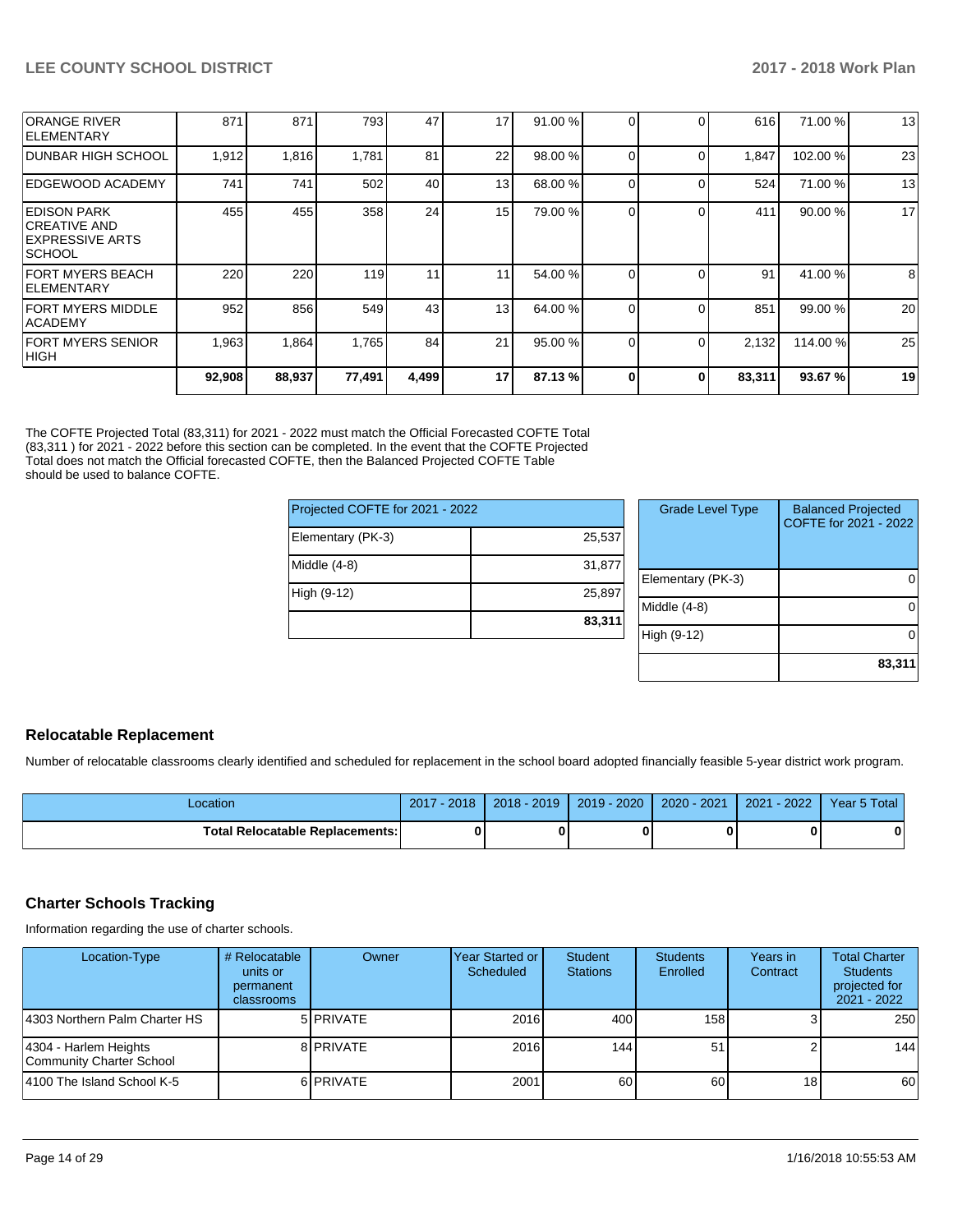| 4102 Bonita Springs Charter<br>School K-8              |     | 92 PRIVATE   | 2003 | 1,600  | 1,283  | 16             | 1,375  |
|--------------------------------------------------------|-----|--------------|------|--------|--------|----------------|--------|
| 4103 Gateway Charter<br>Elementary K-4                 |     | 68 PRIVATE   | 2004 | 1,600  | 1,089  | 15             | 1,250  |
| 4121 Gateway Charter High 9-12                         |     | 41 PRIVATE   | 2005 | 1,600  | 591    | 12             | 750    |
| 4155 Florida SouthWestern<br>Collegiate High School    |     | 8 PRIVATE    | 2011 | 436    | 399    | 8              | 436    |
| 4231 Unity Charter School of<br>Cape Coral K-8         |     | 12 PRIVATE   | 2012 | 436    | 197    | $\overline{7}$ | 250    |
| 4302 Donna J Beasley Technical<br>Academy              |     | 12 PRIVATE   | 2014 | 500    | 90     | 5              | 300    |
| 4221 Acceleration Middle School                        |     | 15 PRIVATE   | 2015 | 300    | 71     | $\overline{4}$ | 200    |
| 4274 Island Park Charter High<br>School                |     | 7 PRIVATE    | 2015 | 500    | 321    | 4              | 450    |
| 4223 Palm Acres Charter High<br>School                 |     | 5 PRIVATE    | 2015 | 400    | 335    | 4              | 400    |
| 4151 Christa McAuliffe Charter<br>Elementary K-5       |     | 36 MUNICIPAL | 2007 | 800    | 786    | 12             | 800    |
| 4251 Coronado High School 9-12                         |     | 5 PRIVATE    | 2009 | 500    | 163    | 10             | 275    |
| 4241 Unity Charter School of Fort<br>Myers K-8         |     | 10 PRIVATE   | 2009 | 436    | 297    | 436            | 500    |
| 4261 Gateway Charter<br>Intermediate 5-8               |     | 43 PRIVATE   | 2009 | 1,350  | 968    | 10             | 1,100  |
| 4242 North Nicholas High 9-12                          |     | 8 PRIVATE    | 2009 | 500    | 314    | 10             | 450    |
| 4281 Oak Creek Charter School<br>of Bonita Springs K-8 |     | 12 PRIVATE   | 2010 | 450    | 444    | 9              | 450    |
| 4111 Cape Coral Charter K-8                            |     | 60 PRIVATE   | 2005 | 1,600  | 678    | 14             | 800    |
| 4143 Oasis Charter Elementary<br>$K-5$                 |     | 39 MUNICIPAL | 2006 | 920    | 892    | 13             | 920    |
| 4141 Six Mile Charter Academy<br>K-8                   |     | 65 PRIVATE   | 2006 | 1.600  | 985    | 13             | 1,100  |
| 4171 Oasis Charter Middle 6-8                          |     | 36 MUNICIPAL | 2007 | 900    | 811    | 12             | 900    |
| 4212 City of Palms Charter HS 9-<br>12                 |     | 8 PRIVATE    | 2007 | 350    | 179    | 12             | 275    |
| 4181 Oasis Charter High 9-12                           |     | 36 MUNICIPAL | 2008 | 1,000  | 731    | 11             | 850    |
|                                                        | 637 |              |      | 18,382 | 11,893 |                | 14,285 |

# **Special Purpose Classrooms Tracking**

The number of classrooms that will be used for certain special purposes in the current year, by facility and type of classroom, that the district will, 1), not use for educational purposes, and 2), the co-teaching classrooms that are not open plan classrooms and will be used for educational purposes.

| School                                              | School Type | # of Elementary<br>K-3 Classrooms | # of Middle 4-8<br><b>Classrooms</b> | $#$ of High 9-12<br><b>Classrooms</b> | # of $ESE$<br><b>Classrooms</b> | # of Combo<br><b>Classrooms</b> | Total<br>Classrooms |
|-----------------------------------------------------|-------------|-----------------------------------|--------------------------------------|---------------------------------------|---------------------------------|---------------------------------|---------------------|
| <b>CAPE CORAL ELEMENTARY</b>                        | Educational |                                   |                                      |                                       |                                 |                                 | 2                   |
| IEDGEWOOD ACADEMY                                   | Educational |                                   |                                      |                                       |                                 |                                 | 3                   |
| EDISON PARK CREATIVE AND<br>IEXPRESSIVE ARTS SCHOOL | Educational |                                   |                                      |                                       |                                 |                                 | 2                   |
| FORT MYERS MIDDLE ACADEMY                           | Educational |                                   |                                      |                                       |                                 |                                 | -5                  |
| FRANKLIN PARK ELEMENTARY                            | Educational |                                   |                                      |                                       |                                 |                                 | 2                   |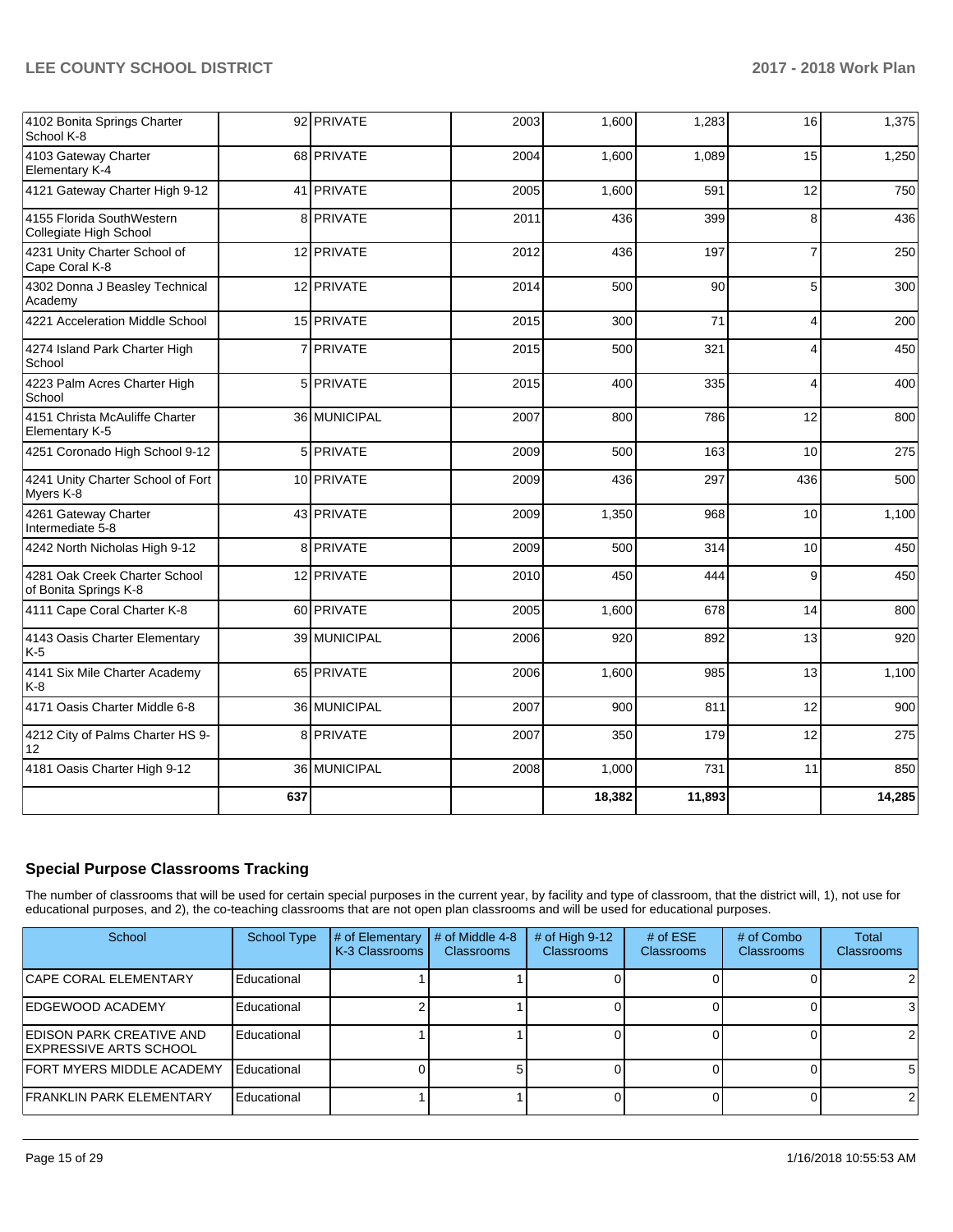| J COLIN ENGLISH ELEMENTARY                            | Educational                          | 3              | 3        | $\Omega$ | $\Omega$ | 0        | 6            |
|-------------------------------------------------------|--------------------------------------|----------------|----------|----------|----------|----------|--------------|
| <b>JAMES STEPHENS</b><br><b>INTERNATIONAL ACADEMY</b> | Educational                          | 8              | 3        | $\Omega$ | $\Omega$ | $\Omega$ | 11           |
| <b>CALOOSA ELEMENTARY</b>                             | Educational                          |                | ŋ        | $\Omega$ | $\Omega$ | $\Omega$ | $\mathbf{1}$ |
| CALOOSA MIDDLE                                        | Educational                          | $\Omega$       |          | $\Omega$ | $\Omega$ | 0        | 2            |
| PELICAN ELEMENTARY                                    | Educational                          | 3              |          | $\Omega$ | 0        | 0        | 4            |
| <b>GULF MIDDLE</b>                                    | Educational                          | $\Omega$       |          | $\Omega$ | $\Omega$ | 0        |              |
| <b>GULF ELEMENTARY</b>                                | Educational                          |                | $\Omega$ | $\Omega$ | $\Omega$ | $\Omega$ | 1            |
| <b>SKYLINE ELEMENTARY</b>                             | Educational                          | 2              |          | $\Omega$ | $\Omega$ | $\Omega$ | 3            |
| <b>COLONIAL ELEMENTARY</b>                            | Educational                          |                |          | $\Omega$ | $\Omega$ | $\Omega$ | 1            |
| LITTLETON ELEMENTARY                                  | Educational                          | 2              |          | $\Omega$ | $\Omega$ | $\Omega$ | 3            |
| HANCOCK CREEK ELEMENTARY                              | Educational                          |                | 0        | $\Omega$ | $\Omega$ | $\Omega$ | 1            |
| <b>DIPLOMAT MIDDLE</b>                                | Educational                          | $\Omega$       |          | $\Omega$ | $\Omega$ | $\Omega$ |              |
| MARINER MIDDLE                                        | Educational                          | $\Omega$       | 2        | $\Omega$ | $\Omega$ | $\Omega$ | 2            |
| <b>TRAFALGAR ELEMENTARY</b>                           | Educational                          |                |          |          | O        | 0        | 2            |
| RAY V. POTTORF ELEMENTARY<br><b>SCHOOL</b>            | Educational                          |                |          | $\Omega$ | $\Omega$ | $\Omega$ |              |
| HECTOR A. CAFFERATA, JR.<br><b>ELEMENTARY SCHOOL</b>  | Educational                          | 2              |          | $\Omega$ | $\Omega$ | $\Omega$ | 3            |
| <b>PATRIOT ELEMENTARY</b>                             | Educational                          | $\overline{2}$ |          | $\Omega$ | $\Omega$ | $\Omega$ | 3            |
| <b>CHALLENGER MIDDLE</b>                              | Educational                          | $\Omega$       |          | $\Omega$ | $\Omega$ | 0        | 1            |
| <b>ISLAND COAST HIGH SCHOOL</b>                       | Educational                          | $\Omega$       | ŋ        |          | $\Omega$ | $\Omega$ |              |
|                                                       | <b>Total Educational Classrooms:</b> | 33             | 28       |          |          | 0        | 62           |

| School                                                           | <b>School Type</b> | # of Elementary<br>K-3 Classrooms | # of Middle 4-8<br><b>Classrooms</b> | # of High 9-12<br><b>Classrooms</b> | # of $ESE$<br>Classrooms | # of Combo<br><b>Classrooms</b> | Total<br><b>Classrooms</b> |
|------------------------------------------------------------------|--------------------|-----------------------------------|--------------------------------------|-------------------------------------|--------------------------|---------------------------------|----------------------------|
| <b>ALLEN PARK ELEMENTARY</b>                                     | Co-Teaching        |                                   |                                      |                                     |                          | 0                               | 2                          |
| THE ALVA SCHOOL                                                  | Co-Teaching        |                                   | O                                    |                                     |                          | 0                               | $\overline{2}$             |
| <b>BONITA SPRINGS ELEMENTARY</b>                                 | Co-Teaching        |                                   | 5                                    | $\Omega$                            | 0                        | $\Omega$                        | $\overline{7}$             |
| <b>EDGEWOOD ACADEMY</b>                                          | Co-Teaching        |                                   | 8                                    | $\Omega$                            | 0                        | $\overline{0}$                  | 8                          |
| <b>EDISON PARK CREATIVE AND</b><br><b>EXPRESSIVE ARTS SCHOOL</b> | Co-Teaching        |                                   | 0                                    | ∩                                   | 0                        | 0                               | $\overline{3}$             |
| <b>FORT MYERS BEACH</b><br><b>ELEMENTARY</b>                     | Co-Teaching        |                                   |                                      | 0                                   | 0                        | $\overline{0}$                  |                            |
| <b>FRANKLIN PARK ELEMENTARY</b>                                  | Co-Teaching        |                                   |                                      | $\Omega$                            | 0                        | $\overline{0}$                  | $\overline{2}$             |
| J COLIN ENGLISH ELEMENTARY                                       | Co-Teaching        |                                   | 3                                    | 0                                   | 0                        | 0                               | 3                          |
| <b>JAMES STEPHENS</b><br>INTERNATIONAL ACADEMY                   | Co-Teaching        |                                   | 4                                    | $\Omega$                            | 0                        | $\Omega$                        | 4                          |
| <b>LEHIGH ELEMENTARY</b>                                         | Co-Teaching        |                                   | $\Omega$                             |                                     | $\Omega$                 | $\Omega$                        | 5 <sup>5</sup>             |
| ORANGE RIVER ELEMENTARY                                          | Co-Teaching        |                                   | $\Omega$                             | $\Omega$                            | 0                        | 0                               | 1 <sup>1</sup>             |
| ORANGEWOOD ELEMENTARY                                            | Co-Teaching        |                                   | 3                                    |                                     | 0                        | 0                               |                            |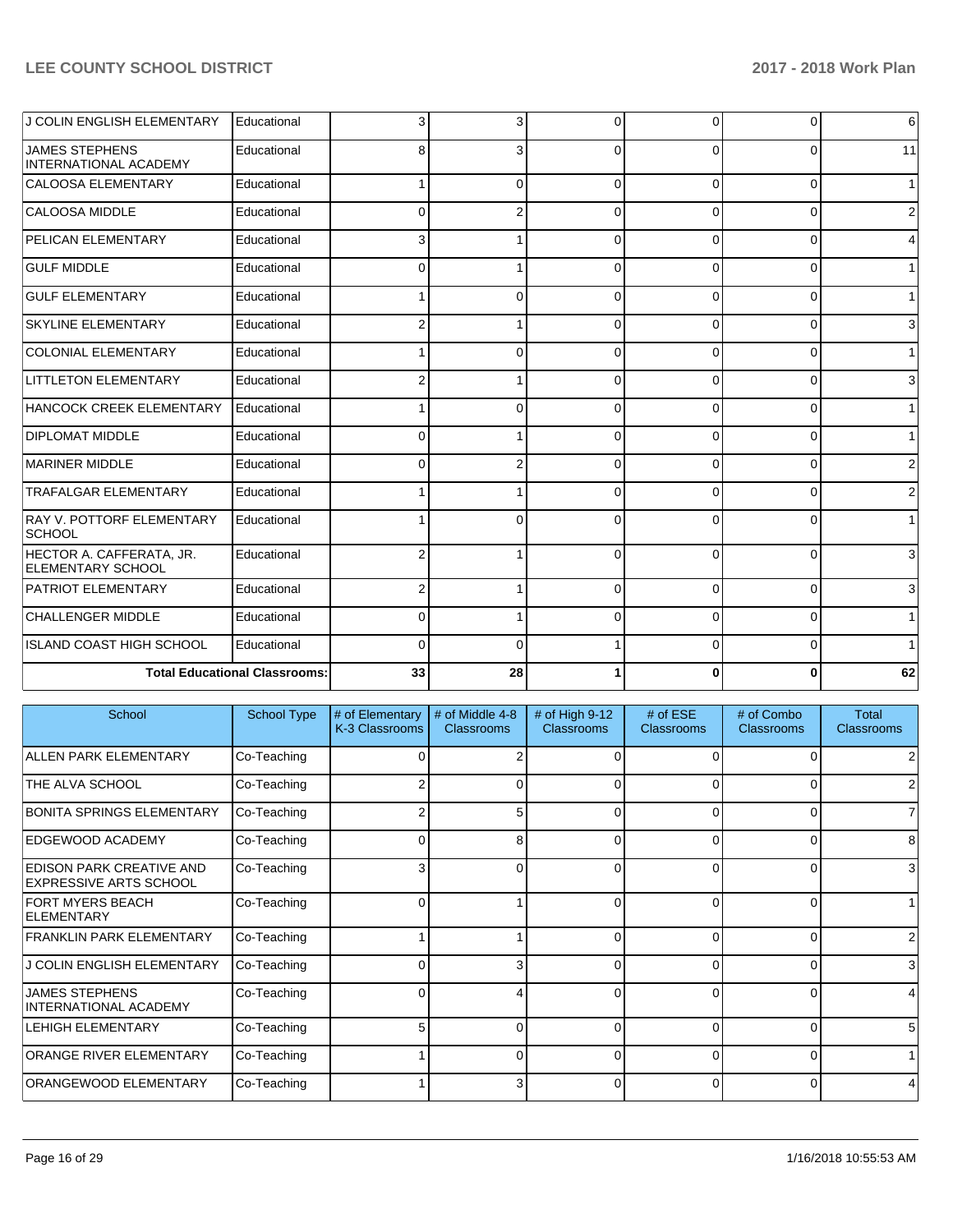| THE SANIBEL SCHOOL                            | Co-Teaching | 2           | 3              | 0           | 0           | $\overline{0}$ | $5\phantom{.0}$ |
|-----------------------------------------------|-------------|-------------|----------------|-------------|-------------|----------------|-----------------|
| <b>TICE ELEMENTARY</b>                        | Co-Teaching |             | 0              | $\Omega$    | 0           | 0              | $\overline{4}$  |
| TROPIC ISLES ELEMENTARY                       | Co-Teaching | 0           | 2              | $\Omega$    | $\Omega$    | 0              | $\overline{2}$  |
| <b>VILLAS ELEMENTARY</b>                      | Co-Teaching | 9           |                | $\Omega$    | $\Omega$    | 0              | 10              |
| <b>HEIGHTS ELEMENTARY</b>                     | Co-Teaching | 5           | 5              | $\Omega$    | $\Omega$    | 0              | 10              |
| <b>BAYSHORE ELEMENTARY</b>                    | Co-Teaching |             | 0              | $\Omega$    | $\Omega$    | 0              | 1               |
| <b>CYPRESS LAKE SENIOR HIGH</b>               | Co-Teaching | 0           | 0              | Δ           | $\Omega$    | 0              | $\overline{4}$  |
| <b>CALOOSA ELEMENTARY</b>                     | Co-Teaching | 6           | 3              | $\Omega$    | $\Omega$    | 0              | 9               |
| <b>RIVERDALE HIGH</b>                         | Co-Teaching | 0           | 0              | 3           | $\Omega$    | 0              | $\mathbf{3}$    |
| NORTH FORT MYERS ACADEMY<br>OF THE ARTS       | Co-Teaching |             |                | $\Omega$    | 0           | $\Omega$       | $\overline{2}$  |
| SAN CARLOS PARK ELEMENTARY Co-Teaching        |             | 5           | $\overline{7}$ | $\Omega$    | $\Omega$    | $\mathbf{0}$   | 12              |
| PELICAN ELEMENTARY                            | Co-Teaching | 4           | 1              | $\Omega$    | $\Omega$    | $\overline{0}$ | $5\overline{)}$ |
| <b>GULF ELEMENTARY</b>                        | Co-Teaching | 0           | 2              | $\Omega$    | $\Omega$    | 0              | $\overline{2}$  |
| SUNSHINE ELEMENTARY                           | Co-Teaching | 5           | 2              | $\Omega$    | $\Omega$    | $\overline{0}$ | $\overline{7}$  |
| <b>ESTERO SENIOR HIGH</b>                     | Co-Teaching | 0           | 0              | 9           | $\Omega$    | $\mathbf{0}$   | 9               |
| THREE OAKS ELEMENTARY                         | Co-Teaching | 3           | 1              | $\Omega$    | $\Omega$    | $\overline{0}$ | $\overline{4}$  |
| DIPLOMAT ELEMENTARY                           | Co-Teaching |             | 0              | $\Omega$    | $\Omega$    | 0              | 1               |
| <b>COLONIAL ELEMENTARY</b>                    | Co-Teaching | 2           | 7              | $\Omega$    | $\Omega$    | $\overline{0}$ | 9               |
| LITTLETON ELEMENTARY                          | Co-Teaching | 0           | 2              | $\Omega$    | $\Omega$    | 0              | $\overline{2}$  |
| <b>GATEWAY ELEMENTARY</b>                     | Co-Teaching | 4           | 4              | $\Omega$    | $\Omega$    | $\overline{0}$ | 8               |
| THREE OAKS MIDDLE                             | Co-Teaching | $\mathbf 0$ | 4              | $\Omega$    | $\Omega$    | $\overline{0}$ | $\overline{4}$  |
| HANCOCK CREEK ELEMENTARY                      | Co-Teaching | 11          | $\overline{7}$ | $\Omega$    | $\Omega$    | $\overline{0}$ | 18              |
| LEHIGH SENIOR HIGH                            | Co-Teaching | $\mathbf 0$ | 0              |             | $\Omega$    | 0              | $\mathbf{1}$    |
| <b>NEW DIRECTIONS SCHOOL</b>                  | Co-Teaching | $\Omega$    | 1              | $\Omega$    | $\Omega$    | $\overline{0}$ | 1               |
| PINEWOODS ELEMENTARY                          | Co-Teaching | 2           | 5              | 0           | 0           | $\overline{0}$ | $\overline{7}$  |
| <b>MIRROR LAKES ELEMENTARY</b>                | Co-Teaching | 1           | 1              | $\mathbf 0$ | $\Omega$    | $\overline{0}$ | $\overline{2}$  |
| PAUL LAURENCE DUNBAR<br><b>MIDDLE</b>         | Co-Teaching | 0           | 1              | $\mathbf 0$ | $\mathbf 0$ | $\overline{0}$ | 1               |
| <b>MARINER MIDDLE</b>                         | Co-Teaching | 0           | 3              | $\mathbf 0$ | 0           | 0              | $\mathbf{3}$    |
| <b>VARSITY LAKES MIDDLE</b>                   | Co-Teaching | 0           | 12             | $\mathbf 0$ | 0           | 0              | 12              |
| LEXINGTON MIDDLE SCHOOL                       | Co-Teaching | 0           | 12             | $\mathbf 0$ | 0           | 0              | 12              |
| HARNS MARSH ELEMENTARY<br><b>SCHOOL</b>       | Co-Teaching | 0           | 1              | $\Omega$    | 0           | 0              | $\mathbf{1}$    |
| RAYMA C. PAGE ELEMENTARY                      | Co-Teaching | 5           | 2              | $\mathbf 0$ | 0           | $\overline{0}$ | $\overline{7}$  |
| HECTOR A. CAFFERATA, JR.<br>ELEMENTARY SCHOOL | Co-Teaching |             | 0              | $\Omega$    | $\Omega$    | 0              | $\mathbf{1}$    |
| G. WEAVER HIPPS ELEMENTARY                    | Co-Teaching | 1           | 0              | $\mathbf 0$ | $\mathbf 0$ | $\overline{0}$ | 1               |
| RIVER HALL ELEMENTARY                         | Co-Teaching | 2           | 1              | $\mathbf 0$ | $\mathbf 0$ | $\overline{0}$ | $\mathbf{3}$    |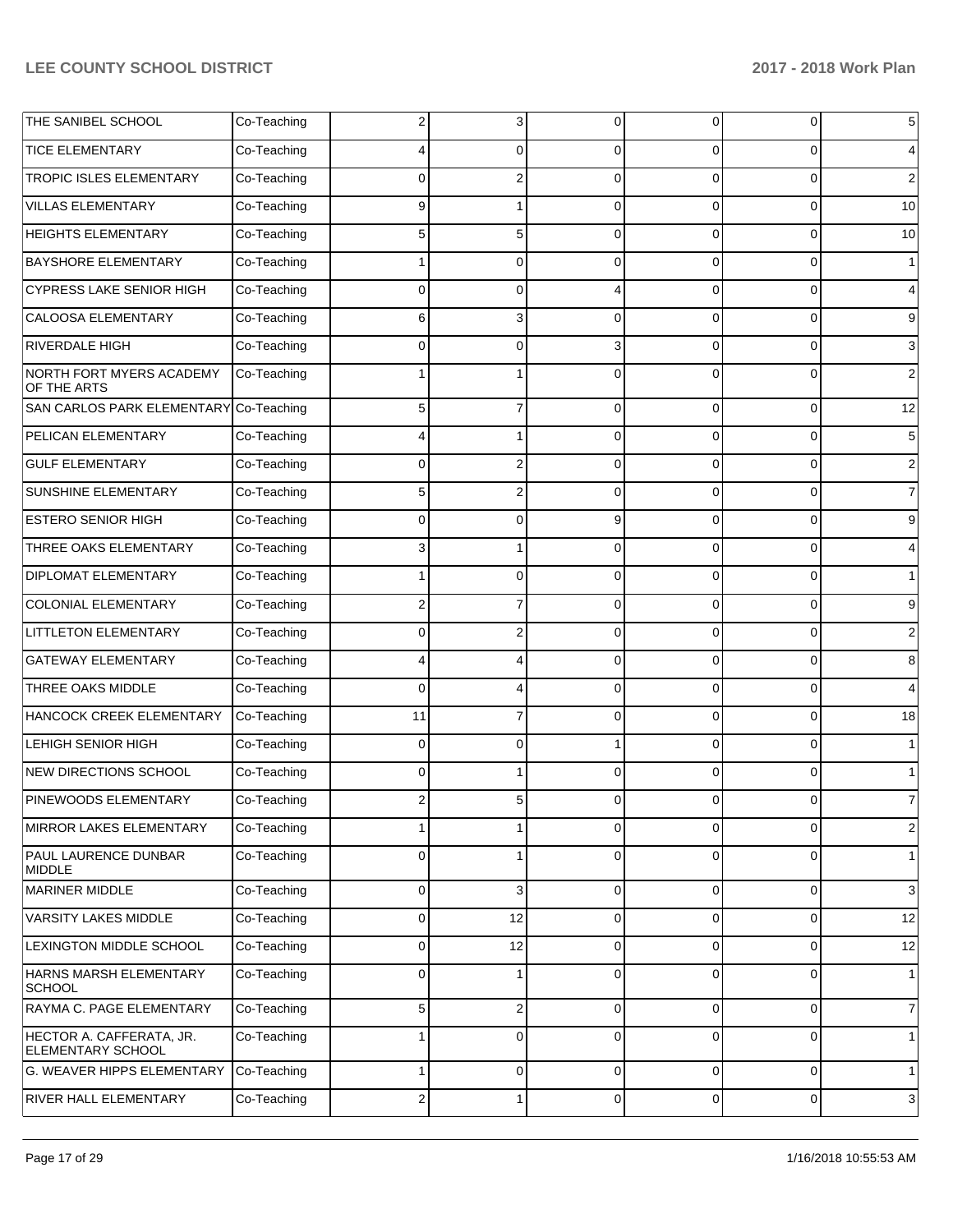| MANATEE ELEMENTARY                            | Co-Teaching                          |     | 14  |  | 20  |
|-----------------------------------------------|--------------------------------------|-----|-----|--|-----|
| <b>PATRIOT ELEMENTARY</b>                     | Co-Teaching                          |     |     |  |     |
| OAK HAMMOCK MIDDLE SCHOOL Co-Teaching         |                                      |     |     |  |     |
| <b>TREELINE ELEMENTARY</b>                    | Co-Teaching                          |     |     |  | 13  |
| <b>TORTUGA PRESERVE</b><br><b>IELEMENTARY</b> | Co-Teaching                          | 18  |     |  | 29  |
| HARNS MARSH MIDDLE SCHOOL Co-Teaching         |                                      |     | 22  |  | 22  |
|                                               | <b>Total Co-Teaching Classrooms:</b> | 117 | 183 |  | 317 |

#### **Infrastructure Tracking**

**Necessary offsite infrastructure requirements resulting from expansions or new schools. This section should include infrastructure information related to capacity project schedules and other project schedules (Section 4).** 

Bonita Springs High School - sewer system, water system, site drainage, site work, parking lot, sidewalks, landscaping, fencing, roads, traffic light.

East Zone High School, East Zone Middle School, East Zone Elementary School, South Zone Elementary School, South Zone Middle School, East Zone Middle School - sewer system, water system, site drainage, site work, parking lot, sidewalks, landscaping, fencing, roads.

Lehigh Senior High School Addition - site work, sidewalks, landscaping.

Franklin Park Elementary Remodel and Cypress Lake Middle School Remodel - site work, landscaping.

**Proposed location of planned facilities, whether those locations are consistent with the comprehensive plans of all affected local governments, and recommendations for infrastructure and other improvements to land adjacent to existing facilities. Provisions of 1013.33(12), (13) and (14) and 1013.36 must be addressed for new facilities planned within the 1st three years of the plan (Section 5).** 

Bonita Springs High School - 25592 Imperial Parkway, Bonita Springs, FL. East Zone High School - Griffin Dr. Fort Myers, FL 33913 East Zone Elementary and East Zone Middle School - Sunrise Blvd, Lehigh Acres, FL 33974 South Zone Elementary and South Zone High School - Three Oaks Pkwy, Estero, FL 33928 East Zone Middle School - 12690 Treeline Ave., Fort Myers, FL 33913

**Consistent with Comp Plan?** Yes

#### **Net New Classrooms**

The number of classrooms, by grade level and type of construction, that were added during the last fiscal year.

| List the net new classrooms added in the 2016 - 2017 fiscal year.                                                                                       |                              |                                   |                                |                        | List the net new classrooms to be added in the 2017 - 2018 fiscal<br>year. |                            |                                                                        |                        |
|---------------------------------------------------------------------------------------------------------------------------------------------------------|------------------------------|-----------------------------------|--------------------------------|------------------------|----------------------------------------------------------------------------|----------------------------|------------------------------------------------------------------------|------------------------|
| "Classrooms" is defined as capacity carrying classrooms that are added to increase<br>capacity to enable the district to meet the Class Size Amendment. |                              |                                   |                                |                        |                                                                            |                            | Totals for fiscal year 2017 - 2018 should match totals in Section 15A. |                        |
| Location                                                                                                                                                | $2016 - 2017$ #<br>Permanent | $2016 - 2017$ #<br><b>Modular</b> | $2016 - 2017$ #<br>Relocatable | $2016 - 2017$<br>Total | $2017 - 2018$ #<br>Permanent                                               | $2017 - 2018$ #<br>Modular | $2017 - 2018$ #<br>Relocatable                                         | $2017 - 2018$<br>Total |
| Elementary (PK-3)                                                                                                                                       |                              |                                   |                                |                        |                                                                            |                            |                                                                        |                        |
| Middle (4-8)                                                                                                                                            |                              |                                   |                                |                        |                                                                            |                            |                                                                        | <sup>0</sup>           |
| High (9-12)                                                                                                                                             |                              |                                   |                                |                        | 63                                                                         |                            |                                                                        | 63                     |
|                                                                                                                                                         |                              |                                   |                                |                        | 63                                                                         |                            | 0                                                                      | 63                     |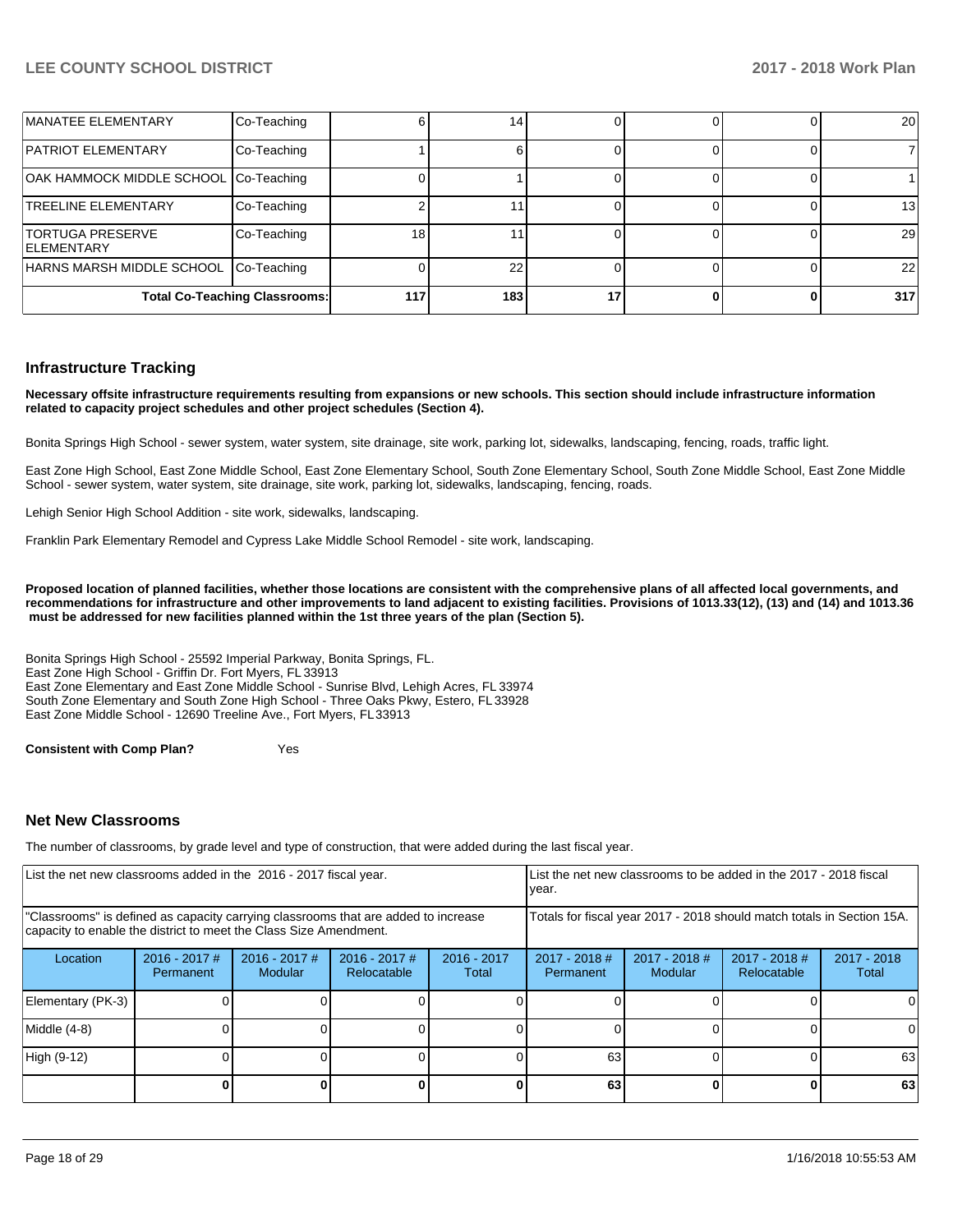#### **Relocatable Student Stations**

Number of students that will be educated in relocatable units, by school, in the current year, and the projected number of students for each of the years in the workplan.

| <b>Site</b>                                               | 2017 - 2018 | 2018 - 2019 | 2019 - 2020 | 2020 - 2021    | 2021 - 2022 | 5 Year Average |
|-----------------------------------------------------------|-------------|-------------|-------------|----------------|-------------|----------------|
| Alternative Learning Center West                          | 0           | 0           | 0           | 0              | 0           | $\overline{0}$ |
| <b>RIVER HALL ELEMENTARY</b>                              | 18          | 18          | 18          | 18             | 18          | 18             |
| <b>LEXINGTON MIDDLE SCHOOL</b>                            | 0           | 0           | 0           | $\Omega$       | 0           | $\mathbf 0$    |
| <b>EAST LEE COUNTY HIGH SCHOOL</b>                        | 0           | 0           | $\Omega$    | $\Omega$       | $\mathbf 0$ | $\mathbf 0$    |
| MANATEE ELEMENTARY                                        | 0           | 0           | $\Omega$    | $\Omega$       | 0           | $\overline{0}$ |
| <b>PATRIOT ELEMENTARY</b>                                 | 0           | 0           | 0           | $\Omega$       | $\mathbf 0$ | $\mathbf 0$    |
| CHALLENGER MIDDLE                                         | 0           | 0           | $\Omega$    | $\Omega$       | 0           | $\overline{0}$ |
| CAPE CORAL TECHNICAL COLLEGE                              | 0           | 0           | $\Omega$    | $\Omega$       | $\mathbf 0$ | $\overline{0}$ |
| NEW DIRECTIONS SCHOOL                                     | 44          | 44          | 44          | 44             | 44          | 44             |
| VETERAN'S PARK ACADEMY FOR THE ARTS                       | 0           | 0           | 0           | $\Omega$       | $\mathbf 0$ | $\mathbf 0$    |
| MARINER MIDDLE                                            | 0           | 0           | $\Omega$    | $\Omega$       | $\mathbf 0$ | $\overline{0}$ |
| RAY V. POTTORF ELEMENTARY SCHOOL                          | 0           | 0           | $\Omega$    | $\Omega$       | $\mathbf 0$ | $\mathbf 0$    |
| HANCOCK CREEK ELEMENTARY                                  | 0           | 0           | $\Omega$    | $\Omega$       | $\mathbf 0$ | $\overline{0}$ |
| <b>LEHIGH SENIOR HIGH</b>                                 | 200         | 200         | 200         | 200            | 200         | 200            |
| COLONIAL ELEMENTARY                                       | 18          | 18          | 18          | 18             | 18          | 18             |
| <b>LITTLETON ELEMENTARY</b>                               | 18          | 18          | 18          | 18             | 18          | 18             |
| <b>GATEWAY ELEMENTARY</b>                                 | 18          | 18          | 18          | 18             | 18          | 18             |
| <b>THREE OAKS MIDDLE</b>                                  | 22          | 22          | 22          | 22             | 22          | 22             |
| MARINER SENIOR HIGH                                       | 0           | $\mathbf 0$ | $\Omega$    | $\Omega$       | $\Omega$    | $\overline{0}$ |
| <b>ESTERO SENIOR HIGH</b>                                 | 0           | 300         | 300         | 300            | 300         | 240            |
| THREE OAKS ELEMENTARY                                     | 144         | 144         | 144         | 144            | 144         | 144            |
| <b>SKYLINE ELEMENTARY</b>                                 | 0           | 0           | 0           | $\Omega$       | $\Omega$    | $\mathbf 0$    |
| <b>TRAFALGAR MIDDLE</b>                                   | 88          | 88          | 88          | 88             | 88          | 88             |
| <b>DIPLOMAT ELEMENTARY</b>                                | 0           | 0           | 0           | 0              | $\mathbf 0$ | $\overline{0}$ |
| JAMES STEPHENS INTERNATIONAL ACADEMY                      | 0           | 0           | $\mathbf 0$ | 0              | $\mathbf 0$ | $\overline{0}$ |
| <b>LEHIGH ELEMENTARY</b>                                  | 144         | 144         | 144         | 144            | 144         | 144            |
| <b>SPRING CREEK ELEMENTARY</b>                            | 72          | 72          | 72          | 72             | 72          | 72             |
| <b>LEHIGH ACRES MIDDLE</b>                                | 264         | 264         | 264         | 264            | 264         | 264            |
| BUCKINGHAM EXCEPTIONAL STUDENT CENTER                     | 15          | 15          | 15          | 15             | 15          | 15             |
| <b>SUNSHINE ELEMENTARY</b>                                | 98          | 98          | 98          | 98             | 98          | 98             |
| <b>EDISON PARK CREATIVE AND EXPRESSIVE ARTS</b><br>SCHOOL | 0           | 0           | 0           | $\overline{0}$ | $\mathbf 0$ | $\pmb{0}$      |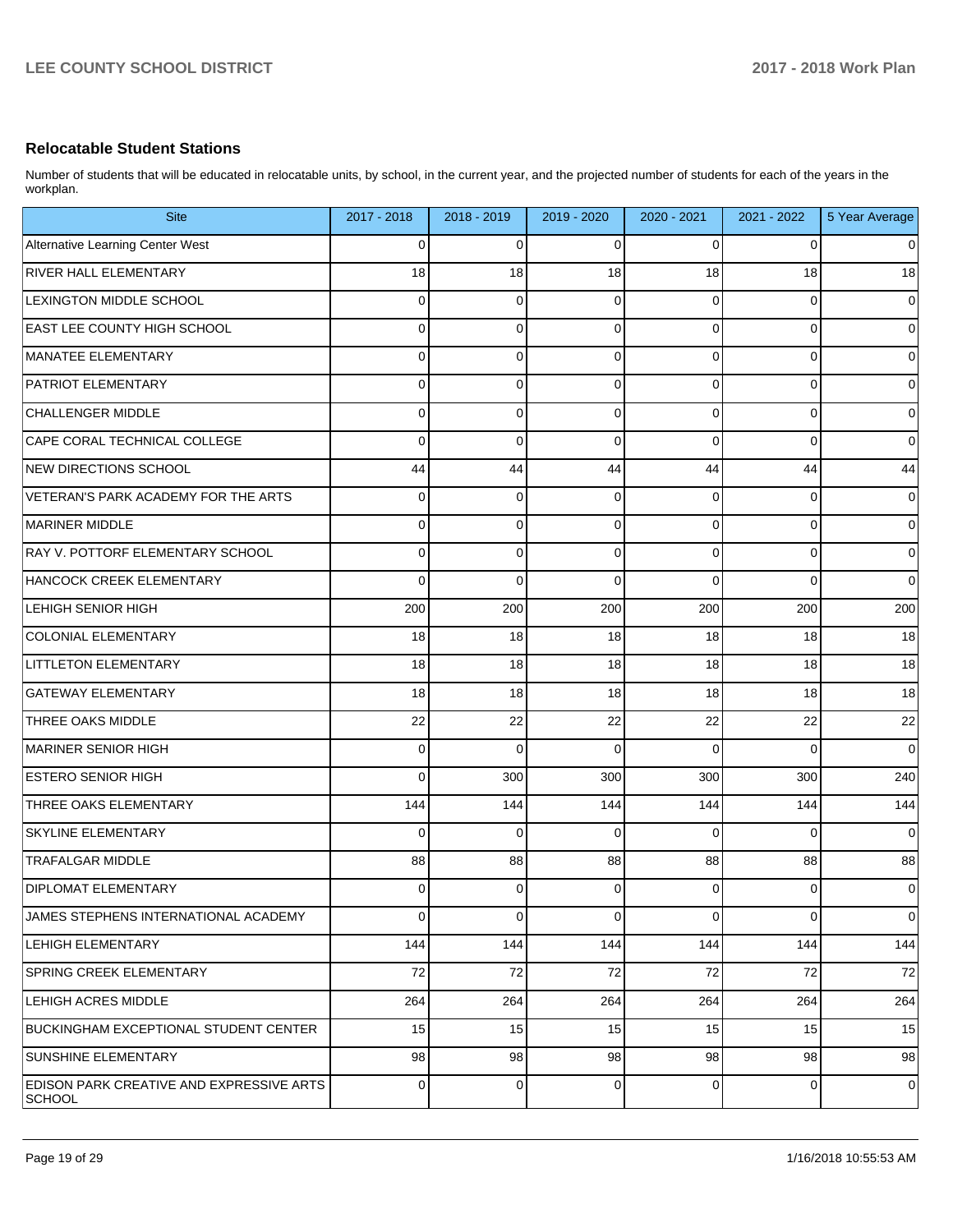| FORT MYERS BEACH ELEMENTARY                          | $\overline{0}$ | 0           | 0           | $\overline{0}$ | 0        | $\overline{0}$ |
|------------------------------------------------------|----------------|-------------|-------------|----------------|----------|----------------|
| FORT MYERS MIDDLE ACADEMY                            | $\Omega$       | 0           | $\Omega$    | $\Omega$       | $\Omega$ | $\overline{0}$ |
| FORT MYERS SENIOR HIGH                               | $\Omega$       | $\mathbf 0$ | $\Omega$    | $\Omega$       | $\Omega$ | $\overline{0}$ |
| <b>FRANKLIN PARK ELEMENTARY</b>                      | $\Omega$       | $\mathbf 0$ | $\Omega$    | $\Omega$       | $\Omega$ | $\overline{0}$ |
| J COLIN ENGLISH ELEMENTARY                           | 36             | 36          | 36          | 36             | 36       | 36             |
| <b>BONITA SPRINGS ELEMENTARY</b>                     | 72             | 72          | 72          | 72             | 72       | 72             |
| CAPE CORAL ELEMENTARY                                | $\Omega$       | $\Omega$    | $\Omega$    | $\Omega$       | $\Omega$ | $\overline{0}$ |
| <b>CYPRESS LAKE MIDDLE</b>                           | $\overline{0}$ | $\mathbf 0$ | $\Omega$    | $\Omega$       | $\Omega$ | $\overline{0}$ |
| DUNBAR COMMUNITY SCHOOL                              | $\Omega$       | $\Omega$    | $\Omega$    | $\Omega$       | $\Omega$ | $\overline{0}$ |
| <b>DUNBAR HIGH SCHOOL</b>                            | $\Omega$       | $\mathbf 0$ | $\mathbf 0$ | $\Omega$       | $\Omega$ | $\overline{0}$ |
| <b>EDGEWOOD ACADEMY</b>                              | $\Omega$       | $\Omega$    | $\Omega$    | $\Omega$       | $\Omega$ | $\overline{0}$ |
| HECTOR A. CAFFERATA, JR. ELEMENTARY<br><b>SCHOOL</b> | $\Omega$       | $\Omega$    | $\Omega$    | $\Omega$       | $\Omega$ | $\overline{0}$ |
| G. WEAVER HIPPS ELEMENTARY                           | 54             | 54          | 54          | 54             | 54       | 54             |
| ALLEN PARK ELEMENTARY                                | $\Omega$       | $\mathbf 0$ | $\Omega$    | $\Omega$       | $\Omega$ | 0              |
| THE ALVA SCHOOL                                      | $\Omega$       | $\mathbf 0$ | $\Omega$    | $\Omega$       | $\Omega$ | 0              |
| LEE ASSOCIATION FOR RETARDED CITIZENS<br>(LARC)      | $\Omega$       | $\Omega$    | $\Omega$    | $\Omega$       | $\Omega$ | $\Omega$       |
| <b>DUNBAR ATHLETICS</b>                              | $\Omega$       | 0           | $\Omega$    | $\Omega$       | $\Omega$ | 0              |
| LEE COUNTY DETENTION HOME                            | $\Omega$       | 0           | $\Omega$    | $\Omega$       | $\Omega$ | $\Omega$       |
| OAK HAMMOCK MIDDLE SCHOOL                            | 132            | 132         | 132         | 132            | 132      | 132            |
| <b>TREELINE ELEMENTARY</b>                           | 36             | 36          | 36          | 36             | 36       | 36             |
| ISLAND COAST HIGH SCHOOL                             | 0              | 0           | 0           | 0              | 0        | $\overline{0}$ |
| TORTUGA PRESERVE ELEMENTARY                          | $\Omega$       | 0           | 0           | $\Omega$       | $\Omega$ | $\overline{0}$ |
| HARNS MARSH MIDDLE SCHOOL                            | $\Omega$       | $\Omega$    | 0           | 0              | $\Omega$ | $\Omega$       |
| VARSITY LAKES MIDDLE                                 | 133            | 133         | 133         | 133            | 133      | 133            |
| <b>TRAFALGAR ELEMENTARY</b>                          | 0              | 0           | 0           | $\Omega$       | $\Omega$ | $\Omega$       |
| RAYMA C. PAGE ELEMENTARY                             | 0              | 0           | 0           | $\Omega$       | 0        | $\overline{0}$ |
| IDA S. BAKER HIGH SCHOOL                             | 0              | 0           | 0           | $\Omega$       | 0        | $\overline{0}$ |
| SOUTH FORT MYERS HIGH SCHOOL                         | 0              | 0           | $\mathbf 0$ | $\Omega$       | $\Omega$ | $\overline{0}$ |
| MIRROR LAKES ELEMENTARY                              | 72             | 72          | 72          | 72             | 72       | 72             |
| PAUL LAURENCE DUNBAR MIDDLE                          | 0              | 0           | 0           | 0              | 0        | $\overline{0}$ |
| <b>PELICAN ELEMENTARY</b>                            | 0              | 0           | 0           | $\Omega$       | $\Omega$ | $\overline{0}$ |
| <b>GULF MIDDLE</b>                                   | 0              | 0           | 0           | 0              | $\Omega$ | $\overline{0}$ |
| <b>GULF ELEMENTARY</b>                               | 0              | 0           | 0           | $\Omega$       | $\Omega$ | $\overline{0}$ |
| PINEWOODS ELEMENTARY                                 | 18             | 18          | 18          | 18             | 18       | 18             |
| ROYAL PALM EXCEPTIONAL SCHOOL                        | $\mathbf 0$    | 0           | 0           | $\overline{0}$ | 0        | 0              |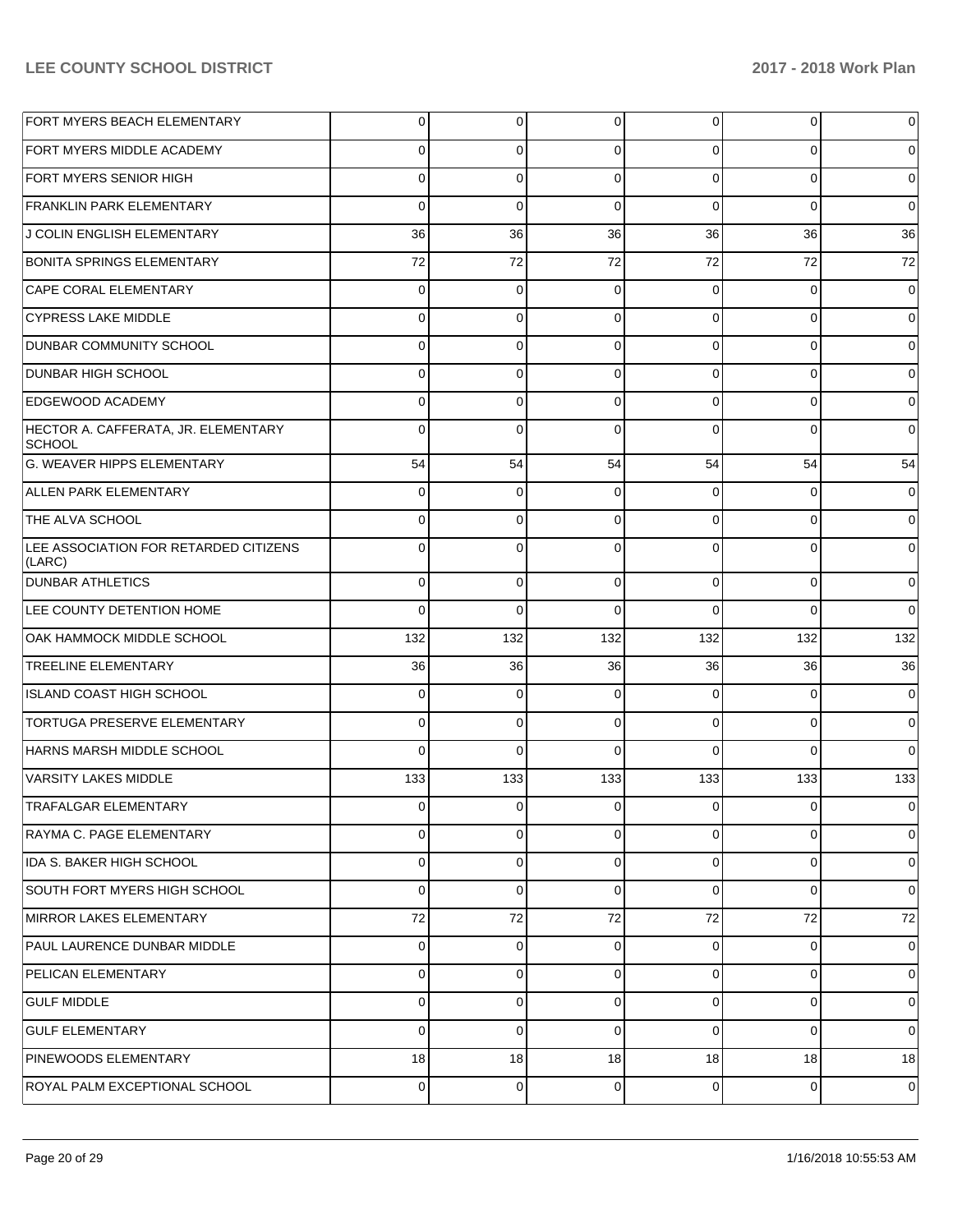| <b>DIPLOMAT MIDDLE</b>                             | 0           | $\pmb{0}$   | $\mathbf 0$  | $\overline{0}$ | 0              | $\pmb{0}$    |
|----------------------------------------------------|-------------|-------------|--------------|----------------|----------------|--------------|
| <b>CALOOSA MIDDLE</b>                              | $\Omega$    | $\Omega$    | $\Omega$     | $\Omega$       | $\Omega$       | $\Omega$     |
| <b>RIVERDALE HIGH</b>                              | 300         | 300         | 300          | 300            | 300            | 300          |
| NORTH FORT MYERS ACADEMY OF THE ARTS               | $\Omega$    | $\Omega$    | $\Omega$     | $\Omega$       | $\Omega$       | $\Omega$     |
| <b>BONITA SPRINGS MIDDLE</b>                       | $\mathbf 0$ | $\mathbf 0$ | $\mathbf 0$  | $\Omega$       | 0              | 0            |
| CAPE CORAL SENIOR HIGH                             | 0           | $\mathbf 0$ | $\mathbf 0$  | $\Omega$       | 0              | 0            |
| SAN CARLOS PARK ELEMENTARY                         | $\Omega$    | 0           | $\Omega$     | $\Omega$       | $\Omega$       | $\Omega$     |
| <b>HEIGHTS ELEMENTARY</b>                          | 0           | $\mathbf 0$ | $\mathbf 0$  | $\Omega$       | 0              | 0            |
| <b>BAYSHORE ELEMENTARY</b>                         | $\Omega$    | $\Omega$    | $\Omega$     | $\Omega$       | $\Omega$       | $\Omega$     |
| <b>CYPRESS LAKE SENIOR HIGH</b>                    | 0           | $\mathbf 0$ | $\Omega$     | $\Omega$       | $\overline{0}$ | $\mathbf{0}$ |
| FORT MYERS TECHNICAL COLLEGE                       | 25          | 25          | 25           | 25             | 25             | 25           |
| <b>TANGLEWOOD ELEMENTARY</b>                       | 0           | $\mathbf 0$ | $\mathbf 0$  | $\Omega$       | $\Omega$       | $\mathbf 0$  |
| <b>CALOOSA ELEMENTARY</b>                          | $\Omega$    | $\mathbf 0$ | $\mathbf{0}$ | $\Omega$       | $\Omega$       | $\mathbf 0$  |
| THE SANIBEL SCHOOL                                 | 15          | 15          | 15           | 15             | 15             | 15           |
| <b>TICE ELEMENTARY</b>                             | 0           | 36          | 36           | 36             | 36             | 29           |
| <b>TROPIC ISLES ELEMENTARY</b>                     | $\Omega$    | $\mathbf 0$ | $\Omega$     | $\Omega$       | $\Omega$       | 0            |
| <b>VILLAS ELEMENTARY</b>                           | 0           | $\mathbf 0$ | $\mathbf 0$  | $\Omega$       | 0              | 0            |
| SOUTHWEST FLORIDA PUBLIC SERVICE<br><b>ACADEMY</b> | $\Omega$    | $\mathbf 0$ | $\Omega$     | $\Omega$       | $\Omega$       | $\Omega$     |
| HARNS MARSH ELEMENTARY SCHOOL                      | 36          | 36          | 36           | 36             | 36             | 36           |
| NORTH FORT MYERS SENIOR HIGH                       | 0           | 0           | $\Omega$     | $\Omega$       | $\Omega$       | $\Omega$     |
| ORANGE RIVER ELEMENTARY                            | 54          | 54          | 54           | 54             | 54             | 54           |
| ORANGEWOOD ELEMENTARY                              | 18          | 18          | 18           | 18             | 18             | 18           |
| PINE ISLAND ELEMENTARY                             | $\Omega$    | $\mathbf 0$ | $\Omega$     | $\Omega$       | $\Omega$       | 0            |
| Totals for LEE COUNTY SCHOOL DISTRICT              |             |             |              |                |                |              |
| Total students in relocatables by year.            | 2,164       | 2,500       | 2,500        | 2,500          | 2,500          | 2,433        |
| Total number of COFTE students projected by year.  | 79,065      | 80,240      | 81,118       | 82,281         | 83,311         | 81,203       |
| Percent in relocatables by year.                   | 3%          | 3%          | 3%           | 3%             | 3%             | 3%           |

## **Leased Facilities Tracking**

Exising leased facilities and plans for the acquisition of leased facilities, including the number of classrooms and student stations, as reported in the educational plant survey, that are planned in that location at the end of the five year workplan.

| Location                     | # of Leased<br>Classrooms 2017 - I<br>2018 | <b>FISH Student</b><br><b>Stations</b> | Owner          | # of Leased<br><b>Classrooms 2021 - I</b><br>2022 | <b>FISH Student</b><br><b>Stations</b> |
|------------------------------|--------------------------------------------|----------------------------------------|----------------|---------------------------------------------------|----------------------------------------|
| FORT MYERS TECHNICAL COLLEGE |                                            |                                        | 0 G.E. Capital |                                                   |                                        |
| ALLEN PARK ELEMENTARY        |                                            |                                        |                |                                                   |                                        |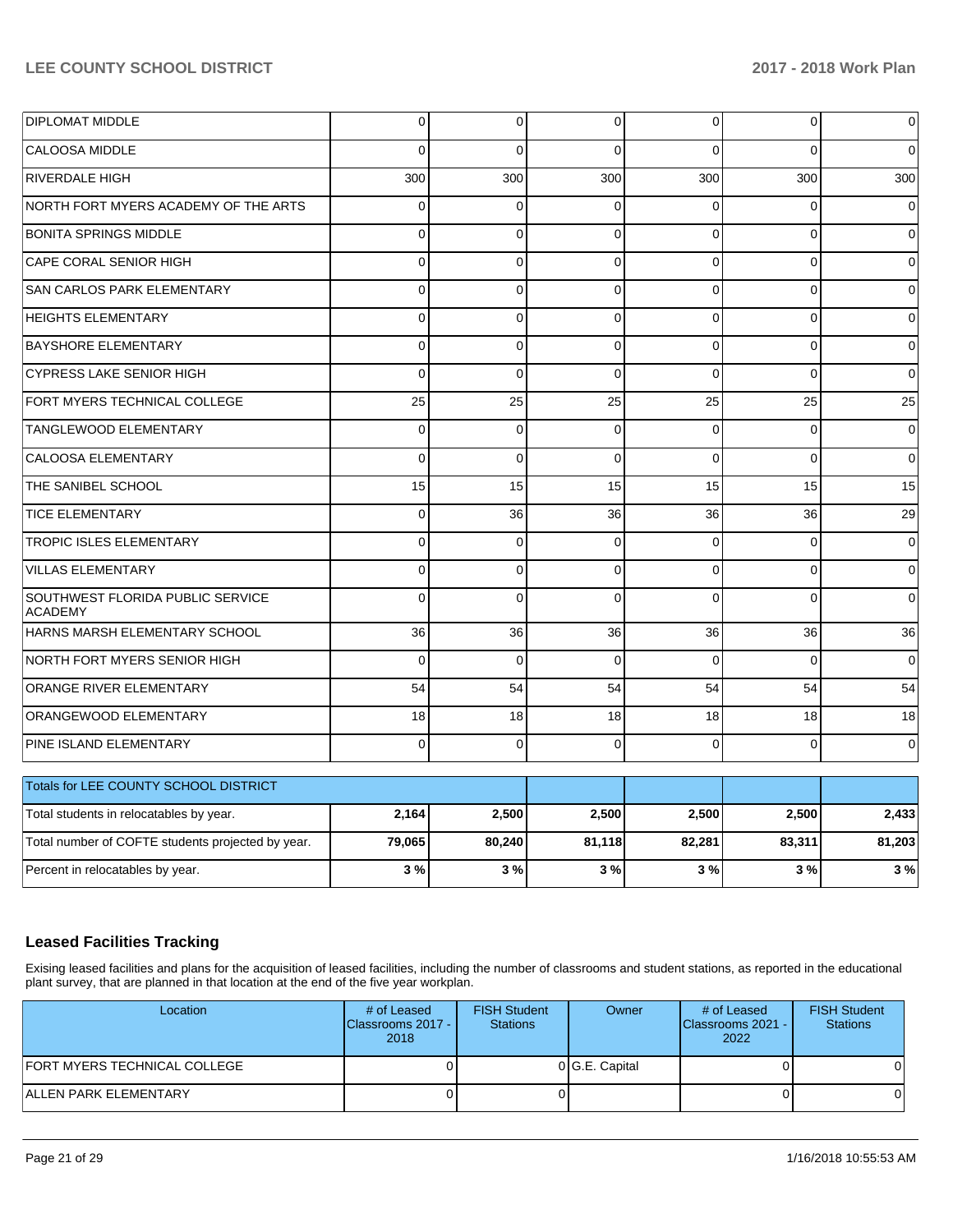| THE ALVA SCHOOL                            | 0           | 0        | 0              | 0 |
|--------------------------------------------|-------------|----------|----------------|---|
| <b>BONITA SPRINGS ELEMENTARY</b>           | 0           | 0        | 0              |   |
| CAPE CORAL ELEMENTARY                      | $\Omega$    | $\Omega$ | 0              |   |
| <b>DUNBAR COMMUNITY SCHOOL</b>             | $\Omega$    | 0        | 0              |   |
| <b>DUNBAR HIGH SCHOOL</b>                  | $\Omega$    | $\Omega$ | 0              |   |
| <b>EDGEWOOD ACADEMY</b>                    | $\Omega$    | 0        | 0              |   |
| ROYAL PALM EXCEPTIONAL SCHOOL              | $\Omega$    | $\Omega$ | 0              |   |
| <b>DIPLOMAT MIDDLE</b>                     | 0           | 0        | 0              |   |
| MIRROR LAKES ELEMENTARY                    | $\Omega$    | $\Omega$ | 0              |   |
| PAUL LAURENCE DUNBAR MIDDLE                | $\Omega$    | 0        | 0              |   |
| VETERAN'S PARK ACADEMY FOR THE ARTS        | $\Omega$    | $\Omega$ | 0              |   |
| MARINER MIDDLE                             | $\Omega$    | 0        | 0              |   |
| LEE COUNTY DETENTION HOME                  | $\Omega$    | $\Omega$ | 0              |   |
| <b>VARSITY LAKES MIDDLE</b>                | $\Omega$    | 0        | 0              |   |
| <b>TRAFALGAR ELEMENTARY</b>                | $\Omega$    | $\Omega$ | 0              |   |
| <b>LEXINGTON MIDDLE SCHOOL</b>             | $\Omega$    | 0        | 0              |   |
| HARNS MARSH ELEMENTARY SCHOOL              | $\Omega$    | $\Omega$ | 0              |   |
| RAY V. POTTORF ELEMENTARY SCHOOL           | $\Omega$    | 0        | 0              |   |
| RAYMA C. PAGE ELEMENTARY                   | $\Omega$    | $\Omega$ | 0              |   |
| IDA S. BAKER HIGH SCHOOL                   | $\Omega$    | 0        | 0              |   |
| SOUTH FORT MYERS HIGH SCHOOL               | $\Omega$    | 0        | 0              |   |
| HECTOR A. CAFFERATA, JR. ELEMENTARY SCHOOL | $\Omega$    | 0        | 0              |   |
| <b>G. WEAVER HIPPS ELEMENTARY</b>          | $\Omega$    | O        | 0              |   |
| <b>EAST LEE COUNTY HIGH SCHOOL</b>         | $\Omega$    | $\Omega$ | 0              |   |
| <b>RIVER HALL ELEMENTARY</b>               |             | n        | 0              |   |
| <b>MANATEE ELEMENTARY</b>                  | 0           | 0        | $\overline{0}$ | 0 |
| PATRIOT ELEMENTARY                         | 0           | 0        | 0              | 0 |
| <b>CHALLENGER MIDDLE</b>                   | 0           | $\Omega$ | 0              | 0 |
| Alternative Learning Center West           | $\Omega$    | $\Omega$ | $\mathbf 0$    | 0 |
| OAK HAMMOCK MIDDLE SCHOOL                  | 0           | $\Omega$ | 0              | 0 |
| <b>TREELINE ELEMENTARY</b>                 | $\Omega$    | $\Omega$ | $\mathbf 0$    | 0 |
| ISLAND COAST HIGH SCHOOL                   | 0           | $\Omega$ | 0              | 0 |
| <b>CYPRESS LAKE MIDDLE</b>                 | 0           | $\Omega$ | $\mathbf 0$    | 0 |
| FORT MYERS SENIOR HIGH                     | 0           | $\Omega$ | 0              | 0 |
| NORTH FORT MYERS SENIOR HIGH               | $\Omega$    | $\Omega$ | $\mathbf 0$    | 0 |
| ORANGE RIVER ELEMENTARY                    | $\mathbf 0$ | $\Omega$ | $\overline{0}$ | 0 |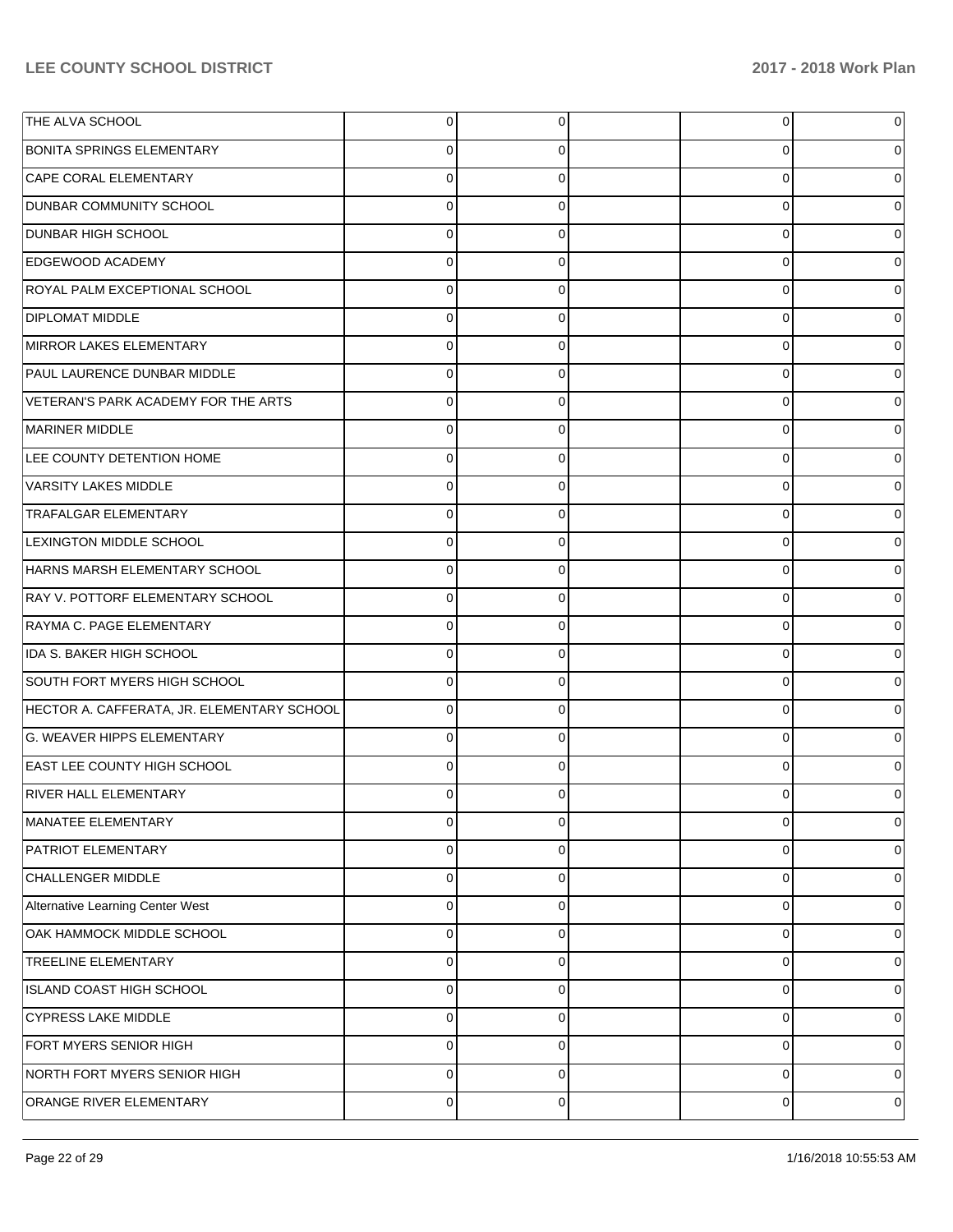| THE SANIBEL SCHOOL                                        | $\Omega$    | 0        | 0        | 0 |
|-----------------------------------------------------------|-------------|----------|----------|---|
| <b>HEIGHTS ELEMENTARY</b>                                 | 0           | 0        | 0        | O |
| NORTH FORT MYERS ACADEMY OF THE ARTS                      | $\Omega$    | 0        | 0        | O |
| <b>GULF ELEMENTARY</b>                                    | $\Omega$    | 0        | 0        | 0 |
| <b>SPRING CREEK ELEMENTARY</b>                            | $\Omega$    | 0        | 0        |   |
| <b>BUCKINGHAM EXCEPTIONAL STUDENT CENTER</b>              | $\Omega$    | 0        | 0        | O |
| <b>ESTERO SENIOR HIGH</b>                                 | $\Omega$    | 0        | 0        |   |
| <b>GATEWAY ELEMENTARY</b>                                 | 0           | 0        | 0        | O |
| <b>TORTUGA PRESERVE ELEMENTARY</b>                        | $\Omega$    | 0        | 0        | O |
| HARNS MARSH MIDDLE SCHOOL                                 | $\Omega$    | 0        | 0        | O |
| <b>EDISON PARK CREATIVE AND EXPRESSIVE ARTS</b><br>SCHOOL |             | 0        | 0        |   |
| FORT MYERS BEACH ELEMENTARY                               | $\Omega$    | $\Omega$ | $\Omega$ | 0 |
| <b>FORT MYERS MIDDLE ACADEMY</b>                          | 0           | 0        | 0        | 0 |
| <b>FRANKLIN PARK ELEMENTARY</b>                           | $\Omega$    | 0        | 0        | 0 |
| J COLIN ENGLISH ELEMENTARY                                | 0           | 0        | 0        | 0 |
| JAMES STEPHENS INTERNATIONAL ACADEMY                      | $\Omega$    | 0        | 0        | 0 |
| <b>LEHIGH ELEMENTARY</b>                                  | C           | 0        | $\Omega$ | 0 |
| ORANGEWOOD ELEMENTARY                                     | $\Omega$    | 0        | $\Omega$ | 0 |
| PINE ISLAND ELEMENTARY                                    | $\Omega$    | 0        | 0        | 0 |
| LEE ASSOCIATION FOR RETARDED CITIZENS<br>(LARC)           | $\Omega$    | $\Omega$ | $\Omega$ |   |
| <b>TICE ELEMENTARY</b>                                    | 0           | 0        | 0        | 0 |
| <b>TROPIC ISLES ELEMENTARY</b>                            |             | $\Omega$ | 0        |   |
| VILLAS ELEMENTARY                                         | 0           | 0        | 0        |   |
| SOUTHWEST FLORIDA PUBLIC SERVICE ACADEMY                  |             | ∩        | C        |   |
| BAYSHORE ELEMENTARY                                       |             |          |          |   |
| <b>CYPRESS LAKE SENIOR HIGH</b>                           | 0           | 0        | 0        | 0 |
| <b>TANGLEWOOD ELEMENTARY</b>                              | 0           | 0        | 0        | 0 |
| CALOOSA ELEMENTARY                                        | $\mathbf 0$ | 0        | 0        | 0 |
| CALOOSA MIDDLE                                            | $\mathbf 0$ | 0        | 0        | 0 |
| RIVERDALE HIGH                                            | 0           | 0        | 0        | 0 |
| <b>BONITA SPRINGS MIDDLE</b>                              | $\mathbf 0$ | 0        | 0        | 0 |
| CAPE CORAL SENIOR HIGH                                    | 0           | 0        | 0        | 0 |
| SAN CARLOS PARK ELEMENTARY                                | $\mathbf 0$ | 0        | 0        | 0 |
| PELICAN ELEMENTARY                                        | 0           | 0        | 0        | 0 |
| <b>GULF MIDDLE</b>                                        | 0           | 0        | 0        | 0 |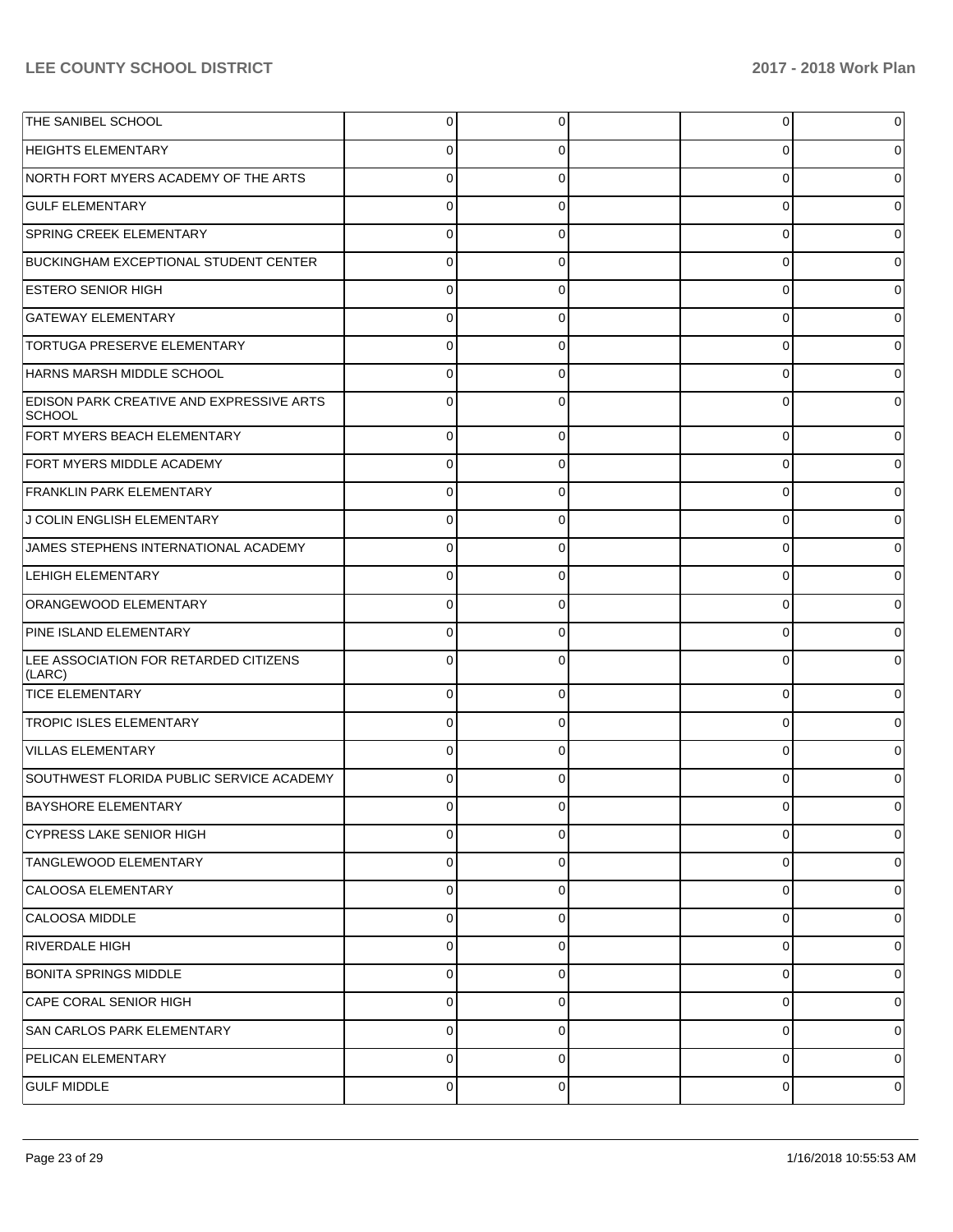| <b>LEHIGH ACRES MIDDLE</b>   |          | <sup>0</sup> |          | $\overline{0}$ |
|------------------------------|----------|--------------|----------|----------------|
| <b>SUNSHINE ELEMENTARY</b>   | 0        | 0            | U        | $\overline{0}$ |
| MARINER SENIOR HIGH          | 0        | ∩            | 0        | $\Omega$       |
| <b>THREE OAKS ELEMENTARY</b> |          | 126          | $\Omega$ | $\overline{0}$ |
| <b>SKYLINE ELEMENTARY</b>    | n        |              | ∩        | $\Omega$       |
| <b>TRAFALGAR MIDDLE</b>      | ſ        |              | n        | 0              |
| <b>DIPLOMAT ELEMENTARY</b>   | O        | $\Omega$     | $\Omega$ | $\overline{0}$ |
| COLONIAL ELEMENTARY          | 0        | 0            | 0        | 0              |
| <b>LITTLETON ELEMENTARY</b>  | $\Omega$ | $\Omega$     | n        | $\Omega$       |
| <b>THREE OAKS MIDDLE</b>     | ∩        |              |          | $\Omega$       |
| <b>DUNBAR ATHLETICS</b>      |          |              |          | 0              |
| HANCOCK CREEK ELEMENTARY     | O        | $\Omega$     | $\Omega$ | $\overline{0}$ |
| LEHIGH SENIOR HIGH           | $\Omega$ | ∩            | 0        | 0              |
| CAPE CORAL TECHNICAL COLLEGE | $\Omega$ | $\Omega$     | n        | $\Omega$       |
| NEW DIRECTIONS SCHOOL        |          |              | n        | $\Omega$       |
| PINEWOODS ELEMENTARY         | r        | O            | O        | 0              |
|                              |          | 126          | 0        | 0              |

# **Failed Standard Relocatable Tracking**

Relocatable units currently reported by school, from FISH, and the number of relocatable units identified as 'Failed Standards'.

Nothing reported for this section.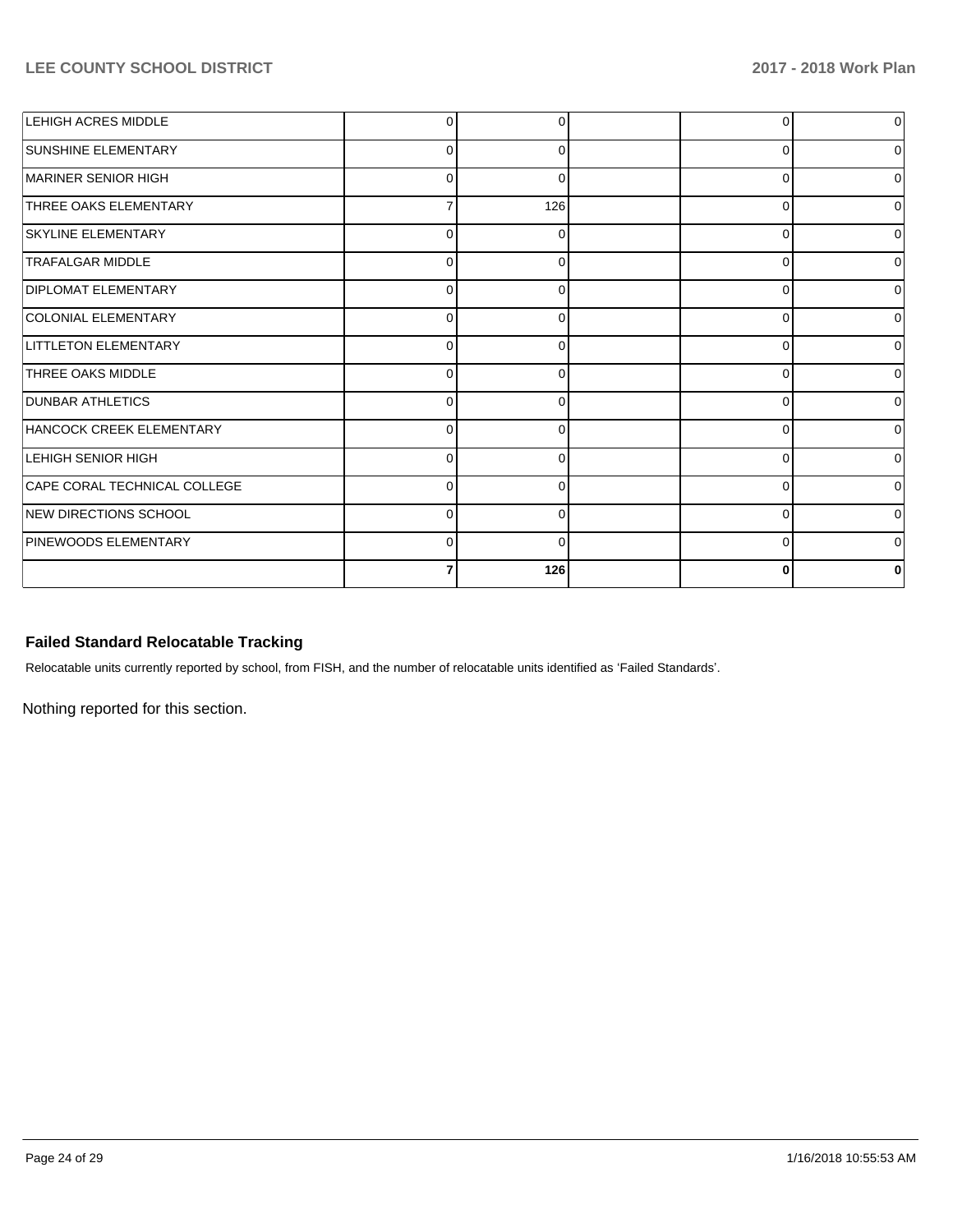# **Planning**

#### **Class Size Reduction Planning**

**Plans approved by the school board that reduce the need for permanent student stations such as acceptable school capacity levels, redistricting, busing, year-round schools, charter schools, magnet schools, public-private partnerships, multitrack scheduling, grade level organization, block scheduling, or other alternatives.**

Implementation of Amendment 9 has hampered strategies to reduce the need for permanent student stations. Lee County already capitalizes on efficiencies afforded by our open-enrollment student assignment system. Transporting higher percentages of students is one of the cost inefficiences to more fully utilizing our schools. Charter schools are a factor in reducing the apparent future need.

Open Enrollment Planning: In order to ensure sufficient seats for students residing within the School District, capacity will be set at 90% of program capacity to meet growth in five years based on projections.

#### **School Closure Planning**

**Plans for the closure of any school, including plans for disposition of the facility or usage of facility space, and anticipated revenues.** 

None

# **Long Range Planning**

#### **Ten-Year Maintenance**

District projects and locations regarding the projected need for major renovation, repair, and maintenance projects within the district in years 6-10 beyond the projects plans detailed in the five years covered by the work plan.

| Project                                            | 2021 - 2022 / 2026 - 2027<br><b>Projected Cost</b> |
|----------------------------------------------------|----------------------------------------------------|
| DISTRICTWIDE MAINTENANCE                           | \$125,775,000                                      |
| SAFETY TO LIFE DISTRICTWIDE                        | \$18,045,000                                       |
| DISTRICTWIDE HVAC                                  | \$32,810,000                                       |
| SAFETY INSPECTIONS                                 | \$3,197,000                                        |
| <b>TECHNOLOGY</b>                                  | \$115,610,000                                      |
| EQUIPMENT/BUSES                                    | \$70,879,000                                       |
| <b>CAPITALIZED PERSONNEL</b>                       | \$5,822,000                                        |
| SCHOOL IMPROVEMENT/CONSTRUCTION<br><b>PROJECTS</b> | \$200,000                                          |
| <b>MAINTENANCE TRANSFER</b>                        | \$20,320,067                                       |
| <b>PORTABLES</b>                                   | \$1,000,000                                        |
| <b>DEBT SERVICE</b>                                | \$323,044,140                                      |
|                                                    | \$716,702,207                                      |

#### **Ten-Year Capacity**

Schedule of capital outlay projects projected to ensure the availability of satisfactory student stations for the projected student enrollment in K-12 programs for the future 5 years beyond the 5-year district facilities work program.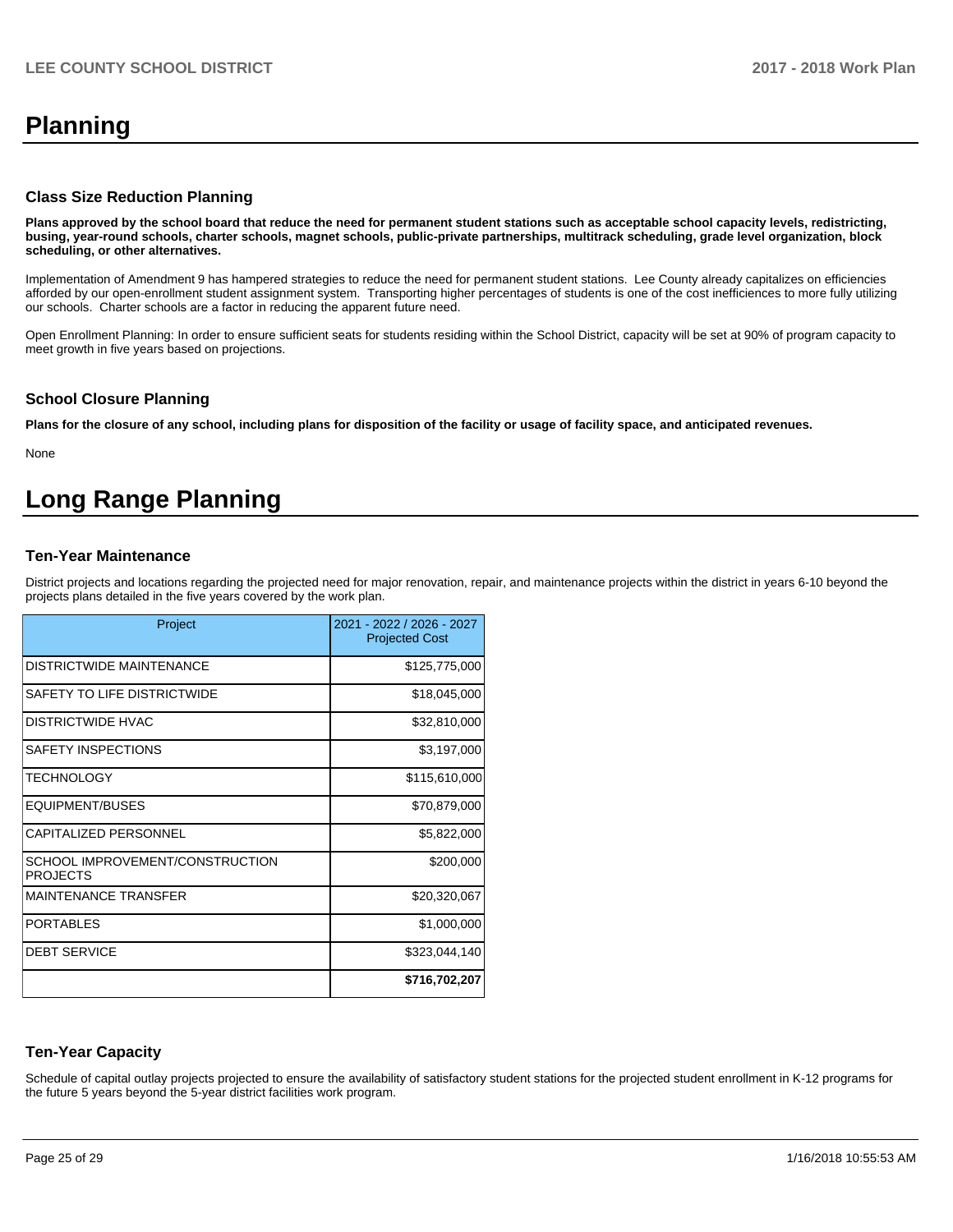| Project                           | Location, Community, Quadrant or other<br>general location | 2021 - 2022 / 2026 - 2027<br><b>Projected Cost</b> |
|-----------------------------------|------------------------------------------------------------|----------------------------------------------------|
| <b>NEW HIGH SCHOOL FY25</b>       | <b>EAST ZONE</b>                                           | \$77,000,000                                       |
| NEW HIGH SCHOOL FY25              | <b>WEST ZONE</b>                                           | \$77,000,000                                       |
| <b>NEW ELEMENTARY SCHOOL FY26</b> | <b>EAST ZONE</b>                                           | \$31,000,000                                       |
| <b>NEW ELEMENTARY SCHOOL FY26</b> | <b>WEST ZONE</b>                                           | \$31,000,000                                       |
| NEW MIDDLE SCHOOL FY26            | <b>WEST ZONE</b>                                           | \$40,000,000                                       |
| NEW MIDDLE SCHOOL FY27            | <b>EAST ZONE</b>                                           | \$43,000,000                                       |
| NEW ELEMENTARY SCHOOL FY27        | <b>SOUTH ZONE</b>                                          | \$32,500,000                                       |
| <b>NEW HIGH SCHOOL FY27</b>       | SOUTH ZONE                                                 | \$81,000,000                                       |
|                                   |                                                            | \$412,500,000                                      |

#### **Ten-Year Planned Utilization**

Schedule of planned capital outlay projects identifying the standard grade groupings, capacities, and planned utilization rates of future educational facilities of the district for both permanent and relocatable facilities.

| <b>Grade Level Projections</b>  | <b>FISH</b><br>Student<br><b>Stations</b> | <b>Actual 2016 -</b><br><b>2017 FISH</b><br>Capacity | Actual<br>$2016 -$<br>2017<br><b>COFTE</b> | Actual 2016 - 2017<br><b>Utilization</b> | Actual 2017 - 2018 / 2026 - 2027 new<br>Student Capacity to be added/removed | Projected 2026 -<br><b>2027 COFTE</b> | Projected 2026 -<br>2027 Utilization |
|---------------------------------|-------------------------------------------|------------------------------------------------------|--------------------------------------------|------------------------------------------|------------------------------------------------------------------------------|---------------------------------------|--------------------------------------|
| Elementary - District<br>Totals | 41,080                                    | 41,080                                               | 34,807.71                                  | 84.73 %                                  | 3,102                                                                        | 39,517                                | 89.44 %                              |
| Middle - District Totals        | 23,986                                    | 21,578                                               | 19,502.78                                  | 90.38 %                                  | 2.690                                                                        | 22.142                                | 91.24%                               |
| High - District Totals          | 25,301                                    | 24,030                                               | 22,606.00                                  | 94.07%                                   | 6.600                                                                        | 25,661                                | 83.78 %                              |
| Other - ESE, etc                | 3.063                                     | 2.249                                                | 574.06                                     | 25.52 %                                  |                                                                              | 651                                   | 28.95 %                              |
|                                 | 93,430                                    | 88,937                                               | 77,490.55                                  | 87.13 %                                  | 12,392                                                                       | 87,971                                | 86.82 %                              |

**Combination schools are included with the middle schools for student stations, capacity, COFTE and utilization purposes because these facilities all have a 90% utilization factor. Use this space to explain or define the grade groupings for combination schools.** 

No comments to report.

#### **Ten-Year Infrastructure Planning**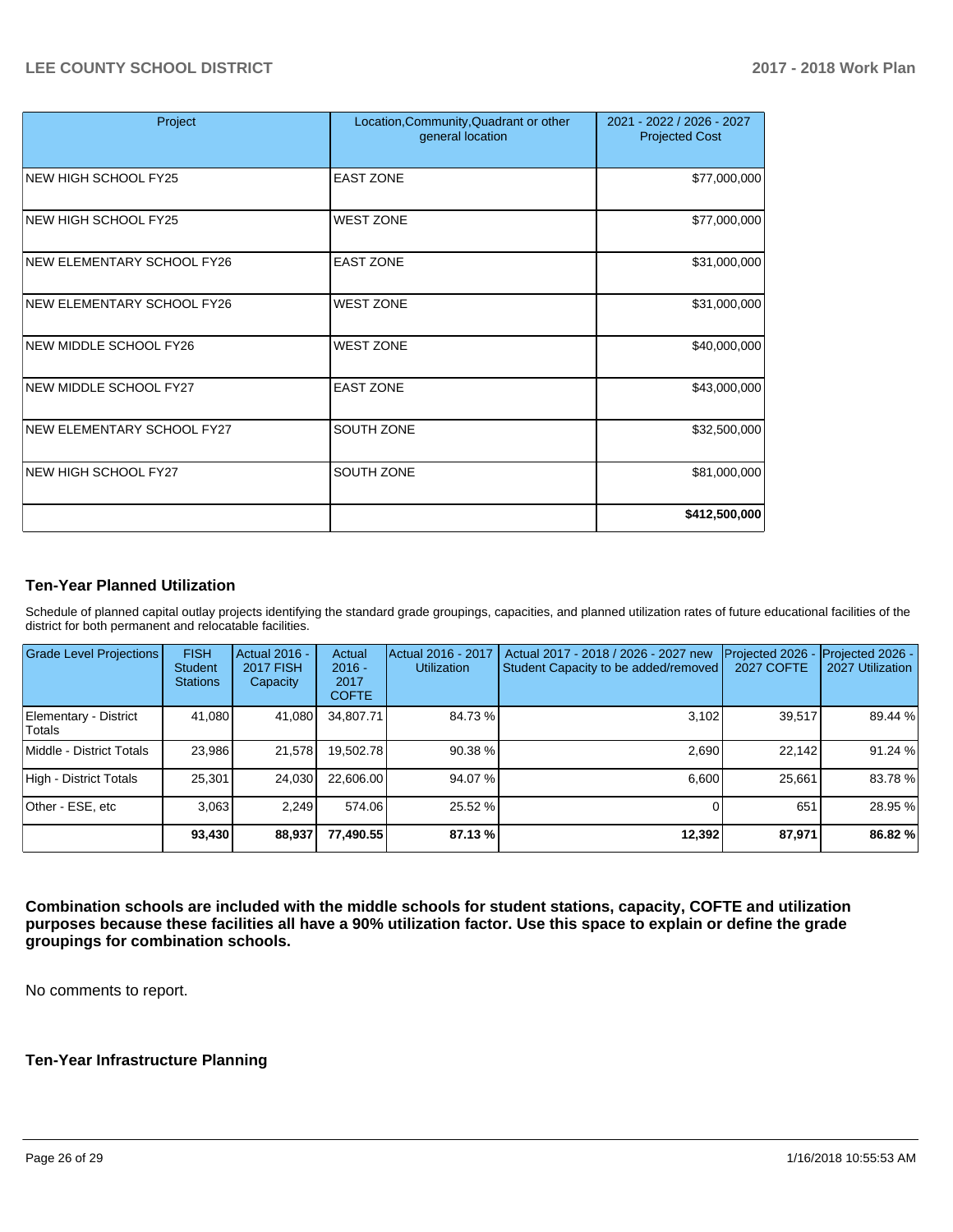#### **Proposed Location of Planned New, Remodeled, or New Additions to Facilities in 06 thru 10 out years (Section 28).**

New High School (2200 stu sta) in eastern part of the district to accommodate growth in FY25. New High School (2200 stu sta) in western part of the district to accommodate growth in FY25. New Elementary School (1034 stu sta) in eastern part of the district to accommodate growth in FY26. New Elementary School (1034 stu sta) in western part of the district to accommodate growth in FY26. New Middle School (1345 stu sta) in western part of the district to accommodate growth in FY26. New Middle School (1345 stu sta) in eastern part of the district to accommodate growth in FY27. New Elementary School (1034 stu sta) in southern part of the district to accommodate growth in FY27. New High School (2200 stu sta) in southern part of the district to accommodate growth in FY27.

Plans for closure of any school, including plans for disposition of the facility or usage of facility space, and anticipated revenues in the 06 thru 10 out **years (Section 29).**

None

#### **Twenty-Year Maintenance**

District projects and locations regarding the projected need for major renovation, repair, and maintenance projects within the district in years 11-20 beyond the projects plans detailed in the five years covered by the work plan.

| Project                                            | 2026 - 2027 / 2036 - 2037 Projected Cost |
|----------------------------------------------------|------------------------------------------|
| <b>DISTRICTWIDE MAINTENANCE</b>                    | \$314,843,000                            |
| SAFETY TO LIFE DISTRICTWIDE                        | \$50,510,000                             |
| <b>DISTRICTWIDE HVAC</b>                           | \$91,867,000                             |
| SAFETY AND SECURITY                                | \$8,007,000                              |
| <b>TECHNOLOGY</b>                                  | \$283,111,000                            |
| <b>EQUIPMENT/BUSES</b>                             | \$150,251,000                            |
| <b>CAPITALIZED PERSONNEL</b>                       | \$14,573,900                             |
| SCHOOL IMPROVEMENT CONSTRUCTION<br><b>PROJECTS</b> | \$455,000                                |
| <b>MAINTENANCE TRANSFER</b>                        | \$14,537,834                             |
| <b>PORTABLES</b>                                   | \$2,000,000                              |
| <b>DEBT SERVICE</b>                                | \$312,237,138                            |
|                                                    | \$1,242,392,872                          |

## **Twenty-Year Capacity**

Schedule of capital outlay projects projected to ensure the availability of satisfactory student stations for the projected student enrollment in K-12 programs for the future 11-20 years beyond the 5-year district facilities work program.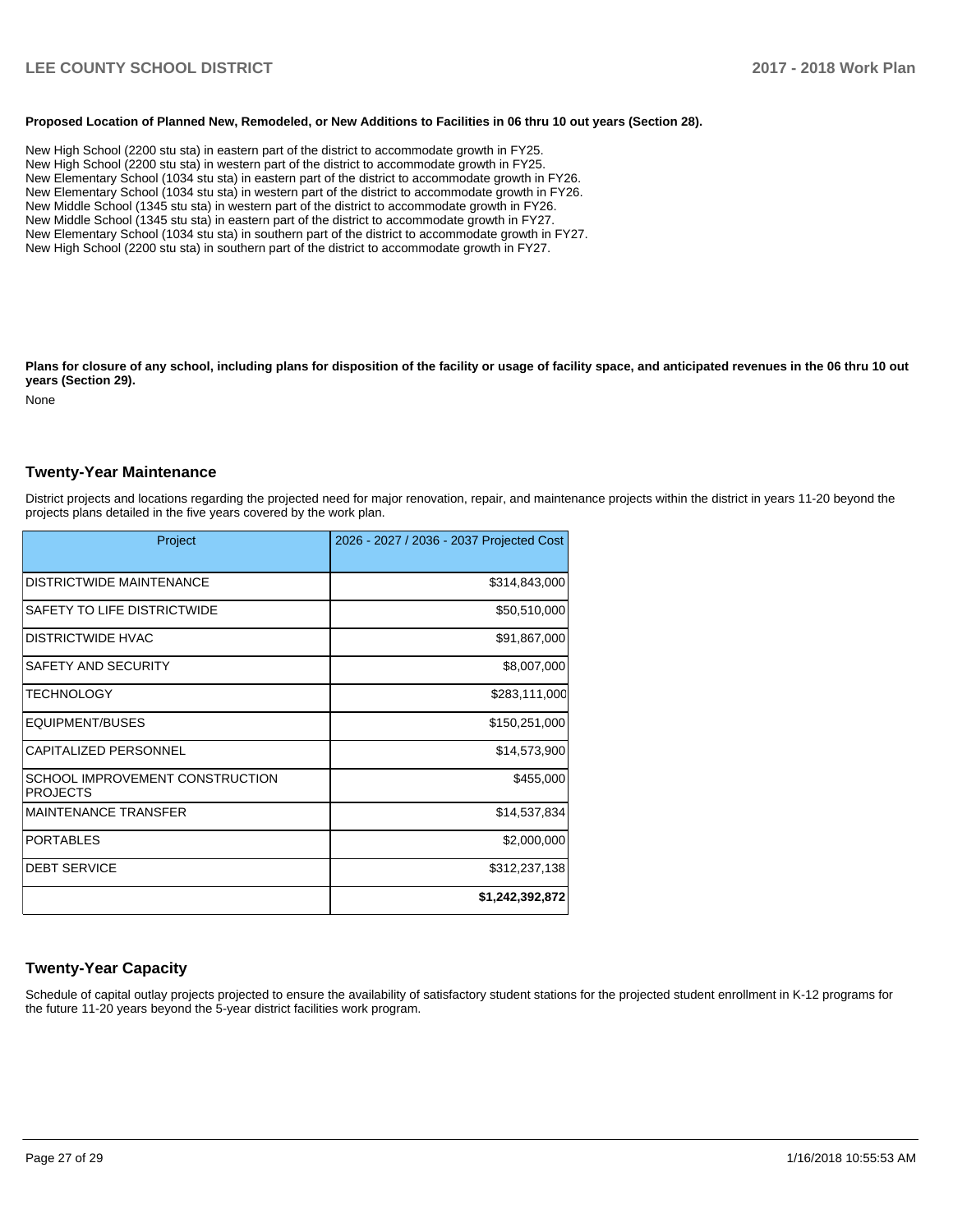| Project                       | Location, Community, Quadrant or other<br>general location | 2026 - 2027 / 2036 - 2037<br><b>Projected Cost</b> |
|-------------------------------|------------------------------------------------------------|----------------------------------------------------|
| <b>NEW MIDDLE SCHOOL FY28</b> | SOUTH ZONE                                                 | \$45,000,000                                       |
| NEW ELEMENTARY SCHOOL FY29    | <b>EAST ZONE</b>                                           | \$36,000,000                                       |
| NEW ELEMENTARY SCHOOL FY29    | <b>WEST ZONE</b>                                           | \$36,000,000                                       |
| NEW ELEMENTARY SCHOOL FY30    | SOUTH ZONE                                                 | \$38,000,000                                       |
| <b>NEW HIGH SCHOOL FY33</b>   | SOUTH ZONE                                                 | \$90,000,000                                       |
| NEW ELEMENTARY SCHOOL FY34    | <b>EAST ZONE</b>                                           | \$42,000,000                                       |
| NEW ELEMENTARY SCHOOL FY34    | <b>WEST ZONE</b>                                           | \$42,000,000                                       |
| NEW ELEMENTARY SCHOOL FY35    | SOUTH ZONE                                                 | \$44,000,000                                       |
| NEW ELEMENTARY SCHOOL FY37    | <b>EAST ZONE</b>                                           | \$46,000,000                                       |
| NEW MIDDLE SCHOOL FY37        | <b>WEST ZONE</b>                                           | \$60,000,000                                       |
| NEW HIGH SCHOOL FY37          | <b>EAST ZONE</b>                                           | \$100,000,000                                      |
| <b>NEW HIGH SCHOOL FY37</b>   | <b>WEST ZONE</b>                                           | \$100,000,000                                      |
|                               |                                                            | \$679,000,000                                      |

# **Twenty-Year Planned Utilization**

Schedule of planned capital outlay projects identifying the standard grade groupings, capacities, and planned utilization rates of future educational facilities of the district for both permanent and relocatable facilities.

| <b>Grade Level Projections</b>  | <b>FISH</b><br><b>Student</b><br><b>Stations</b> | <b>Actual 2016 -</b><br><b>2017 FISH</b><br>Capacity | Actual<br>$2016 -$<br>2017<br><b>COFTE</b> | Actual 2016 - 2017<br><b>Utilization</b> | Actual 2017 - 2018 / 2036 - 2037 new<br>Student Capacity to be added/removed | Projected 2036<br>2037 COFTE | Projected 2036 -<br>2037 Utilization |
|---------------------------------|--------------------------------------------------|------------------------------------------------------|--------------------------------------------|------------------------------------------|------------------------------------------------------------------------------|------------------------------|--------------------------------------|
| Elementary - District<br>Totals | 41.080                                           | 41,080                                               | 34.807.71                                  | 84.73%                                   | 7,238                                                                        | 47.126                       | 97.53 %                              |
| Middle - District Totals        | 23,986                                           | 21,578                                               | 19,502.78                                  | 90.38 %                                  | 2.690                                                                        | 26.407                       | 108.81 %                             |
| High - District Totals          | 25.301                                           | 24.030                                               | 22.606.00                                  | 94.07 %                                  | 6.600                                                                        | 30.603                       | 99.91%                               |
| Other - ESE, etc                | 3.063                                            | 2.249                                                | 574.06                                     | 25.52 %                                  |                                                                              | 776                          | 34.50 %                              |
|                                 | 93,430                                           | 88,937                                               | 77,490.55                                  | 87.13 %                                  | 16,528                                                                       | 104,912                      | 99.48 %                              |